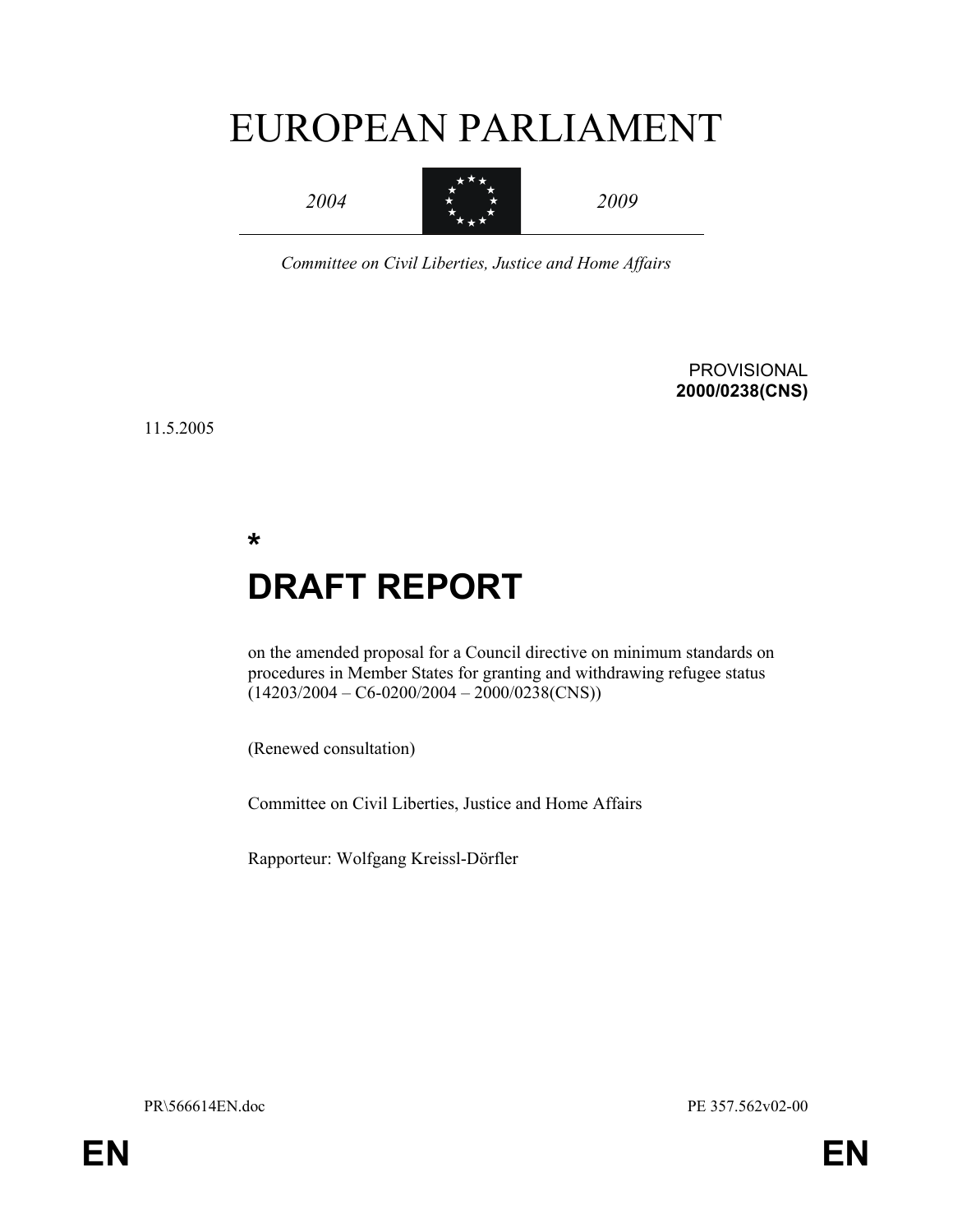#### *Symbols for procedures*

| *           | Consultation procedure                                            |
|-------------|-------------------------------------------------------------------|
|             | majority of the votes cast                                        |
| **⊺         | Cooperation procedure (first reading)                             |
|             | majority of the votes cast                                        |
| **∏         | Cooperation procedure (second reading)                            |
|             | majority of the votes cast, to approve the common position        |
|             | majority of Parliament's component Members, to reject or amend    |
|             | the common position                                               |
| ***         | Assent procedure                                                  |
|             | majority of Parliament's component Members except in cases        |
|             | covered by Articles 105, 107, 161 and 300 of the EC Treaty and    |
|             | Article 7 of the EU Treaty                                        |
| ***T        | Codecision procedure (first reading)                              |
|             | majority of the votes cast                                        |
| ***II       | Codecision procedure (second reading)                             |
|             | majority of the votes cast, to approve the common position        |
|             | majority of Parliament's component Members, to reject or amend    |
|             | the common position                                               |
| ***III      | Codecision procedure (third reading)                              |
|             | majority of the votes cast, to approve the joint text             |
|             | (The type of procedure depends on the legal basis proposed by the |
| Commission) |                                                                   |
|             |                                                                   |
|             |                                                                   |
|             |                                                                   |

#### *Amendments to a legislative text*

In amendments by Parliament, amended text is highlighted in *bold italics*. Highlighting in *normal italics* is an indication for the relevant departments showing parts of the legislative text for which a correction is proposed, to assist preparation of the final text (for instance, obvious errors or omissions in a given language version). These suggested corrections are subject to the agreement of the departments concerned.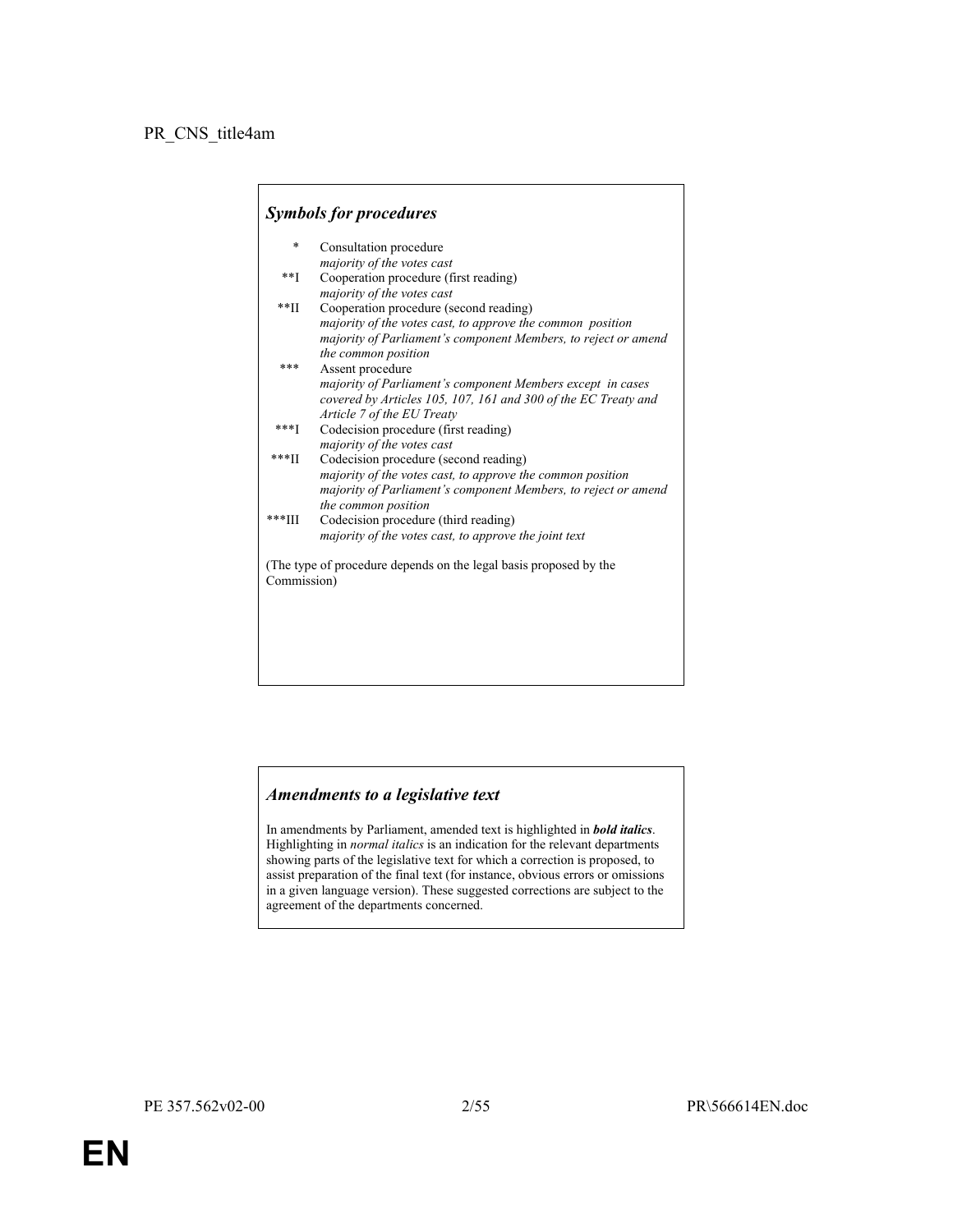# **CONTENTS**

| Page |
|------|
|      |
|      |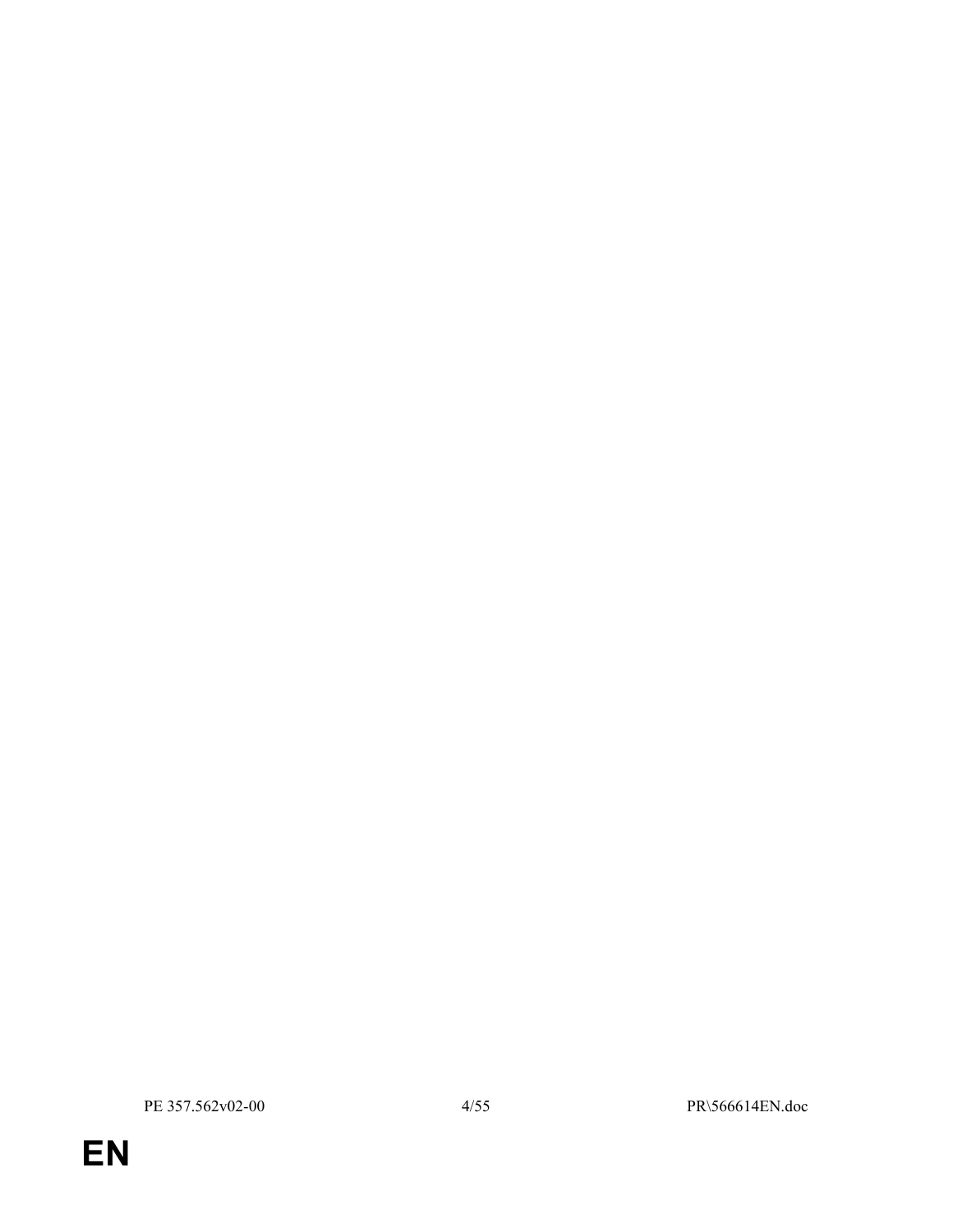# **DRAFT EUROPEAN PARLIAMENT LEGISLATIVE RESOLUTION**

#### **on the Amended proposal for a Council Directive on minimum standards on procedures in Member States for granting and withdrawing refugee status (14203/04 – C6-0200/2004 – 2000/0238(CNS))**

#### **(Consultation procedure - renewed consultation)**

*The European Parliament*,

- having regard to the Council draft  $(14203/2004)^1$  and
- having regard to the amended Commission proposal to the Council (COM(2002)0326)<sup>2</sup>,
- having regard to its position of 20 September  $2001^3$ ,
- having regard to Article 63, paragraph 1, point (1) (d) of the EC Treaty,
- having regard to Article 67 of the EC Treaty, pursuant to which the Council consulted Parliament (C6-0200/2004),
- having regard to Rules 51, 41(4) and 55(3) of its Rules of Procedure,
- having regard to the report of the Committee on Civil Liberties, Justice and Home Affairs and the opinions of the Committee on Foreign Affairs and the Committee on Legal Affairs (A6-0000/2005),
- 1. Approves the Council proposal as amended;
- 2. Calls on the Commission to alter its proposal accordingly, pursuant to Article 250(2) of the EC Treaty;
- 3. Calls on the Council to notify Parliament if it intends to depart from the text approved by Parliament;
- 4. Instructs its President to forward its position to the Council and Commission.

Text proposed by the Council Amendments by Parliament

Amendment 1 Recital 3 a (new)

> *(3a) The European Council, at its meeting in Den Haag on 4 and 5 November 2004,*

 $\overline{a}$ 

<sup>&</sup>lt;sup>1</sup> OJ C ... / Not yet published in OJ.

<sup>2</sup> OJ C 291E, 26.11.2002, p. 143.

<sup>3</sup> OJ C 77, 28.3.2002, p. 20.

PR\566614EN.doc 5/55 PE 357.562v02-00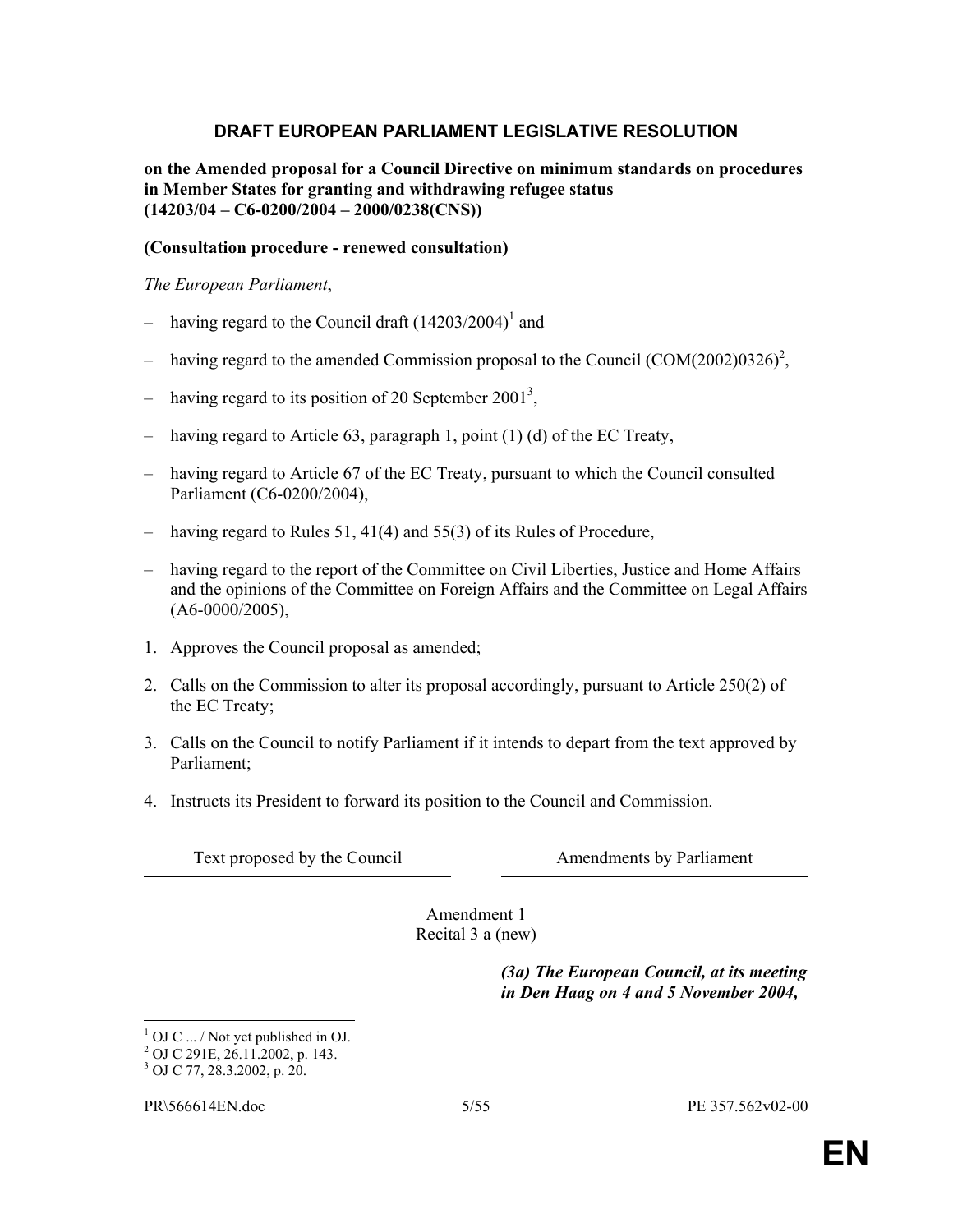#### *confirmed the approach adopted in Tampere and agreed on the establishment of a common asylum procedure and uniform status for those who are granted asylum or subsidiary protection, by 2010.*

#### *Justification*

*It is important to mention the Den Haag Programme, which is the follow up of Tampere.* 

# Amendment 2 Recital 5

(5) The main objective of this Directive is to introduce a minimum framework in the European Community on procedures for granting and withdrawing refugee status.

(5) The main objective of this Directive is to introduce a minimum framework in the European Community on procedures for granting and withdrawing refugee status, *ensuring that no Member State expels or returns an applicant for asylum in any manner whatsoever to the frontier of territories where his life or freedom would be threatened on account of his race, sex, religion, nationality, language, sexual orientation, membership of a particular social group or political opinion or minority.*

### *Justification*

*The non - refoulement principle is the cornerstone of the Geneva Convention and of the Tampere conclusions on asylum and should be mentioned explicitly in the text from the beginning as a general rule.* 

#### Amendment 3 Recital 8

(8) This Directive respects the fundamental rights and observes the principles recognised in particular by the Charter of Fundamental Rights of the European

(8) This Directive respects the fundamental rights and observes the principles recognised in particular by the Charter of Fundamental Rights of the European Union, *as general principles of*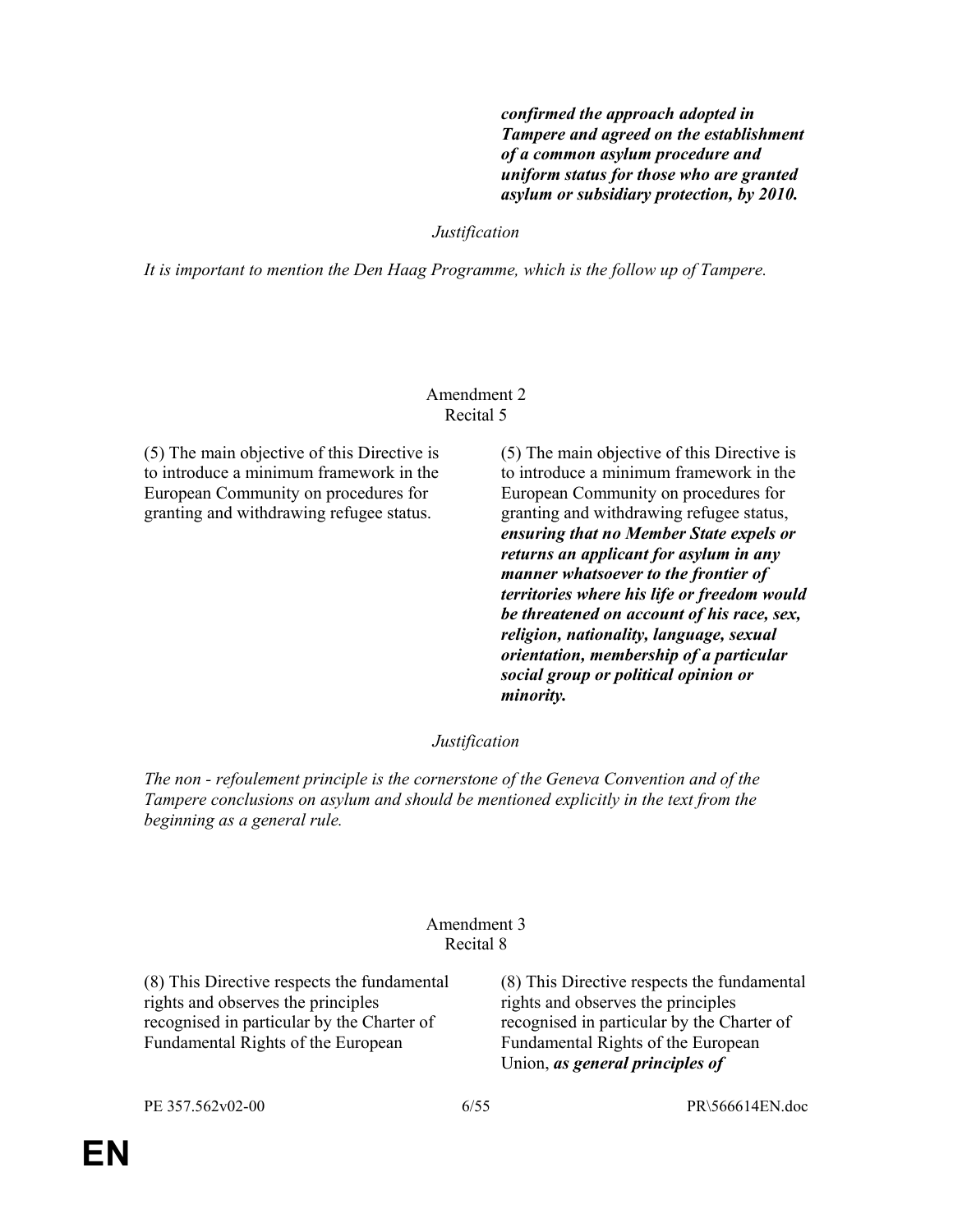Union. *Community law, and by all the existing international obligations, in particular the Geneva Convention*.

#### *Justification*

*The necessity to respect all existing international law, the Charter and the general principles of Community law needs to be underscored and to be applied to the entire Directive.* 

#### Amendment 4 Recital 13

(13) In the interests of a correct recognition of those persons in need of protection as refugees within the meaning of Article 1 of the Geneva Convention, every applicant should, *subject to certain exceptions,* have an effective access to procedures, the opportunity to co-operate and properly communicate with the competent authorities so as to present the relevant facts of his/her case and *sufficient*  procedural guarantees to pursue his/her case at and throughout all stages of the procedure. Moreover, the procedure in which an application for asylum is examined should *normally* provide an applicant at least with a right to stay pending a decision by the determining authority, access to the services of an interpreter for submitting his/her case if interviewed by the authorities, the opportunity to communicate with a representative of the United Nations High Commissioner for Refugees (UNHCR) or with any organisation working on its behalf, the right to appropriate notification of a decision, a motivation of that decision in fact and in law, the opportunity to consult a legal adviser or other counsellor, and the right to be informed of his/her legal position at decisive moments in the course of the procedure, in a language he/she *can reasonably be supposed to understand*.

(13) In the interests of a correct recognition of those persons in need of protection as refugees within the meaning of Article 1 of the Geneva Convention, every applicant should, have an effective access to procedures, the opportunity to co-operate and properly communicate with the competent authorities so as to present the relevant facts of his/her case and procedural guarantees to pursue his/her case at and throughout all stages of the procedure. Moreover, the procedure in which an application for asylum is examined should provide an applicant at least with a right to stay pending a decision by the determining authority, access to the services of an interpreter for submitting his/her case if interviewed by the authorities, the opportunity to communicate with a representative of the United Nations High Commissioner for Refugees (UNHCR) or with any organisation working on its behalf, the right to appropriate notification of a decision, a motivation of that decision in fact and in law, the opportunity to consult a legal adviser or other counsellor, and the right to be informed of his/her legal position at decisive moments in the course of the procedure, in a language he/she *understands*.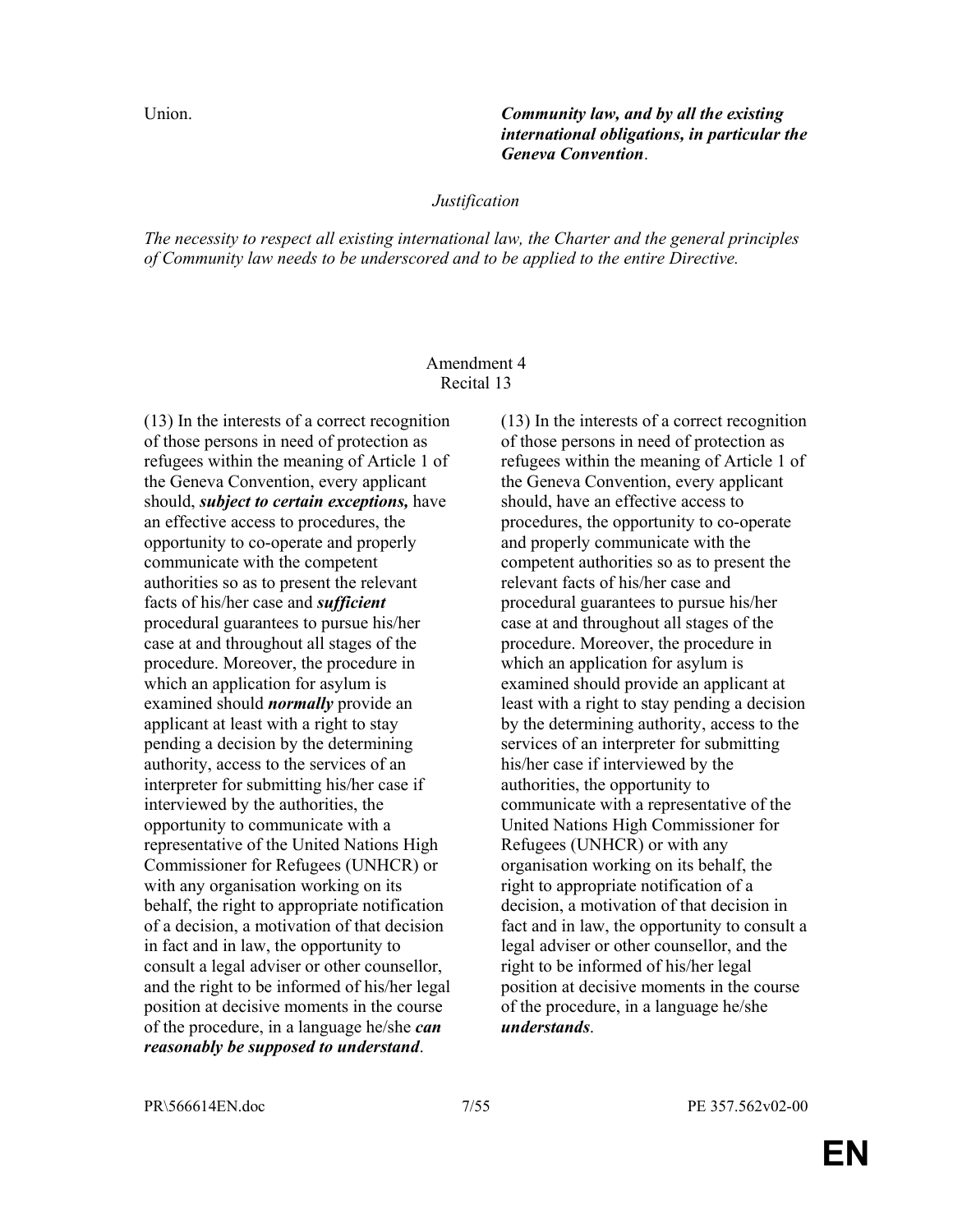*(The deletion of "can reasonably be supposed to" applies throughout the text. Adopting this amendment will necessitate corresponding changes throughout.)*

#### *Justification*

*The principles of effective remedy should always apply. Asylum seekers should be informed in a language that they understand, not in a language they may reasonably be supposed to understand.* 

#### Amendment 5 Recital 14

(14) In addition, specific procedural guarantees for unaccompanied *minors*  should be laid down, because of their vulnerability. In this context, the best interests of the child should be a primary consideration of Member States.

(14) In addition, specific procedural guarantees for unaccompanied *children* should be laid down, because of their vulnerability. In this context, the best interests of the child should be a primary consideration of Member States.

*(This amendment applies throughout the text. Adopting it will necessitate corresponding changes throughout.)*

*Justification* 

*It is better to use the term "child" instead of "minor", in line with the terminology of the Convention on the Rights of the Child.* 

#### Amendment 6 Recital 16

(16) Many asylum applications are made at the border or in a transit zone of a Member State prior to a decision on the entry of the applicant. Member States should be able to keep existing procedures adapted to the specific situation of these applicants at the border. *Common rules should be defined on possible exceptions made in these circumstances to the guarantees normally* 

(16) Many asylum applications are made at the border or in a transit zone of a Member State prior to a decision on the entry of the applicant. Member States should be able to keep existing procedures adapted to the specific situation of these applicants at the border. Border procedures should mainly apply to those applicants who do not meet the conditions for entry into the territory of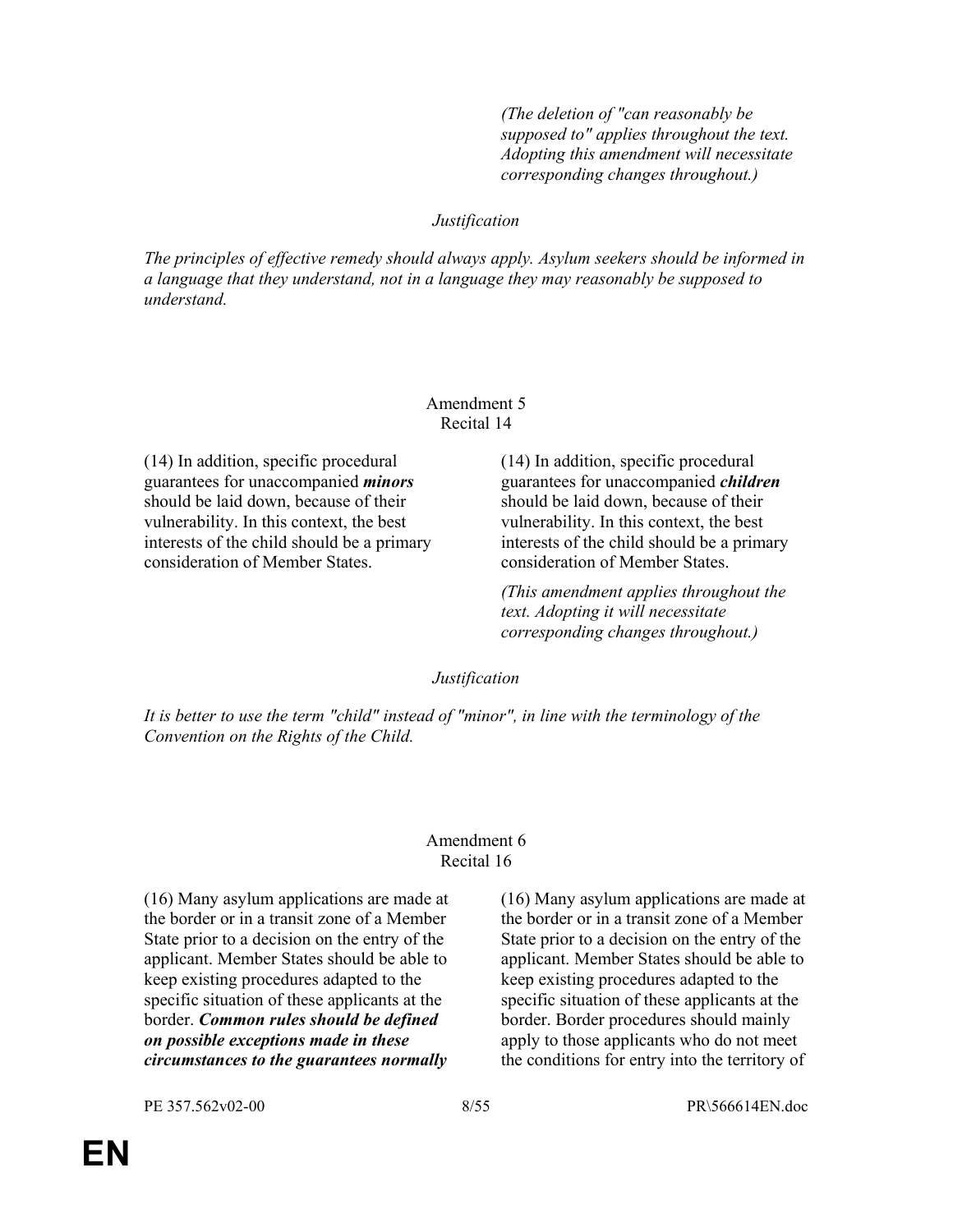*enjoyed by applicants*. Border procedures should mainly apply to those applicants who do not meet the conditions for entry into the territory of the Member States.

#### the Member States.

#### *Justification*

*The principle of non-discrimination requires that all asylum-seeker, irrespective of whether they apply at the border or inside the country, benefit from the same basic principles and guarantees. Here is no reason for requirements of due process of law in asylum cases submitted at the border to be less than for those submitted within the territory.* 

#### Amendment 7 Recital 19

(19) Where the Council has satisfied itself that those criteria are met in relation to a particular country of origin, and has consequently included it in the *minimum* common list of safe countries of origin to be adopted pursuant to this Directive, Member States *should be obliged to* consider applications of persons with the nationality of that country, or of stateless persons formerly habitually resident in that country, on the basis of the rebuttable presumption of the safety of that country. In the light of the political importance of the designation of safe countries of origin, in particular in view of the implications of an assessment of the human rights situation in a country of origin and its implications for the policies of the European Union in the field of external relations, the Council should take any decisions on the establishment or amendment of the list*, after consultation of the European Parliament*.

(19) Where the Council has satisfied itself that those criteria are met in relation to a particular country of origin, and has consequently included it in the common list of safe countries of origin to be adopted pursuant to this Directive, Member States *may* consider applications of persons with the nationality of that country, or of stateless persons formerly habitually resident in that country, on the basis of the rebuttable presumption of the safety of that country. In the light of the political importance of the designation of safe countries of origin, in particular in view of the implications of an assessment of the human rights situation in a country of origin and its implications for the policies of the European Union in the field of external relations, the Council*, in codecision with the European Parliament,*  should take any decisions on the establishment or amendment of the list.

#### *Justification*

*The Rapporteur considers that the Member States who have not a list on safe countries should not be obliged to adopt it. Moreover the common list at European level should be the only list allowed, not a minimum one allowing Member States to have national lists. The list, which will be established not by this Directive, but by a further legislative act, shall be agreed in codecision by the Council and the European Parliament. In fact, according to the EC Treaty (article 67-§5, first indent), once the Council has adopted the legislation defining the common* 

PR\566614EN.doc 9/55 PE 357.562v02-00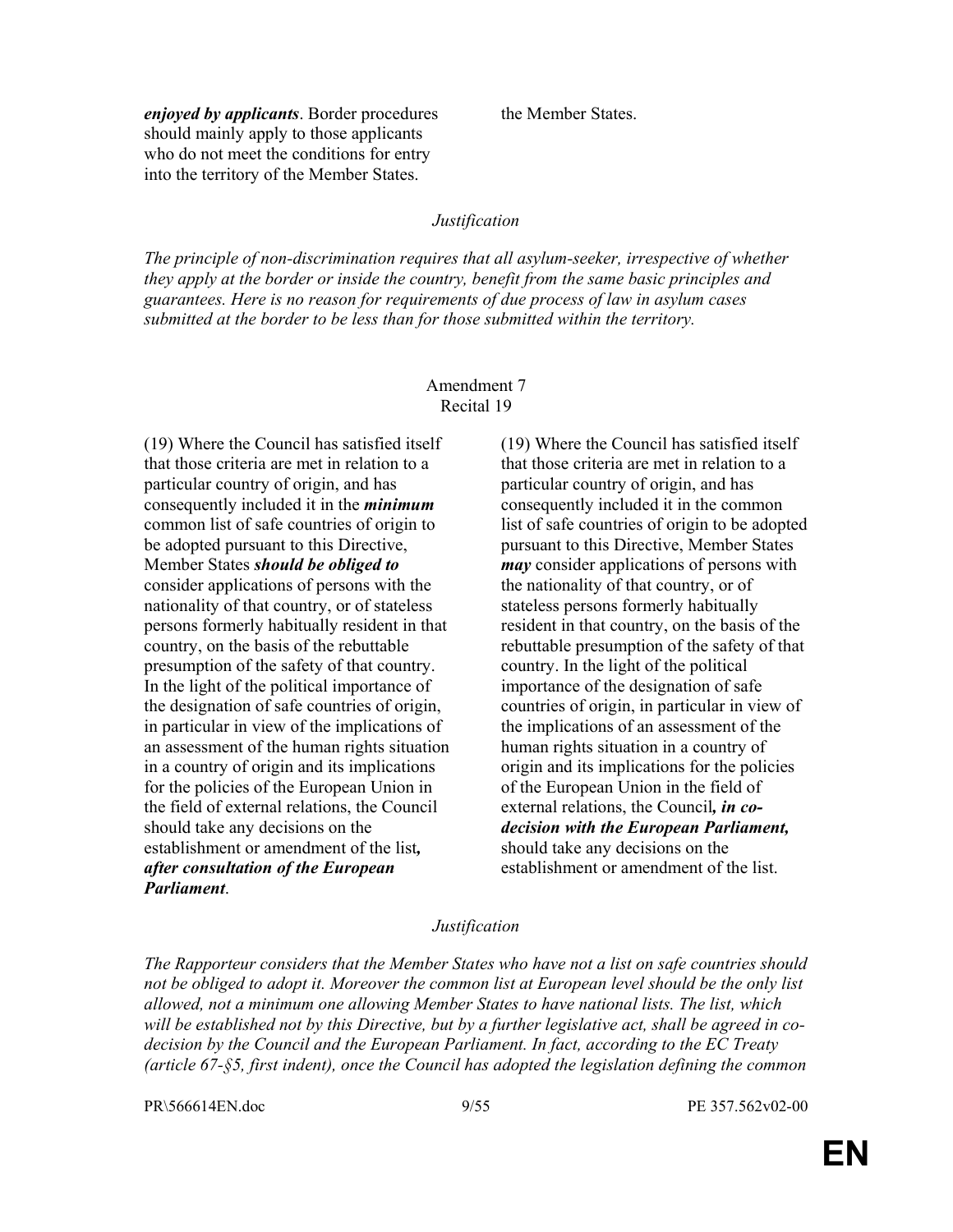#### Amendment 8 Recital 20

*deleted* 

*(20) It results from the status of Bulgaria and Romania as candidate countries for the accession to the European Union and the progress made by these countries for membership that they should be regarded as constituting safe countries of origin for the purposes of this Directive until the date of their accession to the European Union.* 

#### *Justification*

*It is premature to consider Romania and Bulgaria safe country of origin. Despite the adoption of asylum provisions, there are still shortcomings in the legislation and in the implementation.* 

#### Amendment 9 Recital 22

(22) Member States should examine all applications on the substance, i.e. assess whether the applicant in question qualifies as a refugee in accordance with Council Directive 2004/83/EC on minimum standards for the qualification and status of third country nationals or stateless persons as refugees or as persons who otherwise need international protection and the content of the protection granted, except where this Directive provides otherwise, in particular where it can be reasonably assumed that another country would do the examination or provide *sufficient*  protection. Especially, Member States should not be obliged to assess the substance of an asylum application where a first country of asylum has granted the applicant refugee status or otherwise *sufficient* protection and the applicant will be readmitted to this country.

(22) Member States should examine all applications on the substance, i.e. assess whether the applicant in question qualifies as a refugee in accordance with Council Directive 2004/83/EC on minimum standards for the qualification and status of third country nationals or stateless persons as refugees or as persons who otherwise need international protection and the content of the protection granted, except where this Directive provides otherwise, in particular where it can be reasonably assumed that another country would do the examination or provide *effective* protection. Especially, Member States should not be obliged to assess the substance of an asylum application where a first country of asylum has granted the applicant refugee status or otherwise *effective* protection and the applicant will be readmitted to this country.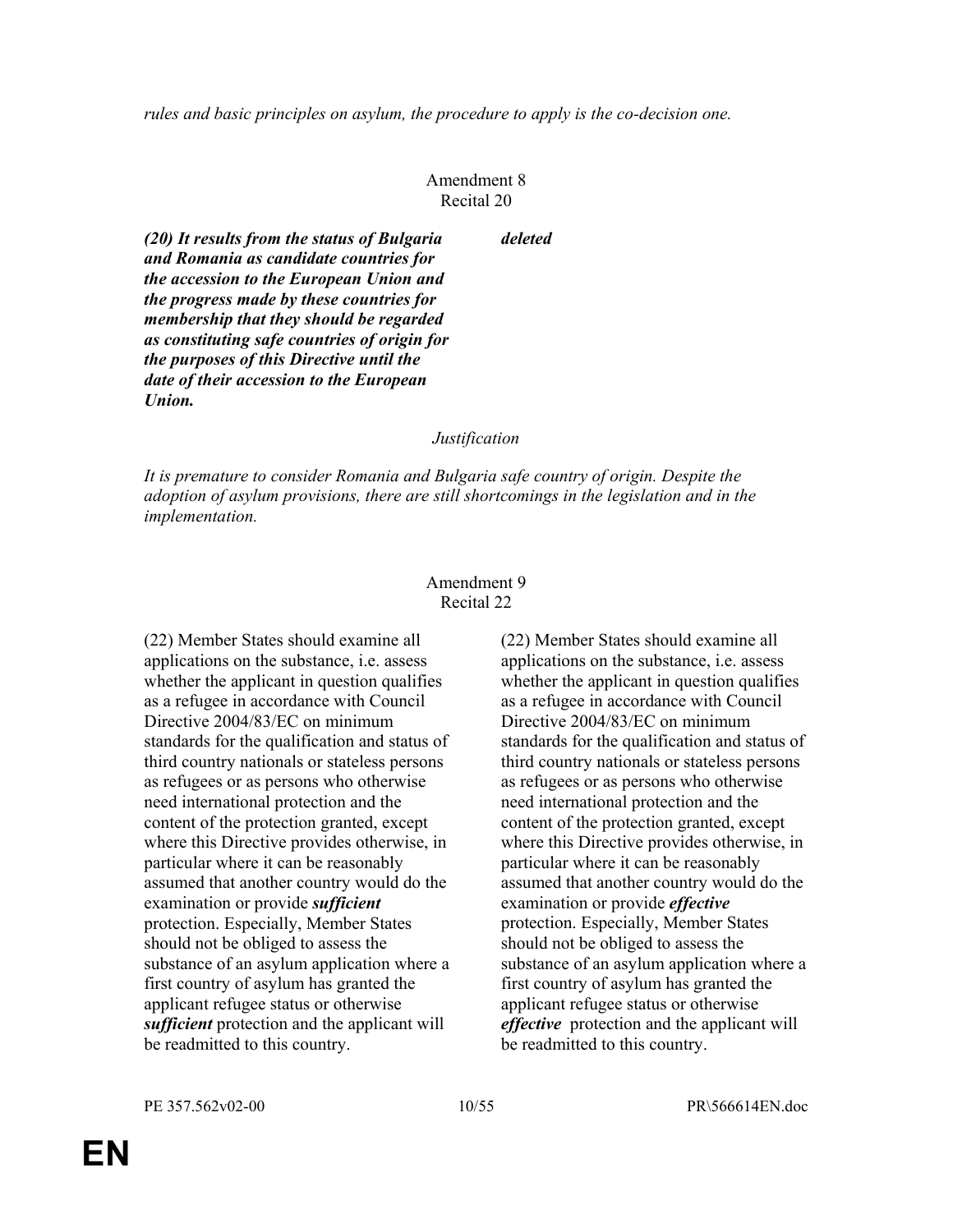*(This amendment applies throughout the text. Adopting it will necessitate corresponding changes throughout.)*

#### *Justification*

*The term "sufficient" appears to indicate a lower degree of protection and should be replaced by effective.* 

#### Amendment 10 Recital 24

*deleted* 

*(24) Furthermore, with respect to certain European third countries, which observe particularly high human rights and refugee protection standards, Member States should be allowed to carry out no or no full examination of asylum applications regarding applicants who enter their territory from such European third countries. Given the potential consequences for the applicant of a restricted or omitted examination, this application of the safe third country concept should be restricted to cases involving third countries with respect to which the Council has satisfied itself that the high standards for the safety of the third country concerned, as set out in this Directive, are fulfilled. The Council should take decisions in this matter after consultation of the European Parliament.* 

#### *Justification*

*See justification to Am 35 A.* 

#### Amendment 11 Recital 25

(25) It follows from the nature of the common standards concerning *both* safe third country *concepts* as set out in this Directive, that the practical effect of the *concepts* depends on whether the third country in question permits the applicant in (25) It follows from the nature of the common standards concerning *the* safe third country *concept* as set out in this Directive, that the practical effect of the *concept* depends on whether the third country in question permits the applicant in

PR\566614EN.doc 11/55 PE 357.562v02-00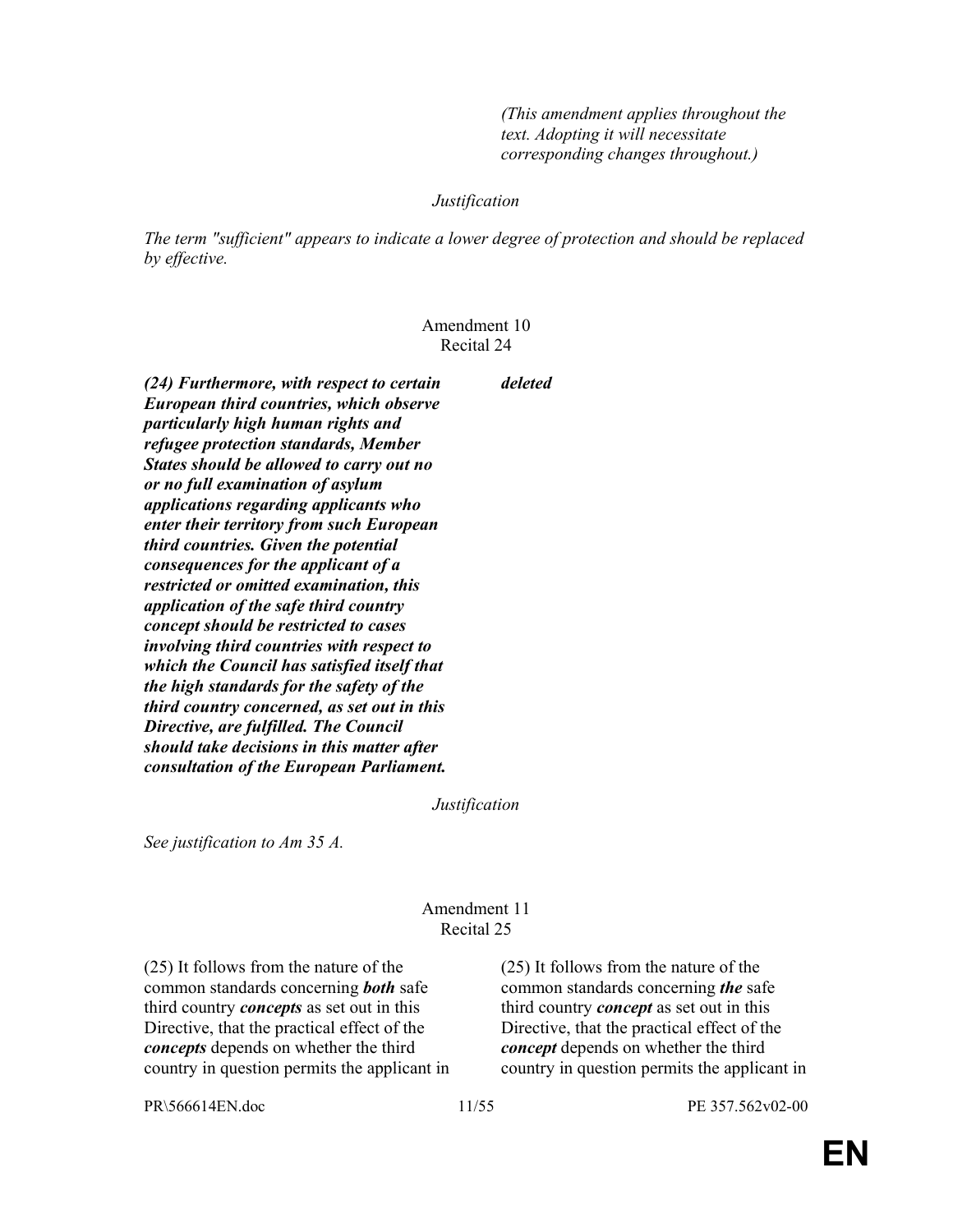question to enter its territory.  $q$  and  $q$  and  $q$  and  $q$  and  $q$  and  $q$  and  $q$  and  $q$  and  $q$  and  $q$  and  $q$  and  $q$  and  $q$  and  $q$  and  $q$  and  $q$  and  $q$  and  $q$  and  $q$  and  $q$  and  $q$  and  $q$  and  $q$  and  $q$  a

#### *Justification*

*The only concept accepted by the Rapporteur is the safe country of origin, not the "super safe".* 

#### Amendment 12 Recital 27

(27) It reflects a basic principle of Community law that the decisions taken on an application for asylum and on the withdrawal of a refugee status must be subject to an effective remedy before a court or tribunal in the meaning of Article 234 of the Treaty establishing the European Community. *The effectiveness of the remedy, also with regard to the examination of the relevant facts, depends on the administrative and judicial system of each Member State seen as a whole.*

(27) It reflects a basic principle of Community law that the decisions taken on an application for asylum and on the withdrawal of a refugee status must be subject to an effective remedy before a court or tribunal in the meaning of Article 234 of the Treaty establishing the European Community. *Decisions taken on an application for asylum should be subject to an appeal consisting of an examination on both facts and points of law by a court of law. The applicant should be entitled not to be expelled until a court has ruled on the right to remain pending the outcome of this appeal.* 

#### *Justification*

*The principle of effective remedy is a general principle of international law and it is embodied in EC Law (e.g. C-222/84), In Article 47 of the Charter of Fundamental Rights of the European Union and in Article 13 of the European Convention of Human Rights. As held by the European Court of Human Rights, it implies the right to remain in the territory of a Member State until a final decision on the application has been taken. The effective remedy implies that the appeal should have a suspensive effect.* 

#### Amendment 13 Recital 28

*deleted* 

*(28) In accordance with Article 64 of the Treaty establishing the European Community, this Directive does not affect the exercise of the responsibilities incumbent upon Member States with regard to the maintenance of law and order and the safeguarding of internal security.*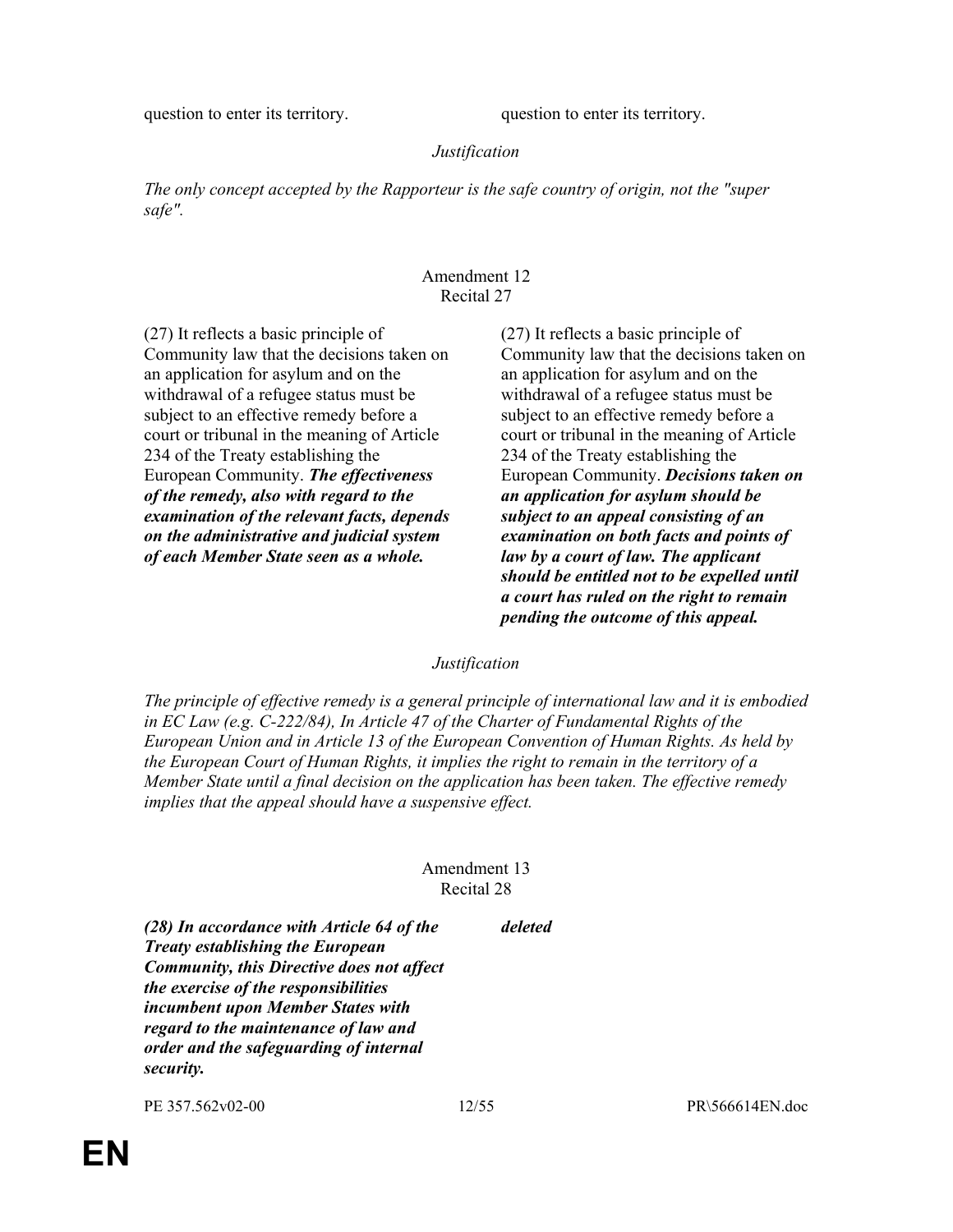*Justification* 

*This recital has nothing to do with the Directive.* 

Amendment 14 Recital 29 a (new)

> *(29a) Directive 95/46/EC of the European Parliament and the Council of 24 October 1995 on the protection of individuals with regard to the processing of personal data and on the free movement of such data<sup>1</sup> shall apply to personal data treated in application of this directive. Directive 95/46/EC shall also apply to the transmission of data from Member States to the UNHCR in the exercise of its mandate under the Geneva Convention. This transmission is subject to the level of personal data protection in the UNHCR being considered as adequate.*

*Justification* 

*This recital is very important and it was in the revised Commission proposal on the Directive.* 

### Amendment 15 Recital 29 b (new)

*(29b) It is in the very nature of minimum standards that Member States have the power to introduce or maintain more favourable provisions for persons who ask for international protection from a Member State, where such a request is understood to be on the grounds that the person concerned is a refugee within the meaning of Article 1(A) of the Geneva Convention.*

# *Justification*

*This recital is very important and it was in the revised Commission proposal on the Directive.* 

<sup>|&</sup>lt;br>|<br>| OJ L 281, 23.11.1995, p.31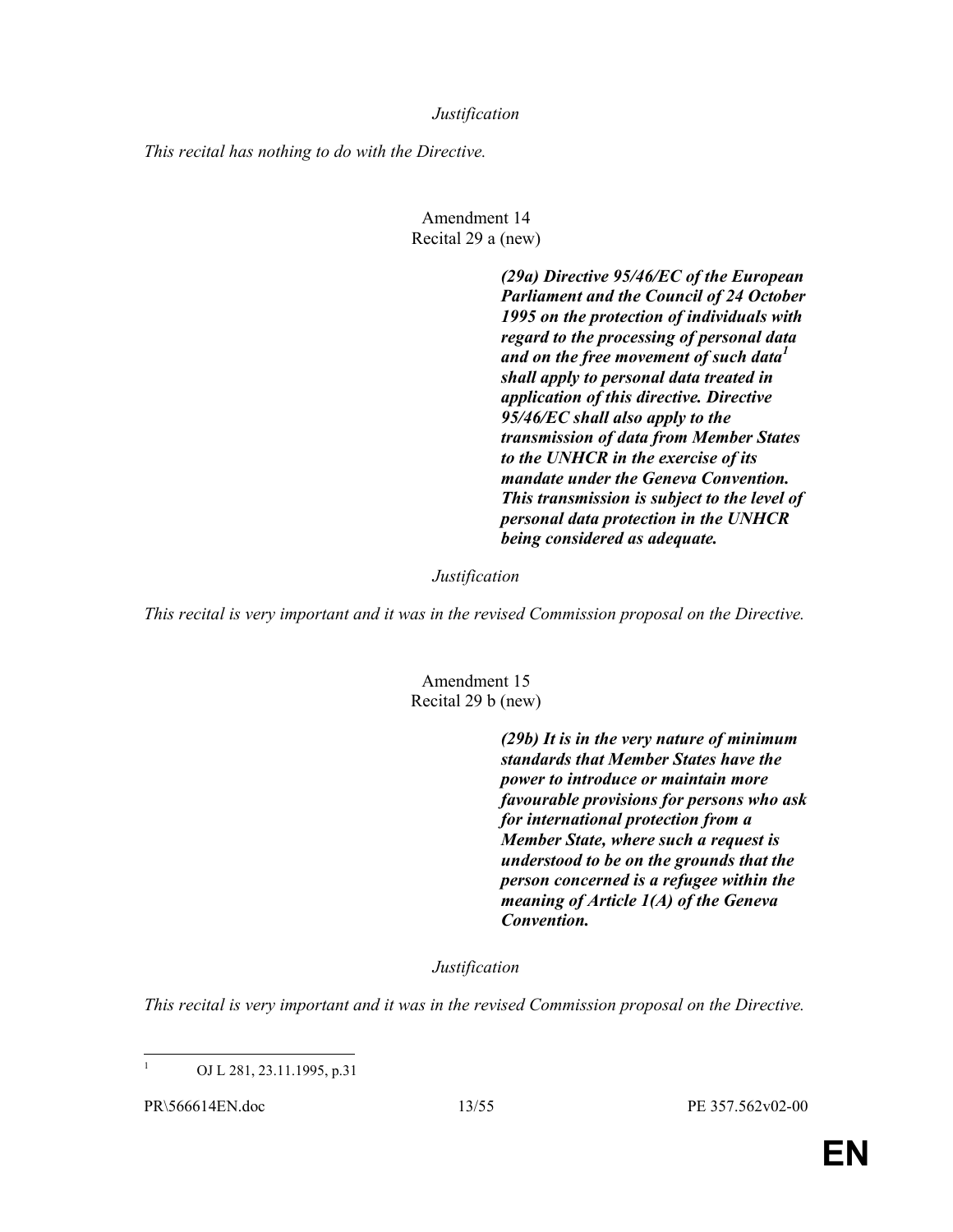Amendment 16 Recital 29 c (new)

> *(29c) In this spirit, Member States should be encouraged to apply the provisions of this Directive to procedures for deciding on applications for kinds of protection other than that emanating from the Geneva Convention for persons who are found not to be refugees, taking into account in particular Council Directive 2004/83/EC.*

*Justification* 

*This recital is very important and it was in the revised Commission proposal on the Directive.* 

# Amendment 17 Recital 29 d (new)

*(29d) Member States should provide for penalties in the event of infringement of the national provisions adopted pursuant to this Directive.*

*Justification* 

*This recital is very important and it was in the revised Commission proposal on the Directive.* 

Amendment 18 Article 1 a (new)

*Article 1a* 

*The Directive respects all the existing international obligations of Member States as well as the Charter of Fundamental Rights of the European Union, especially Article 18, as general principles of Community law.*

# *Justification*

*The respect of fundamental rights should be underscored also in an article, not only in the recital, in particular the reference to the right to asylum in the Charter.* 

PE 357.562v02-00 14/55 PR\566614EN.doc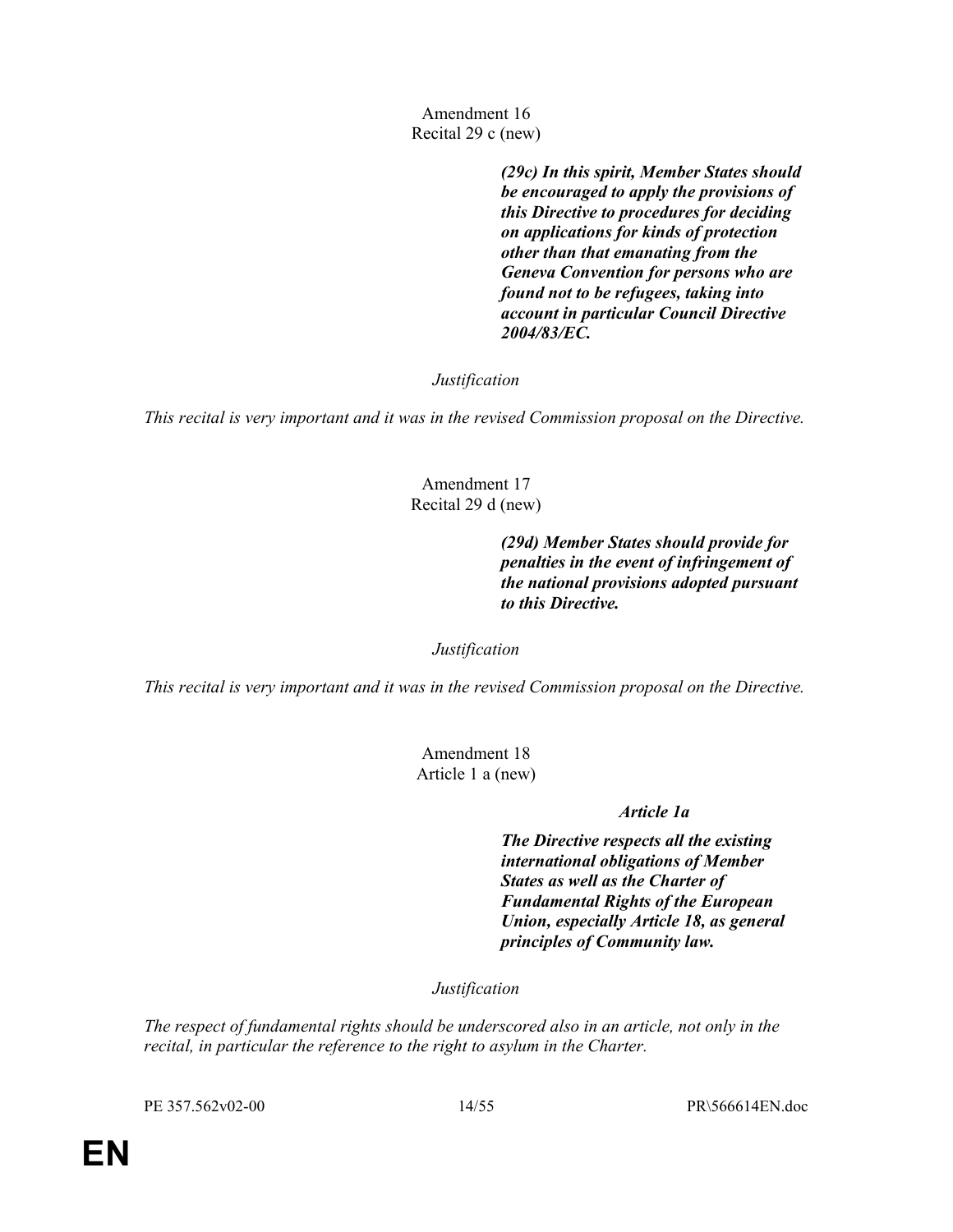Amendment 19 Article 2, point b

(b) "Application for asylum" means an application made by *a third country national or stateless person, which can be understood* as a request for international protection from a Member State under the Geneva Convention. Any application for international protection is presumed to be an application for asylum, unless the person concerned explicitly requests another kind of protection that can be applied for separately;

(b) "Application for asylum" means an application made by *any non-national* as a request for international protection from a Member State under the Geneva Convention. Any application for international protection is presumed to be an application for asylum, unless the person concerned explicitly requests another kind of protection that can be applied for separately;

*(This amendment applies throughout the text. Adopting it will necessitate corresponding changes throughout.)*

*Justification* 

*To ensure full compatibility with the Geneva Convention, the definition of "application for asylum" and "refugee" should refer not only to third country nationals, but to any nonnational.* 

# Amendment 20 Article 3 A, paragraph 2, point b

*deleted* 

*(b) taking a decision on the application in the light of national security provisions, provided a determining authority is consulted prior to this decision as to whether the applicant qualifies as a refugee by virtue of Council Directive 2004/83/EC;* 

# *Justification*

*Article 2(b) leaves discretion to border authorities on the application of the principle of national security and it may lead to the denial of international protection, not in line with the Geneva Convention.* 

# Amendment 21 Article 3 A, paragraph 2, point e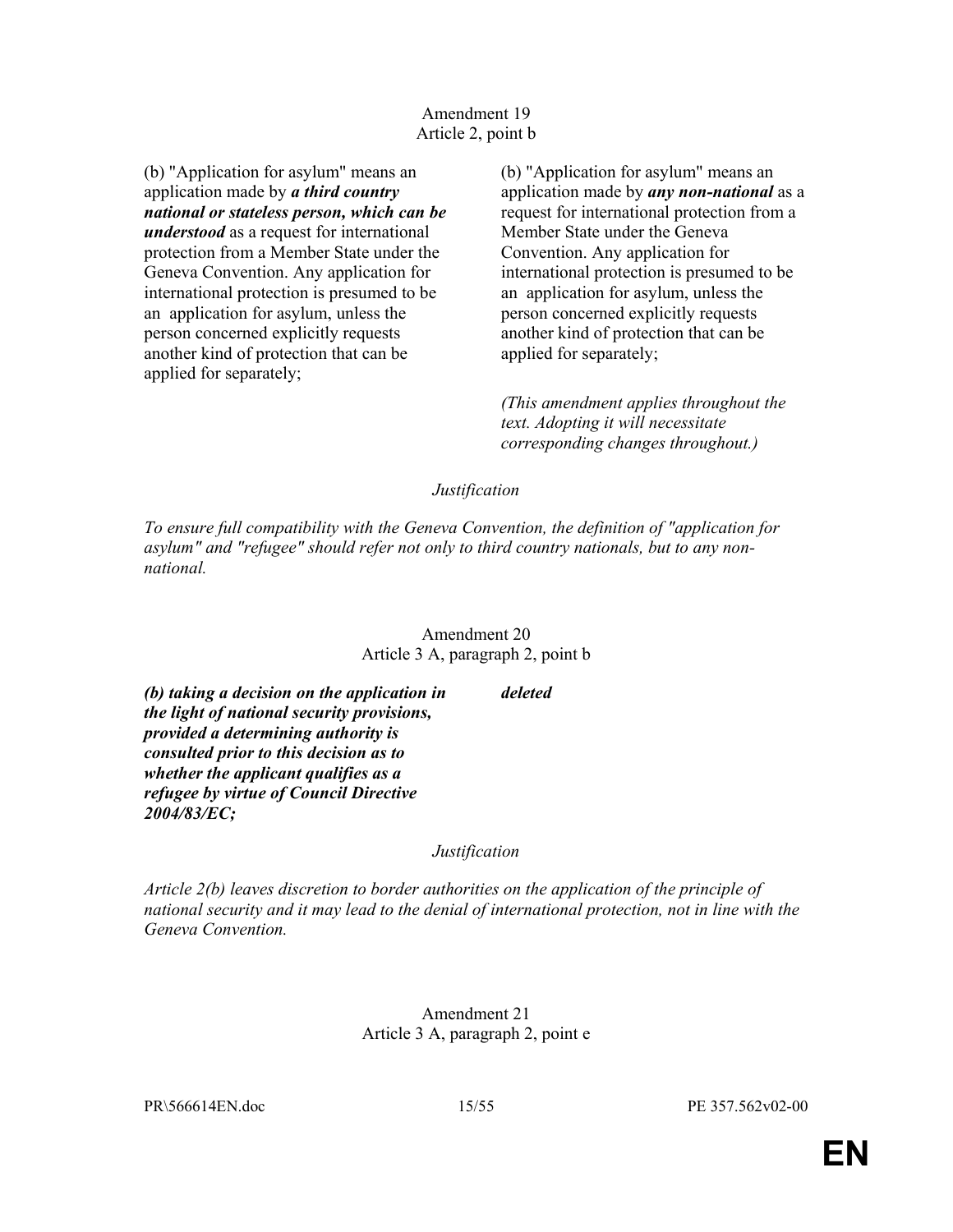(e) refusing permission to enter in the framework of the procedure provided for in Article 35*(2) to (5)*, subject to the conditions and as set out in these paragraphs;

(e) refusing permission to enter in the framework of the procedure provided for in Article 35, subject to the conditions and as set out in these paragraphs;

#### *Justification*

*Linked to the modification of Article 35.* 

#### Amendment 22 Article 3 A, paragraph 2, point f

*deleted* 

*(f) establishing that an applicant is seeking to enter or has entered in the Member State from a safe third country pursuant to Article 35A, subject to the conditions and as set out in this Article.*

### *Justification*

*The deletion of article 2 is linked to the deletion of article 35A on a "super safe" third country.* 

#### Amendment 23 Article 4 a (new)

#### *Article 4a*

*No Member State shall expel or return an applicant for asylum to the territory where his or her life or freedom would be threatened on account of his or her race or religion, nationality, language, sexual orientation, membership of a particular social group or political opinion or minority or where he or she faces a real risk of torture or inhuman or degrading treatment.*

#### *Justification*

*The non-refoulement principle is the cornerstone of the Geneva Convention upon which the Tampere conclusions indicate the EU common asylum procedure will be based. Therefore it should be explicitly mentioned under basic principles and guarantees.* 

PE 357.562v02-00 16/55 PR\566614EN.doc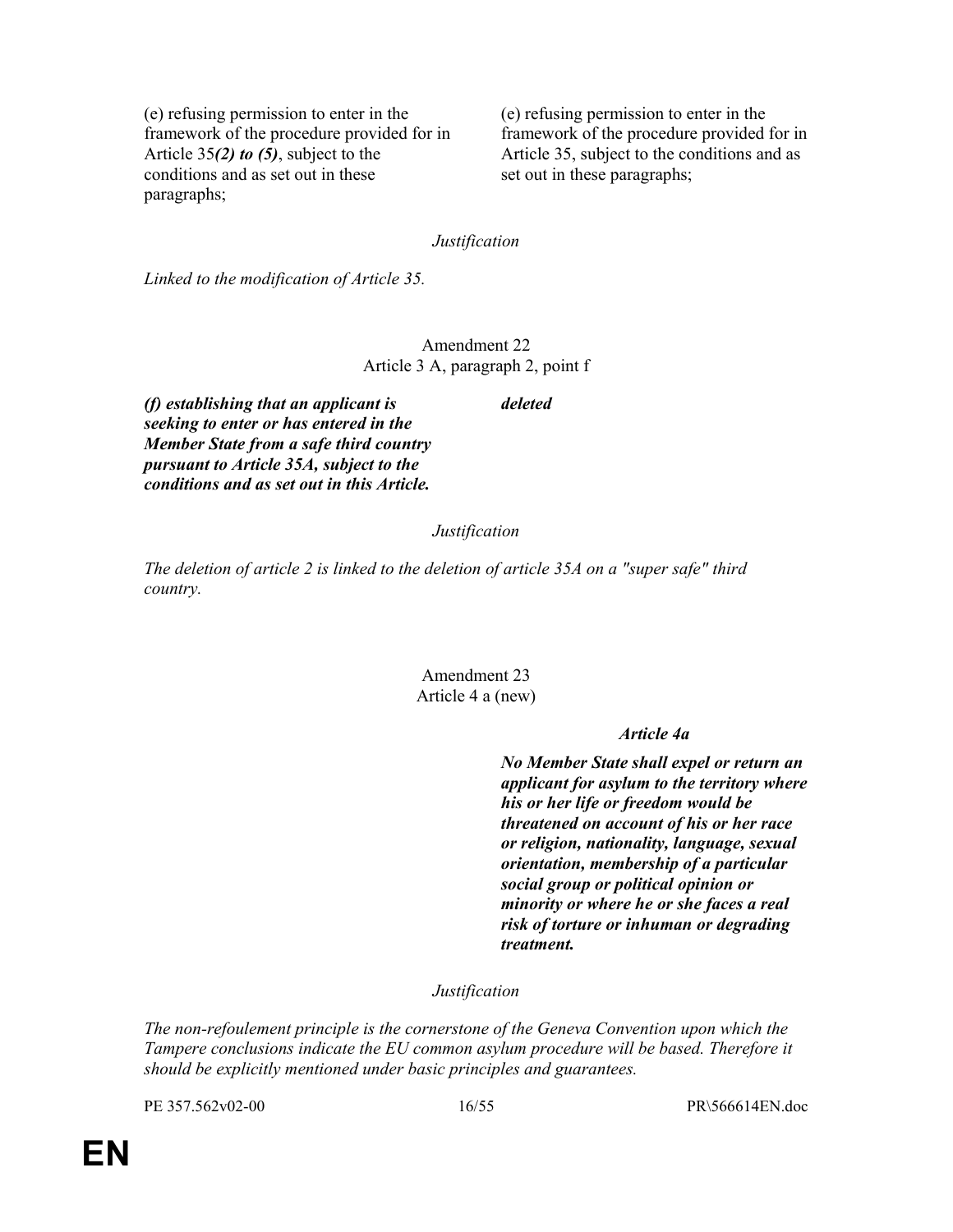# Amendment 24 Article 5, paragraph 1

1. Member States may require that applications for asylum be made in person and/or at a designated place.

1. Member States may require that applications for asylum be made in person and/or at a designated place. *Member States should allow the possibility that the application is made by a legal representative on behalf of a person, in specific circumstances*.

*Justification* 

*It should be possible, for example, for a person in detention to be represented by a lawyer.* 

Amendment 25 Article 5, paragraph 3 a (new)

> *3a. Applications from unaccompanied children and other persons in a particularly vulnerable situation shall be considered and decided on a priority basis. Priority shall also be given to the consideration and decision of manifestly well founded claims.*

*Justification* 

*The asylum procedure should duly address the special needs of asylum-seekers who are in a particularly vulnerable situation or those who have an obviously well founded claim.* 

> Amendment 26 Article 5, paragraph 4, point c

> > *deleted*

*(c) the cases in which the lodging of an application for asylum is deemed to constitute also the lodging of an application for asylum for any unmarried minor.* 

# *Justification*

*The fact that a child applicant is married does not necessarily indicate that s/he is not in need of international protection.* 

PR\566614EN.doc 17/55 PE 357.562v02-00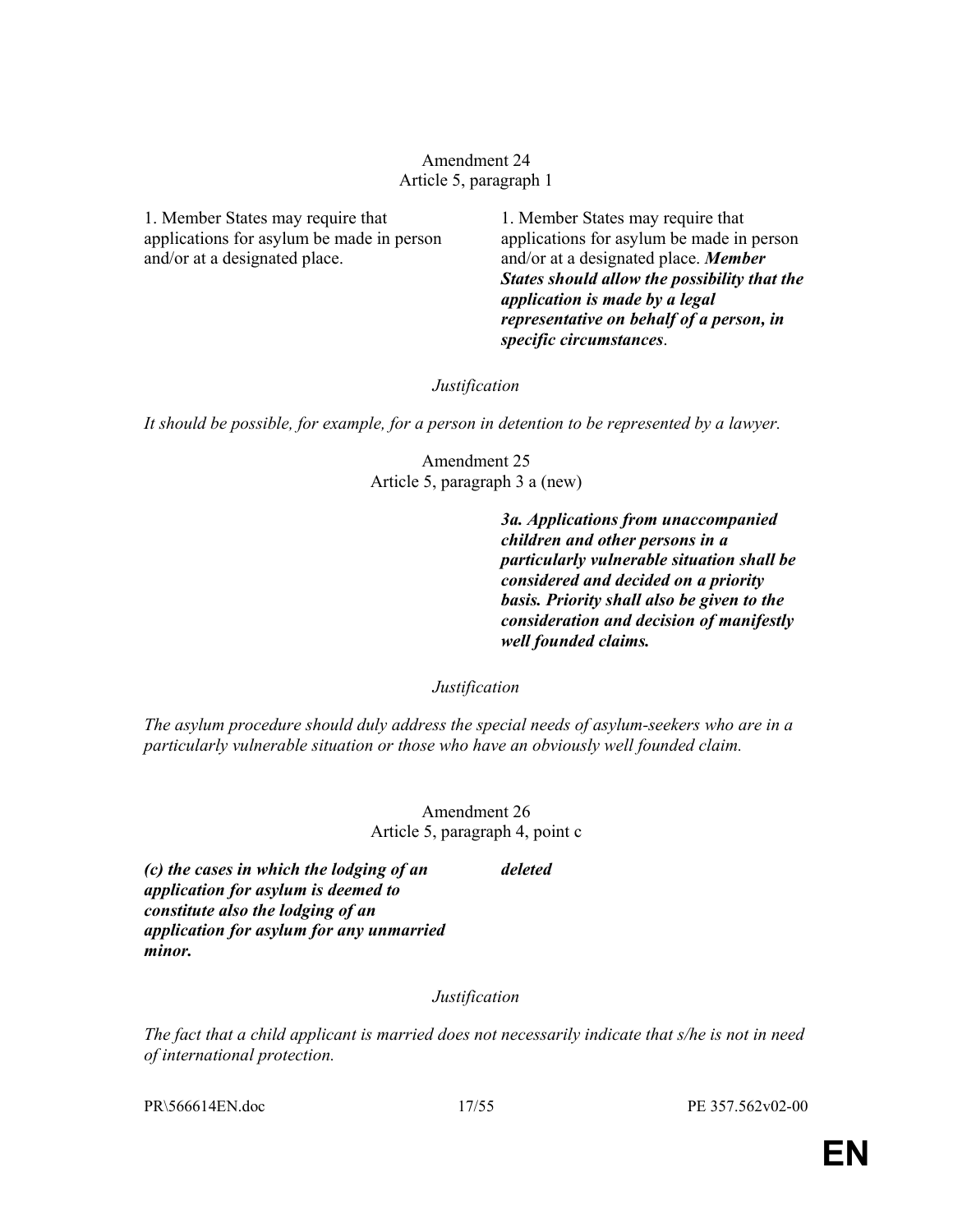### Amendment 27 Article 6, paragraph 1

1. Applicants shall be allowed to remain in the Member State, *for the sole purpose of the procedure, until such time as the determining authority has made a decision in accordance with the procedures at first instance set out in Chapter III.* This right to remain shall not constitute an entitlement to a residence permit.

1. Applicants shall be allowed to remain in the Member State, *in which the application for asylum has been made or is being examined until a final decision has been reached and the appeals procedure exhausted.*This right to remain shall not constitute an entitlement to a residence permit.

### *Justification*

*The principle of effective remedy is a general principle of international law and it is embodied in EC Law (e.g. C-222/84), In Article 47 of the Charter of Fundamental Rights of the European Union and in Article 13 of the European Convention of Human Rights. As held by the European Court of Human Rights, it implies the right to remain in the territory of a Member State until a final decision on the application has been taken. The effective remedy implies that the appeal should have a suspensive effect.* 

#### Amendment 28 Article 6, paragraph 1 a (new)

*1a. Member States may derogate from paragraph 1 only when it has been established that the request is manifestly unfounded or clearly abusive. In such cases, a court of law or other independent authority should review and confirm the denial of suspensive effect, based on a review of the facts and the likelihood of success on appeal.*

### *Justification*

*A derogation may be possible only in cases manifestly unfounded or abusive.* 

Amendment 29 Article 6, paragraph 2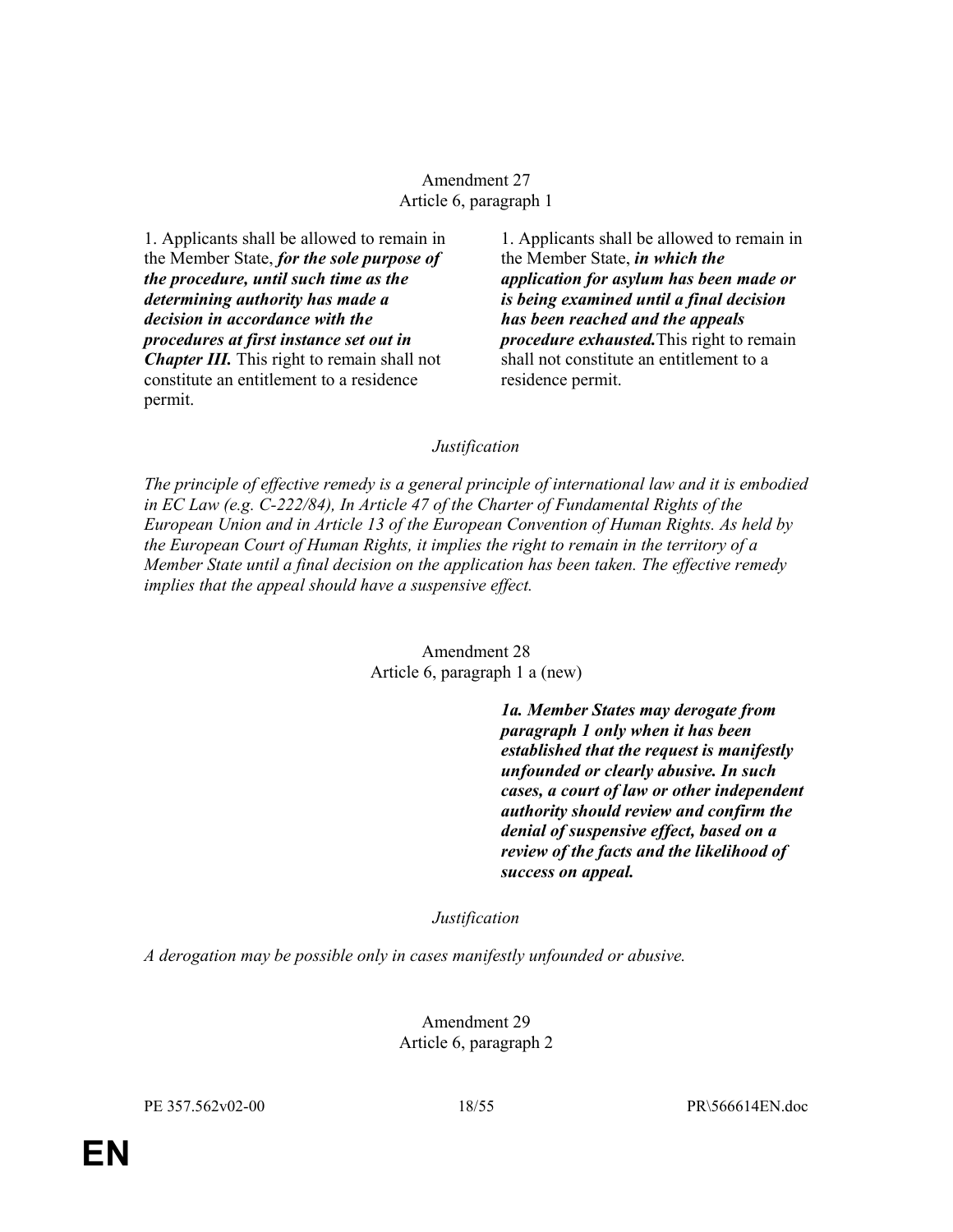*2. Member States can make an exception only where, in accordance with Articles 33 and 34, a subsequent application will not be further examined or where they will surrender or extradite, as appropriate, a person either to another Member State pursuant to obligations in accordance with a European Arrest Warrant or otherwise, or to a third country, or to international criminal courts or tribunals.* 

#### *Justification*

*deleted* 

*Article 6 (2) mixes procedural standards for asylum applications with issues related to prosecution and extradition. This Directive is not the correct place where dealing with such issues.* 

#### Amendment 30 Article 9, paragraph 1, point c

(c) they *must not be denied the* opportunity to communicate with the UNHCR or with any other organisation working on behalf of the UNHCR in the territory of the Member State *pursuant to an agreement with* that Member State;

(c) they *should be provided with an effective* opportunity to communicate with the UNHCR or with any other organisation working on behalf of the UNHCR *or independently* in the territory of the Member State *subject to the agreement of* that Member State, *at all stages of the procedure*;

*Justification* 

*The amendment is self-evident.* 

#### Amendment 31 Article 10, paragraph 1, subparagraph 1

1. Before a decision is taken by the determining authority, the applicant for asylum *shall be given the opportunity of* a personal interview on his/her application for asylum with a person *competent* under *national* law to conduct such an interview.

1. Before a decision is taken by the determining authority, the applicant for asylum *has a right to* a personal interview on his/her application for asylum with a person *fully qualified* under *international* law *in the field of asylum and refugee matters* to conduct such an interview.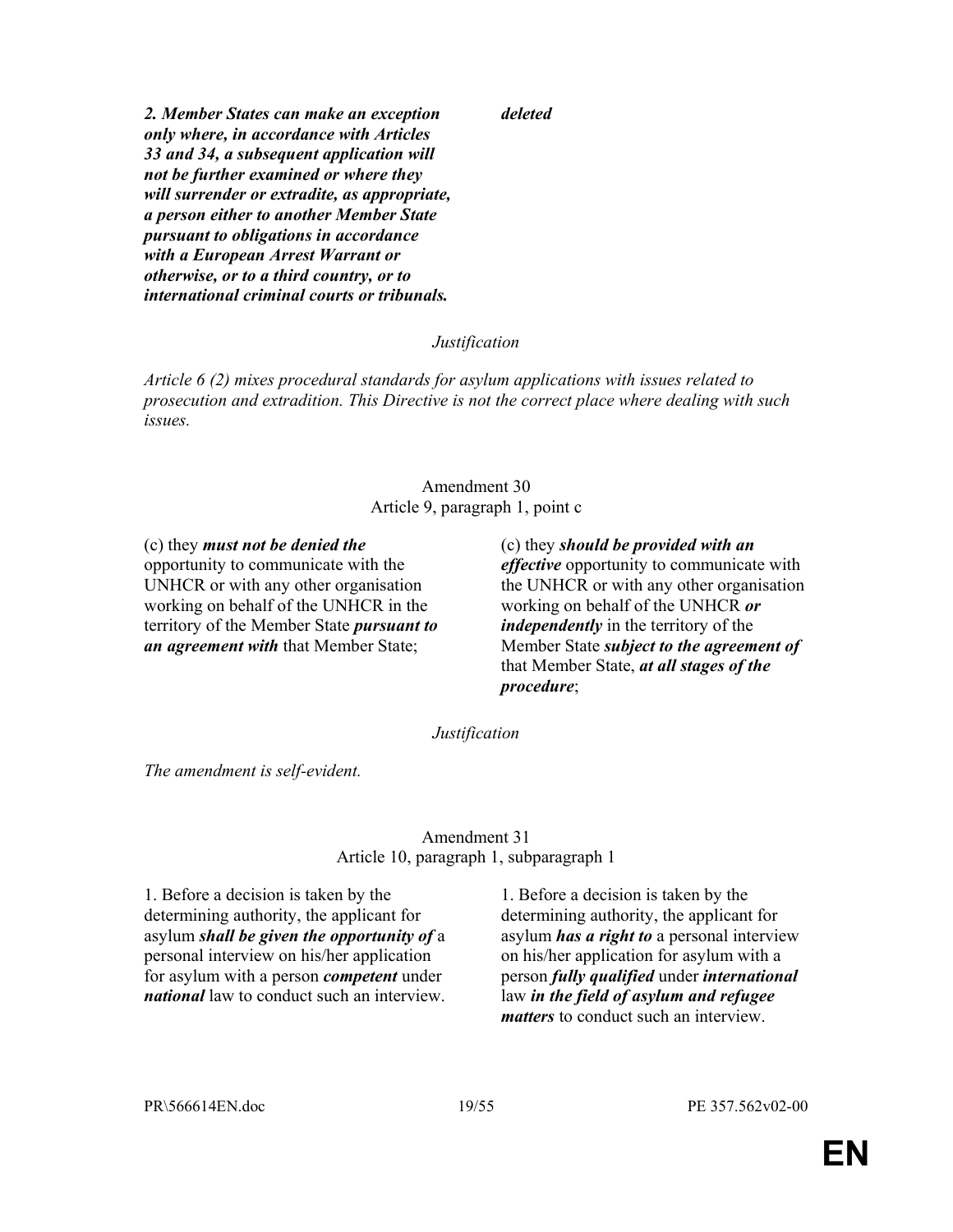#### *Justification*

*It is fundamental that asylum seekers are interviewed by people fully qualified under not only on national, but on international law.* 

> Amendment 32 Article 10, paragraph 2, point (aa) (new)

> > *(aa) the competent authority is not able to conduct the interview, because the applicant has, without good reasons, not complied with invitations to appear;*

*Justification* 

*The exceptions provided under article 2(b)(c) and 3 undermine the fairness of procedures and the accuracy of decisions. Interviews are necessary in order to allow the applicant to provide all relevant information and to clarify any discrepancies or inconsistencies in his/her account. In the absence of an interview, Member States will not be able to fulfil their obligations under international law and this would inevitably result in the refoulement of individuals. Only very limited exceptions shall be allowed.* 

> Amendment 33 Article 10, paragraph 2, point (ab)(new)

> > *(ab) the person has a mental or emotional disturbance which impedes a normal examination of his/her case;*

#### *Justification*

*The exceptions provided under article 2(b)(c) and 3 undermine the fairness of procedures and the accuracy of decisions. Interviews are necessary in order to allow the applicant to provide all relevant information and to clarify any discrepancies or inconsistencies in his/her account. In the absence of an interview, Member States will not be able to fulfil their obligations under international law and this would inevitably result in the refoulement of individuals. Only very limited exceptions shall be allowed.* 

## Amendment 34 Article 10, paragraph 2, point b

*(b) the competent authority has already had a meeting with the applicant for the purpose of assisting him/her with filling his/her application and submitting the* 

*deleted* 

PE 357.562v02-00 20/55 PR\566614EN.doc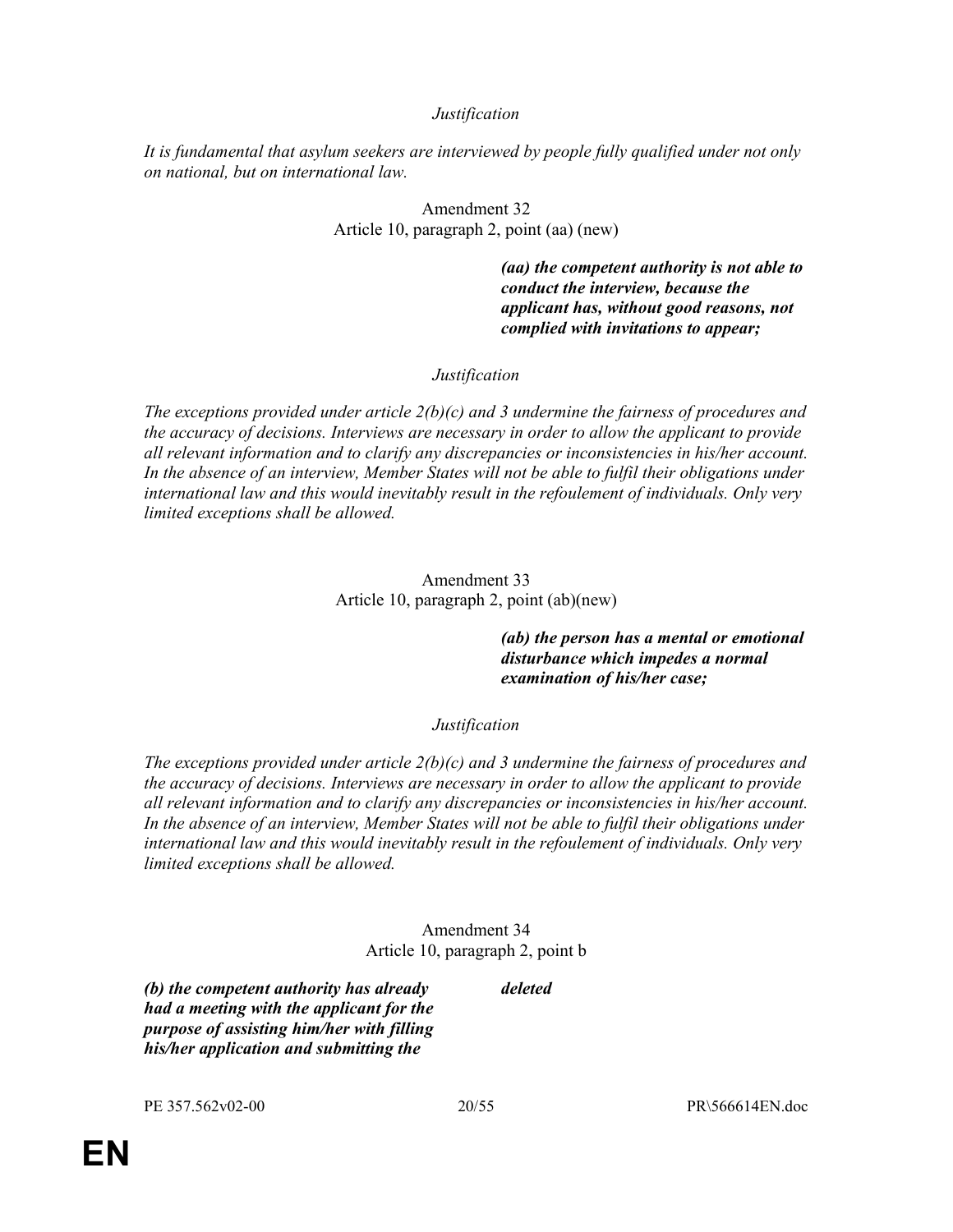*essential information regarding the* 

#### *Justification*

*The exceptions provided under article 2(b)(c) and 3 undermine the fairness of procedures and the accuracy of decisions. Interviews are necessary in order to allow the applicant to provide all relevant information and to clarify any discrepancies or inconsistencies in his/her account. In the absence of an interview, Member States will not be able to fulfil their obligations under international law and this would inevitably result in the refoulement of individuals.* 

> Amendment 35 Article 10, paragraph 2, point c

*(c) the determining authority, on the basis of a complete examination of information provided by the applicant, considers the application as unfounded in the cases where the circumstances mentioned in Article 23(4)(a), (c), (g), (h) and (j) apply. deleted* 

#### *Justification*

*See justifications to Article 10, paragraph 2 (b).* 

#### Amendment 36 Article 10, paragraph 3

*deleted* 

*3. The personal interview may also be omitted, where it is not reasonably practicable, in particular where the competent authority is of the opinion that the applicant is unfit or unable to be interviewed owing to enduring circumstances beyond his/her control. When in doubt, Member States may require a medical or psychological certificate.*

*Where the Member State does not provide the opportunity for a personal interview pursuant to this paragraph, or where applicable, to the dependant, reasonable efforts must be made to allow the applicant or the dependant to submit further information.*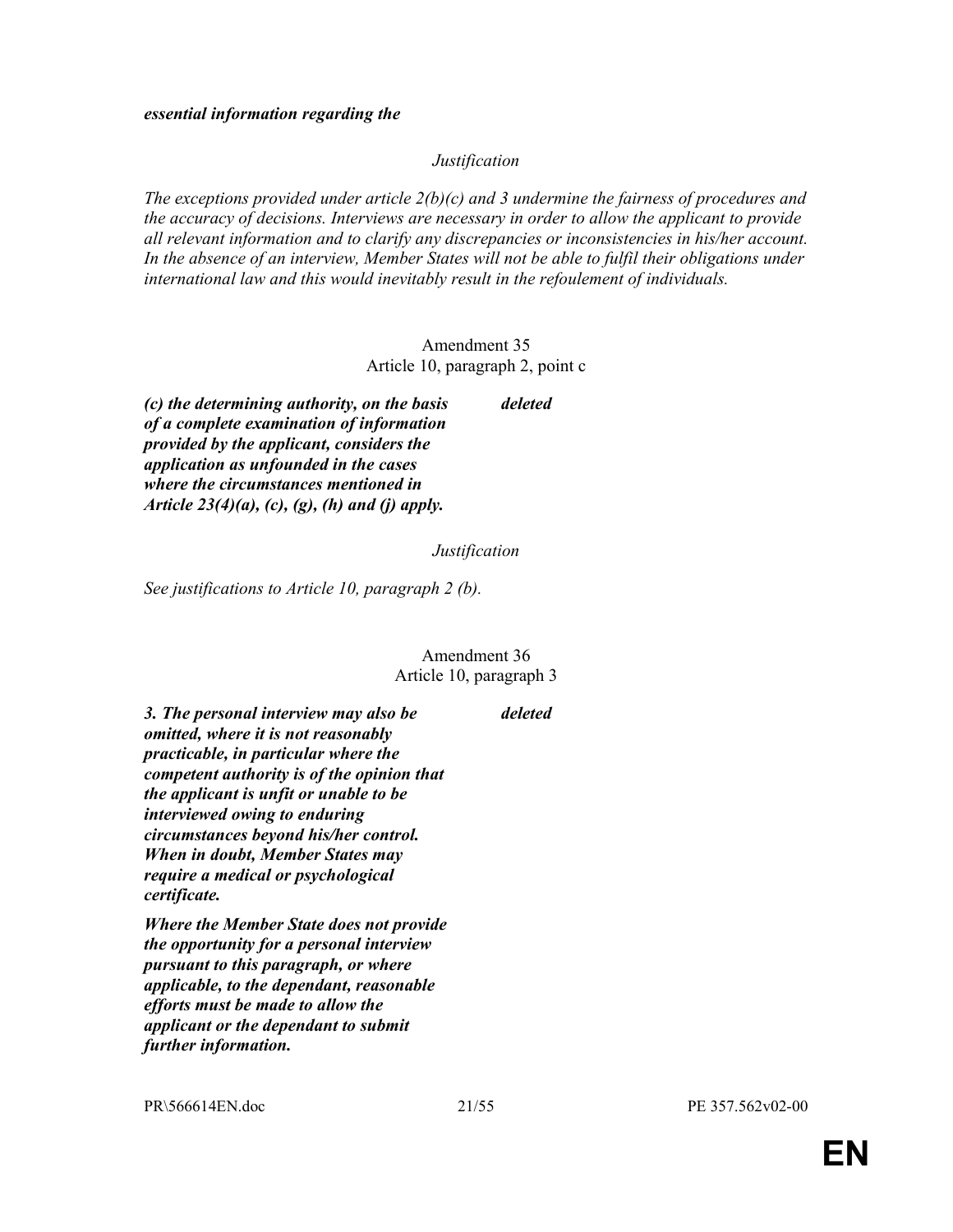#### *Justification*

*See justifications to Article 10, paragraph 2 (b).* 

#### Amendment 37 Article 10, paragraph 5

5. The absence of a personal interview pursuant to paragraph 2*(b) and (c) and paragraph 3* shall not adversely affect the decision of the determining authority.

5. The absence of a personal interview pursuant to paragraph 2*(aa) and (ab)* shall not adversely affect the decision of the determining authority.

*Justification* 

*Modification linked to the new version of Article 10.* 

# Amendment 38 Article 11, paragraph 3, point a

(a) ensure that the person who conducts the interview is *sufficiently* competent to take account of the personal or general circumstances surrounding the application, including the applicant's cultural origin or vulnerability, insofar as it is possible to do so, and

(a) ensure that the person who conducts the interview *and the interpreter are* competent to take account of the personal or general circumstances surrounding the application, including the applicant's cultural origin or vulnerability, insofar as it is possible to do so, and

#### *Justification*

The term "sufficiently" appears to indicate a lower degree of competencies and should be deleted.

> Amendment 39 Article 12, paragraph 3, subparagraph 3

The refusal of an applicant to approve the contents of the report of the personal interview *shall* not prevent the determining authority from taking a decision on his/her application.

*Approval of the asylum applicant should be requested.* The refusal of an applicant to approve the contents of the report of the personal interview *may* not prevent the determining authority from taking a decision on his/her application.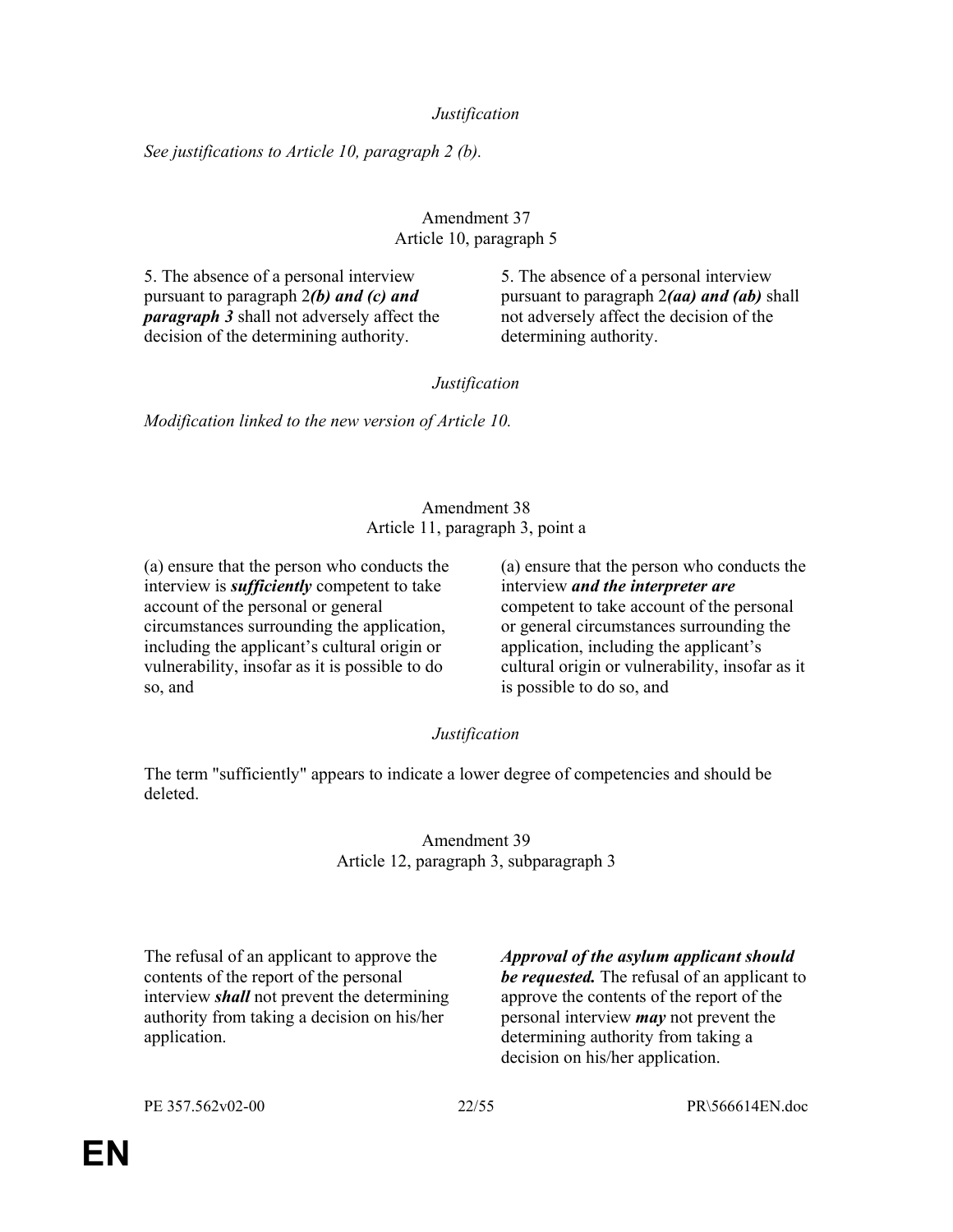#### *Justification*

*The approval of the asylum seeker should be requested to verify the content of the report, to avoid misunderstanding and facilitate the clarification of contradictions.* 

#### Amendment 40 Article 13, paragraph 1

1. *Member States shall allow applicants for asylum at their own cost* the opportunity to consult in an effective manner a legal adviser or other counsellor, admitted or permitted as such under national law, on matters relating to their asylum applications.

1. *Applicants for asylum shall be given* the opportunity to consult in an effective manner a legal adviser or other counsellor, admitted or permitted as such under national law, on matters relating to their asylum applications *at all stages of the procedures, including following a negative decision*.

*Justification* 

*Having a legal adviser is a right of asylum seekers and it is an essential safeguard.* 

Amendment 41 Article 13, paragraph 3, subparagraph 1, introductory part

*3. Member States may provide in their national legislation that free legal assistance and/or representation be granted:*

*3. The assistance must be given free of charge or at least in accordance with Member States' rules on legal aid/financial assistance, which is equivalent to that which is available to nationals, in legal or administrative procedures, if the applicant has no adequate means to pay for it himself.*

#### *Justification*

*Exceptions to the provision of free legal aid should be made only where the applicant has adequate financial means.* 

> Amendment 42 Article 13, paragraph 3, subparagraph 1, point a

> > *deleted*

*(a) only for the procedures before a court or tribunal in accordance with Chapter V and not to any onward appeals or reviews provided for under national law, including a rehearing of an appeal*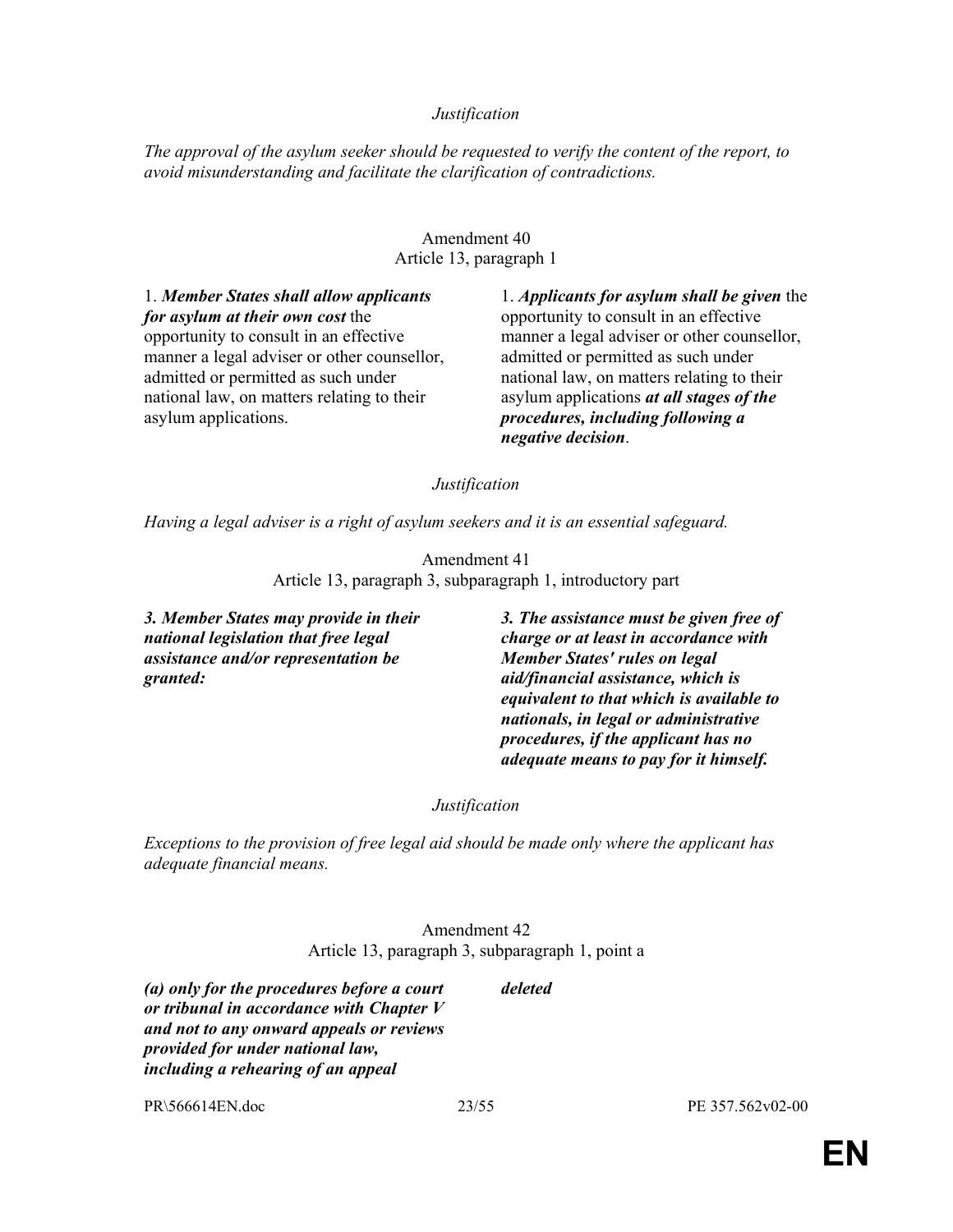*following an onward appeal or review; and/or*

# *Justification*

*This exception is unacceptable according to international law.* 

Amendment 43 Article 13, paragraph 3, subparagraph 1, point b

*(b) only to those who lack sufficient resources; and/or*

*deleted* 

*deleted* 

*Justification* 

*Covered by new paragraph 3 of article 13.* 

Amendment 44 Article 13, paragraph 3, subparagraph 1, point c

*(c) only to legal advisers or other counsellors specifically designated by national law to assist and/or represent applicants for asylum; and/or*

### *Justification*

*Covered by new paragraph 3 of article 13.* 

Amendment 45 Article 13, paragraph 3, subparagraph 1, point d, and suparagraph 2

*(d) only if the appeal or review is likely to succeed. deleted* 

*Member States shall ensure that legal assistance and/or representation granted under subparagraph (d) is not arbitrarily restricted* 

### *Justification*

*This exception is unacceptable according to international law.* 

PE 357.562v02-00 24/55 PR\566614EN.doc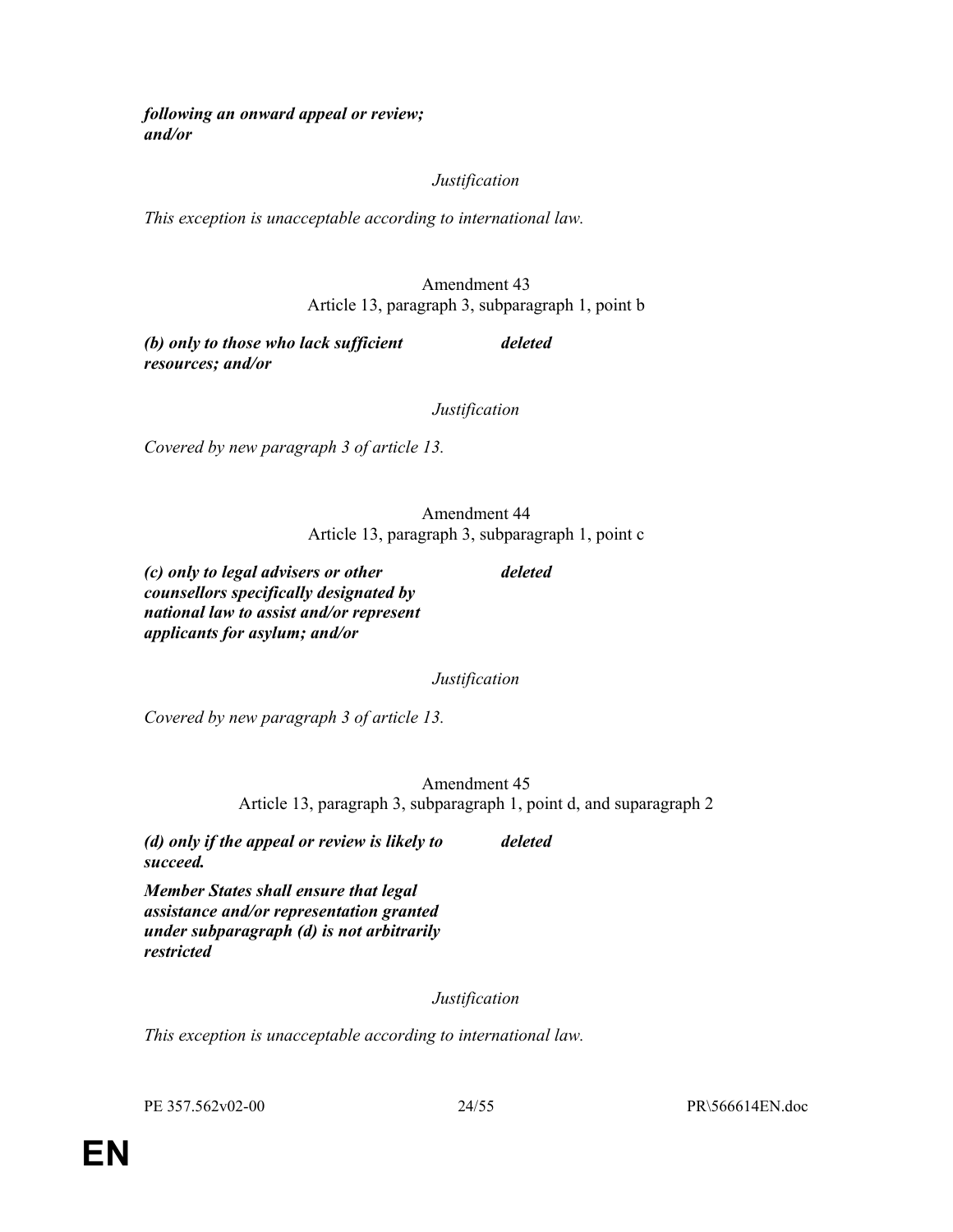### Amendment 46 Article 13, paragraph 4

*4. Rules concerning the modalities for filing and processing such requests may be provided by Member States.*

*deleted* 

*Justification* 

*Covered by new paragraph 3 of article 13.* 

# Amendment 47 Article 15, paragraph 1, point b

(b) ensure that the representative is given the opportunity to inform the unaccompanied *minor* about the meaning and possible consequences of the personal interview and, where appropriate, how to prepare himself/herself for the personal interview. Member States shall allow the representative to be present at that interview and to ask questions or make comments*, within the framework set by the person who conducts the interview*.

(b) ensure that the representative is given the opportunity to inform the unaccompanied *child* about the meaning and possible consequences of the personal interview and, where appropriate, how to prepare himself/herself for the personal interview. Member States shall allow the representative to be present at that interview and to ask questions or make comments.

*Justification* 

*This restriction seems unnecessary.* 

Amendment 48 Article 15, paragraph 2, point c

*(c) is married or has been married. deleted*

# *Justification*

*The fact that a child applicant is married does not necessarily indicate that she/he is not in need of a special protection. Marriage is lawful at a very young age in some countries and it is not related to the maturity of the child.* 

> Amendment 49 Article 15, paragraph 5 a (new)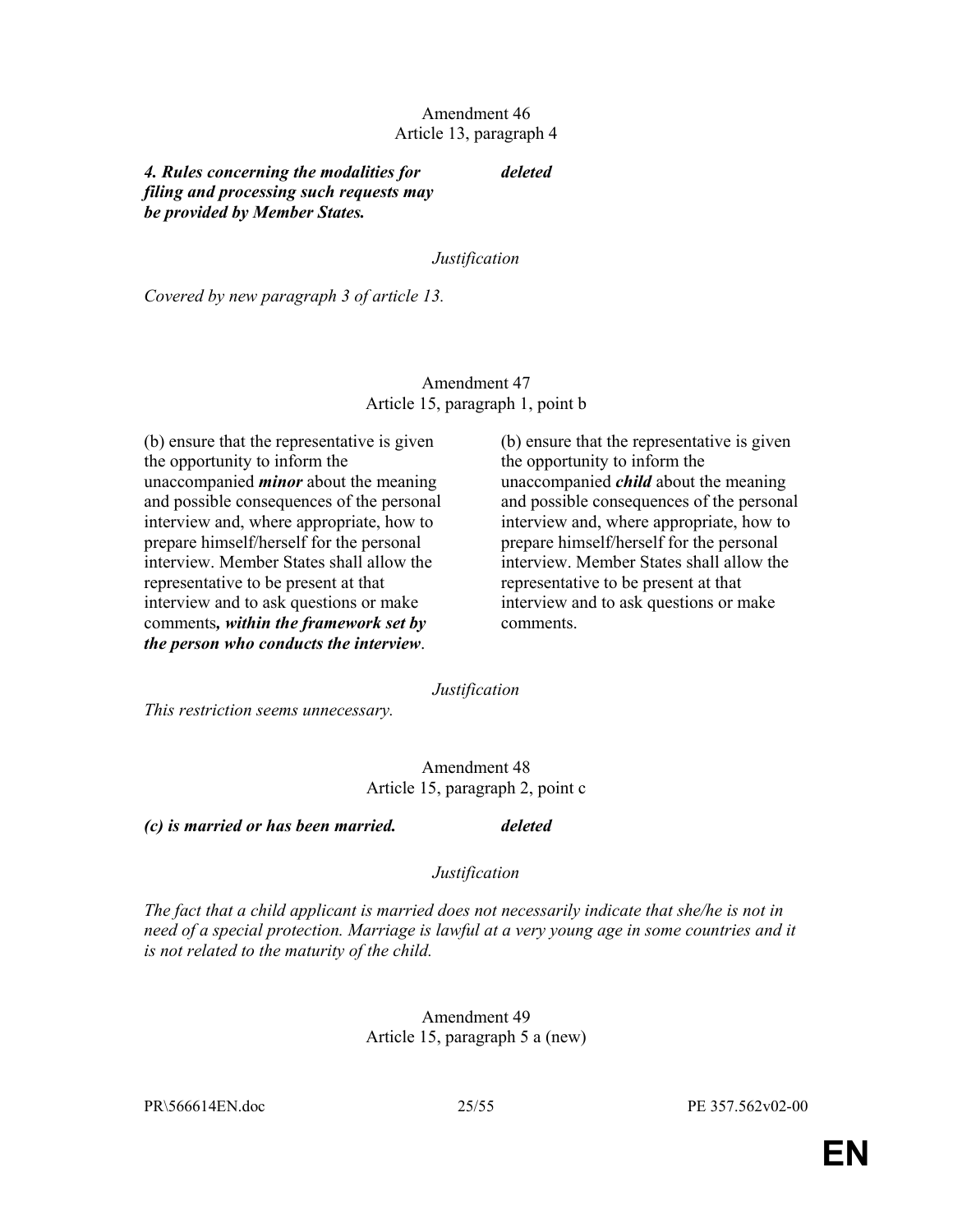*5a. Persons claiming to be children should be provisionally treated as such, until an age determination has taken place.*

#### *Justification*

*The burden of the proof in this case should be on the side of the authorities.* 

#### Amendment 50 Article 15, paragraph 6

6. The best interests of the child shall be a primary consideration for Member States when implementing the provisions of this *Article*.

6. The best interests of the child shall be a primary consideration for Member States when implementing the provisions of this *Directive*.

*Justification* 

*The best interest of the child should be taken into account in all the fields of the Directive.* 

Amendment 51 Article 21, paragraph 2

2. Paragraph 1 shall also apply to an organisation which is working *in the territory of the Member State* on behalf of the UNHCR *pursuant to an agreement with that Member State.*

2. Paragraph 1 shall also apply to an organisation which is workingon behalf of the UNHCR*, subject to the agreement of the Member State.*

#### *Justification*

*In view of the different arrangements which may be used, UNHCR suggested a different wording.* 

> Amendment 52 Article 23, paragraph 3 a (new)

> > *3a. Member States shall apply the regular procedure to particularly vulnerable persons, including separated children and persons who may have experienced*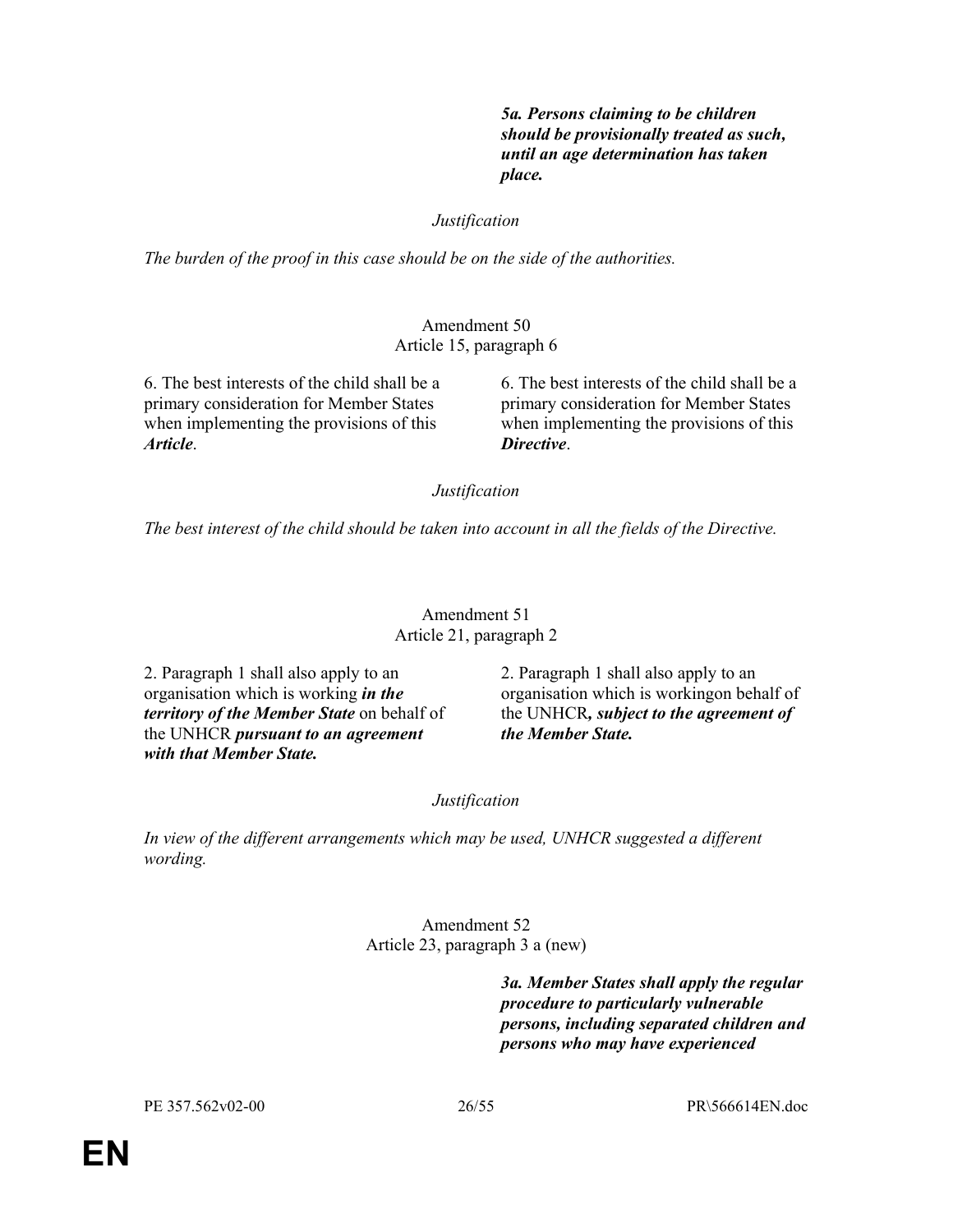#### *trauma or sexual violence.*

#### *Justification*

*Applications by particularly vulnerable persons should be treated in a regular procedure as matter of principle.* 

#### Amendment 53 Article 23, paragraph 4, point a

(a) the applicant in submitting his/her application and presenting the fact, has only raised issues that are not relevant *or of minimal relevance* to the examination of whether he/she qualifies as a refugee by virtue of Council Directive 2004/83/EC; or (a) the applicant in submitting his/her application and presenting the fact, has only raised issues that are not relevant to the examination of whether he/she qualifies as a refugee by virtue of Council Directive 2004/83/EC; or

*Justification* 

*The concept of minimal relevance is too vague.* 

#### Amendment 54 Article 23, paragraph 4, point c

(c) the application for asylum is considered to be unfounded:

*-* because the applicant is from a safe country of origin within the meaning of Articles 30, *30A* and 30B of this Directive, or

*- because the country which is not a Member State is considered to be a safe third country for the applicant, without prejudice to Article 29(1); or* 

(c) the application for asylum is considered to be unfounded

 because the applicant is from a safe country of origin within the meaning of Articles 30 and 30B of this Directive, or

#### *Justification*

*The possibility of prioritising or accelerating of the procedure should be permitted only in cases that are clearly fraudulent or manifestly unfounded.* 

*Applicants who do not qualify for refugee status may nevertheless qualify for complementary/subsidiary protection.* 

Amendment 55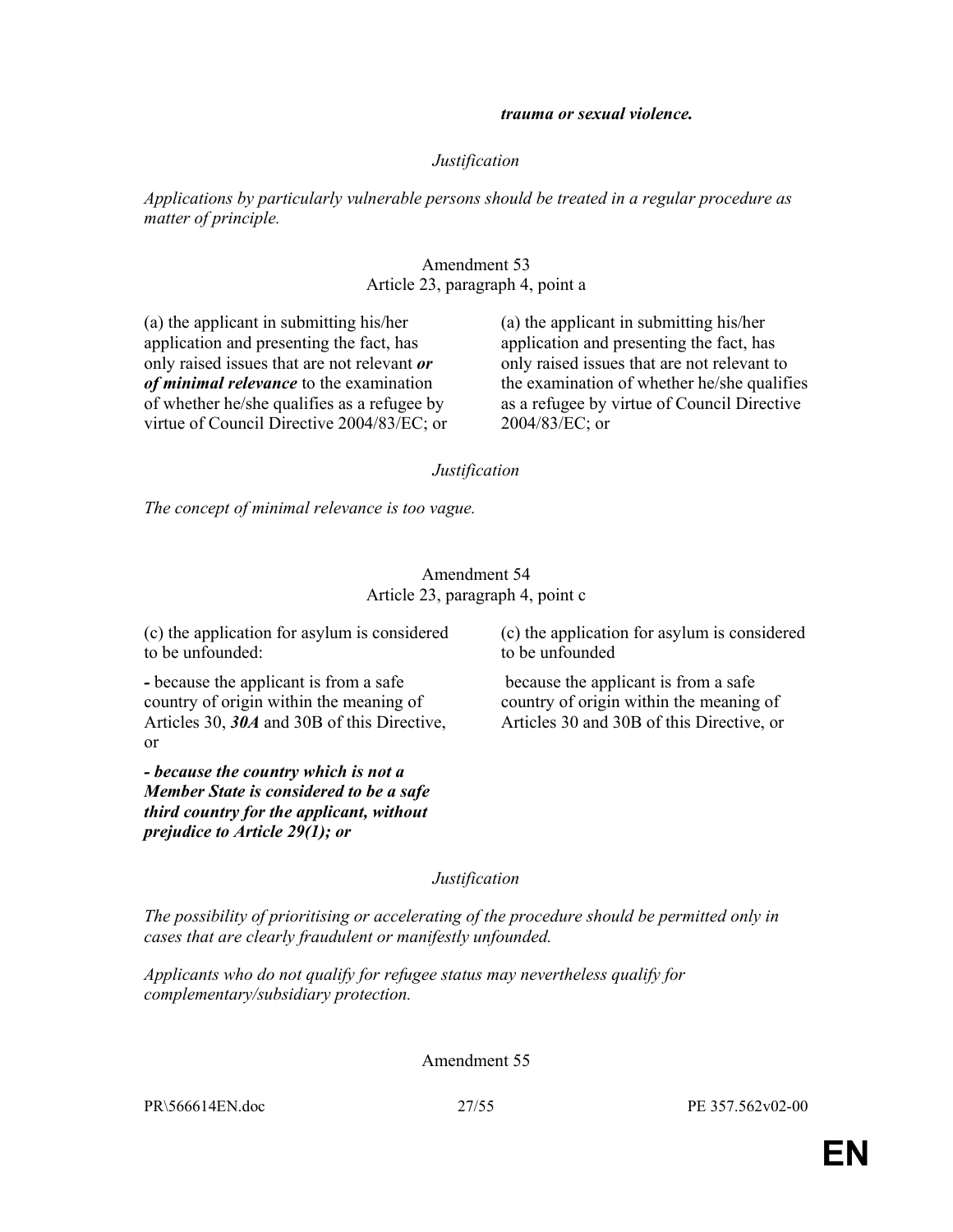(d) the applicant has misled the authorities by presenting false information or documents or by withholding relevant information or documents with respect to his/her identity and/or nationality that could have had a negative impact on the decision; or

(d) the applicant*, with a fraudulent intent,* has misled the authorities by presenting false information or documents or by withholding relevant information or documents with respect to his/her identity and/or nationality that could have had a negative impact on the decision; or

# *Justification*

*The possibility of prioritising or accelerating of the procedure should be permitted only in cases that are clearly fraudulent or manifestly unfounded.* 

#### Amendment 56 Article 23, paragraph 4, point e

(e) the applicant has filed another application for asylum stating other personal data; or

(e) the applicant*, with a fraudulent intent,* has filed another application for asylum stating other personal data; or

#### *Justification*

*See justification of Article 23, paragraph 4, point d.* 

# Amendment 57 Article 23, paragraph 4, point f

(f) the applicant has not produced information to establish with a reasonable degree of certainty his/her identity or nationality, or, it is likely that, in bad faith, he/she has destroyed or disposed of an identity or travel document that would have helped establish his/her identity or nationality; or

(f) the applicant*, with a fraudulent intent,* has not produced information to establish with a reasonable degree of certainty his/her identity or nationality, or, it is likely that, in bad faith, he/she has destroyed or disposed of an identity or travel document that would have helped establish his/her identity or nationality; or

*Justification* 

*See justification of Article 23, paragraph 4, point d.* 

Amendment 58 Article 23, paragraph 4, point g

PE 357.562v02-00 28/55 PR\566614EN.doc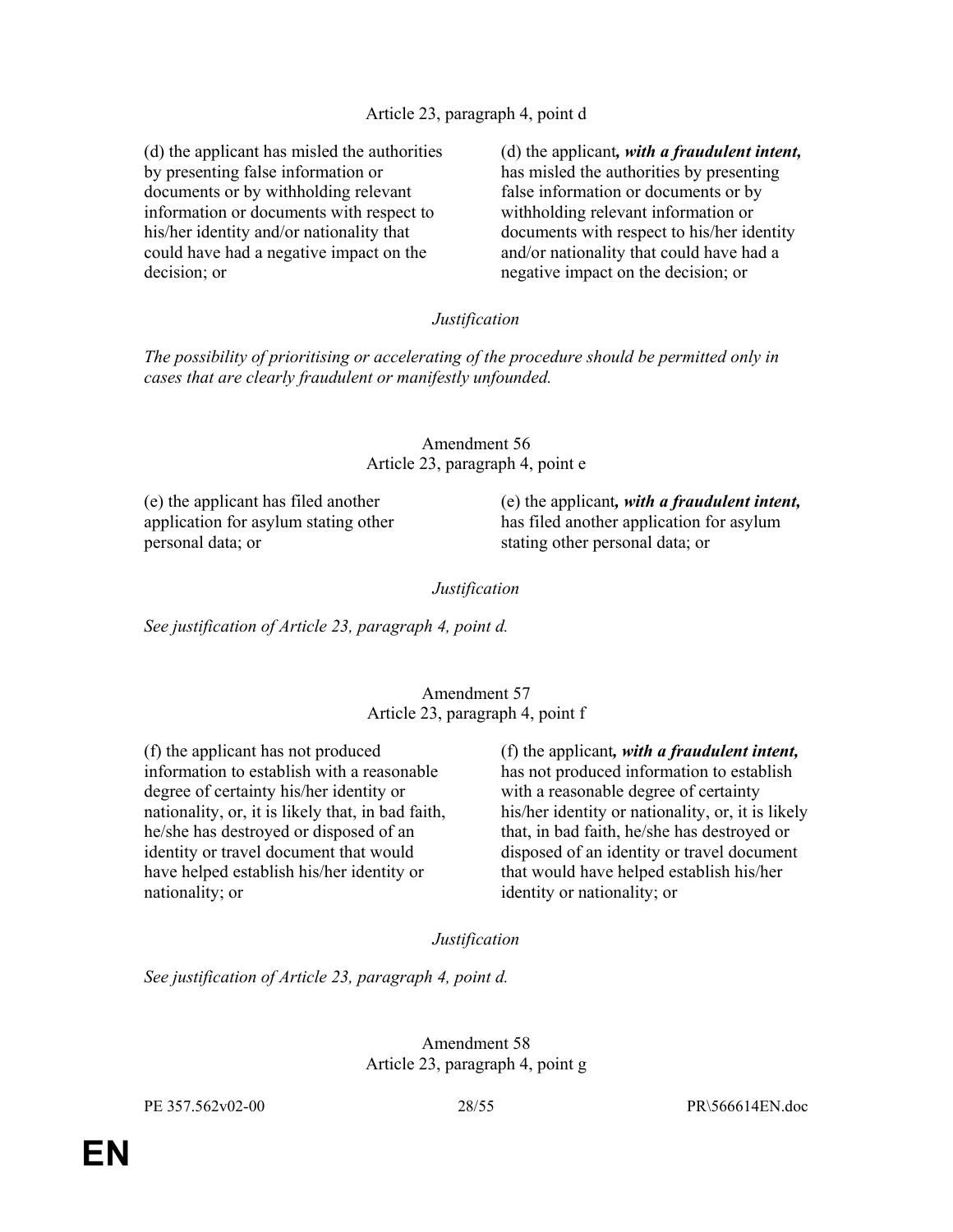*(g) the applicant has made inconsistent, contradictory, unlikely or insufficient representations which make his/her claim clearly unconvincing in relation to his/her having being the object of persecution under Council Directive 2004/83/EC; or*

*deleted* 

#### *Justification*

*Article 23 permits prioritization or acceleration in a wide range of cases, the consequences of which are left largely to the Member States, and may lead to considerably reduced safeguards. Amongst others, the Directive permits States to dispense with personal interviews and other significant procedural requirements. Many such claims will not fall within the definition of "clearly abusive" or "manifestly unfounded" claims, which could be dealt with through an accelerated procedure, according to the conclusions of states and international bodies.* 

#### Amendment 59 Article 23, paragraph 4, point i

*deleted* 

*(i) the applicant has failed without reasonable cause to make his/her application earlier, having had opportunity to do so; or*

#### *Justification*

*See justification of Article 23, paragraph 4, point g.* 

#### Amendment 60 Article 23, paragraph 4, point j

*(j) the applicant is making an application merely in order to delay or frustrate the enforcement of an earlier or imminent decision which would result in his/her removal; or deleted* 

#### *Justification*

*See justification of Article 23, paragraph 4, point g.* 

#### Amendment 61 Article 23, paragraph 4, point k

PR\566614EN.doc 29/55 PE 357.562v02-00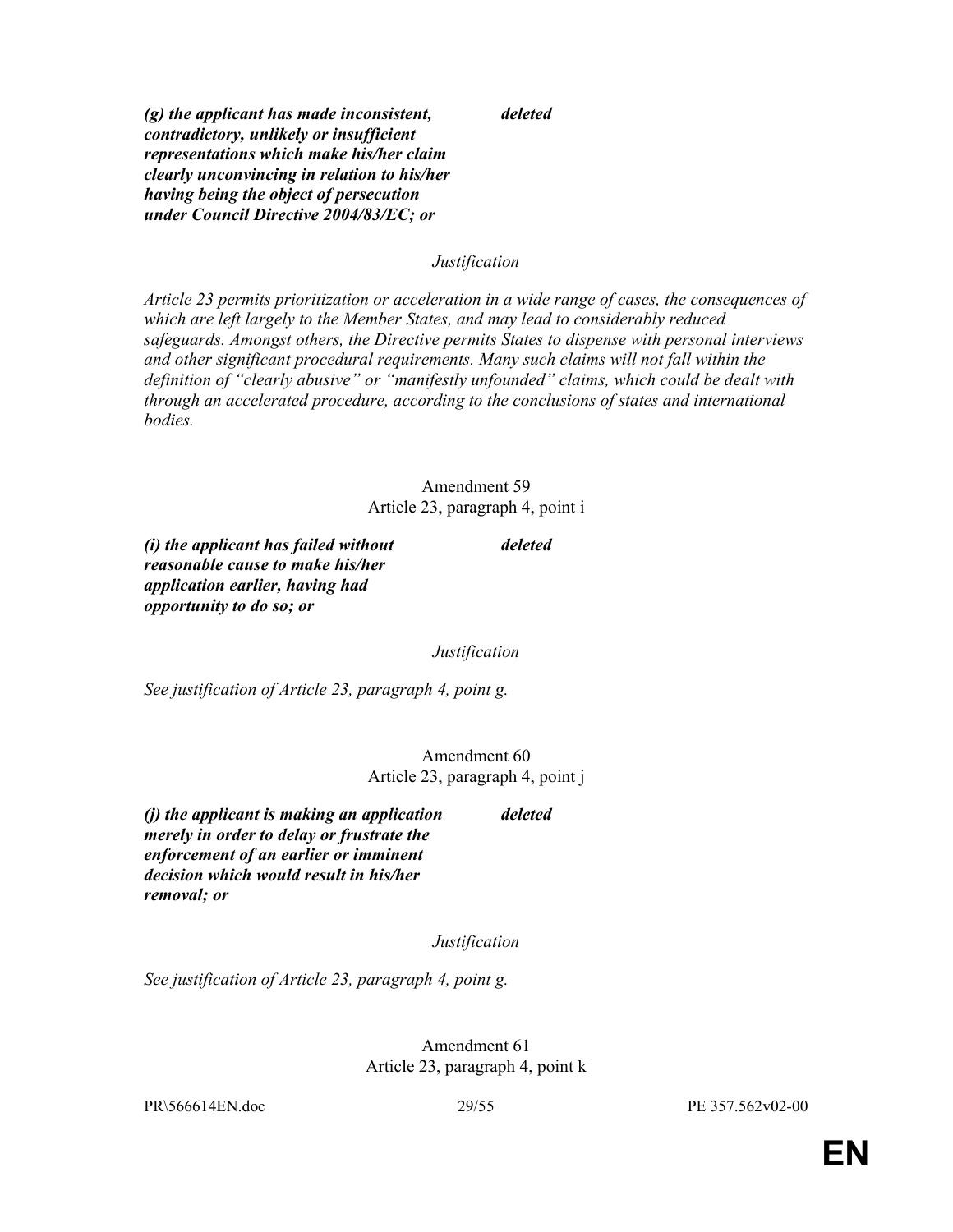#### *deleted*

*(k) the applicant failed without good reasons to comply with obligations referred to in Articles 4(1) and (2) of Council Directive 2004/83/EC or in Articles 9A(2)(a) and (b) and 20(1) of this Directive; or*

*Justification* 

*See justification of Article 23, paragraph 4, point g.* 

# Amendment 62 Article 23, paragraph 4, point l

*deleted* 

*(l) the applicant entered the territory of the Member State unlawfully or prolonged his/her stay unlawfully and, without good reason, has either not presented himself/herself to the authorities and/or filed an application for asylum as soon as possible given the circumstances of his/her entry; or*

#### *Justification*

*See justification of Article 23, paragraph 4, point g.* 

### Amendment 63 Article 23, paragraph 4, point m

*(m) the applicant is a danger to the national security or the public order of the Member State*; or the applicant has enforceably been *expelled for serious reasons of public security and public order under national law;* or

(m) or the applicant has enforceably been *excluded from refugee status according to the Geneva Convention;* or

#### *Justification*

*The Geneva Convention foresees the cases where an applicant has been excluded from refugee status. In these cases it is justified to apply a prioritised or accelerated procedure.* 

> Amendment 64 Article 23, paragraph 4, point n

PE 357.562v02-00 30/55 PR\566614EN.doc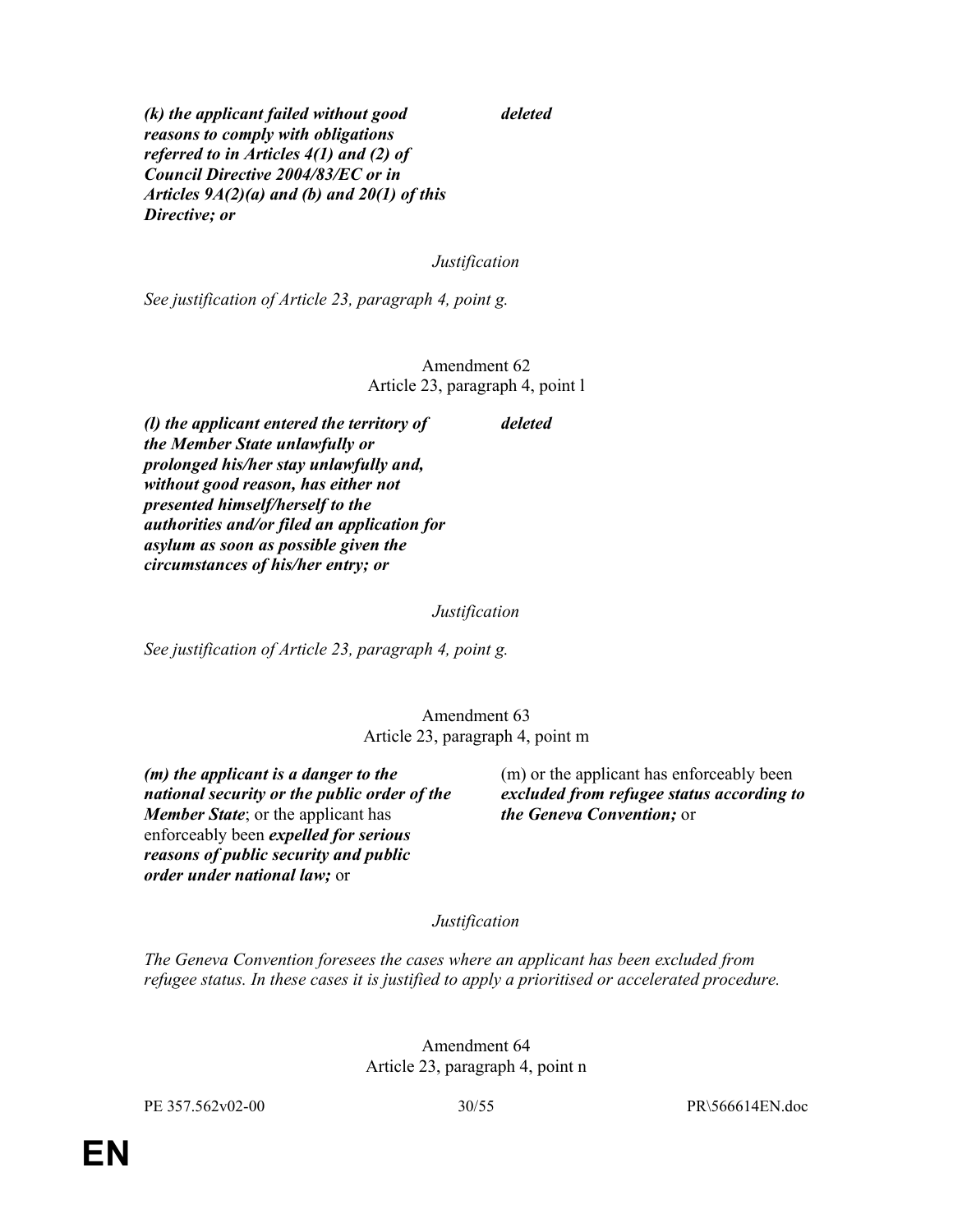*(n) the applicant refuses to comply with an obligation to have his/her fingerprints taken in accordance with relevant Community and/or national legislation; or*

*deleted* 

#### *Justification*

*Non-compliance with the obligation to have fingerprints taken does not necessarily give an*  indication of the substance of a claim. There may be a variety of reasons, including cultural *sensitivities, why asylum-seekers may refuse to have their fingerprints taken. While such a refusal may be taken into account as one element amongst others when assessing the credibility of the claim, it should not serve to channel the application into an accelerated procedure.* 

> Amendment 65 Article 23, paragraph 4 a (new)

> > *4a. Member States shall take into consideration complementary/subsidiary protection needs when the procedure has been prioritised or accelerated according to paragraph 4 (a) to (o).*

#### *Justification*

*Applicants who do not qualify for refugee status may nevertheless qualify for complementary/subsidiary protection.* 

#### Amendment 66 Article 24

*Specific procedures deleted 1. Member States may moreover provide for the following specific procedures derogating from the basic principles and guarantees of Chapter II: (a) a preliminary examination for the purpose of processing cases considered within the framework of the provisions set out in Section IV; (b) procedures for the purpose of processing cases considered within the framework set out in Section V.* 

PR\566614EN.doc 31/55 PE 357.562v02-00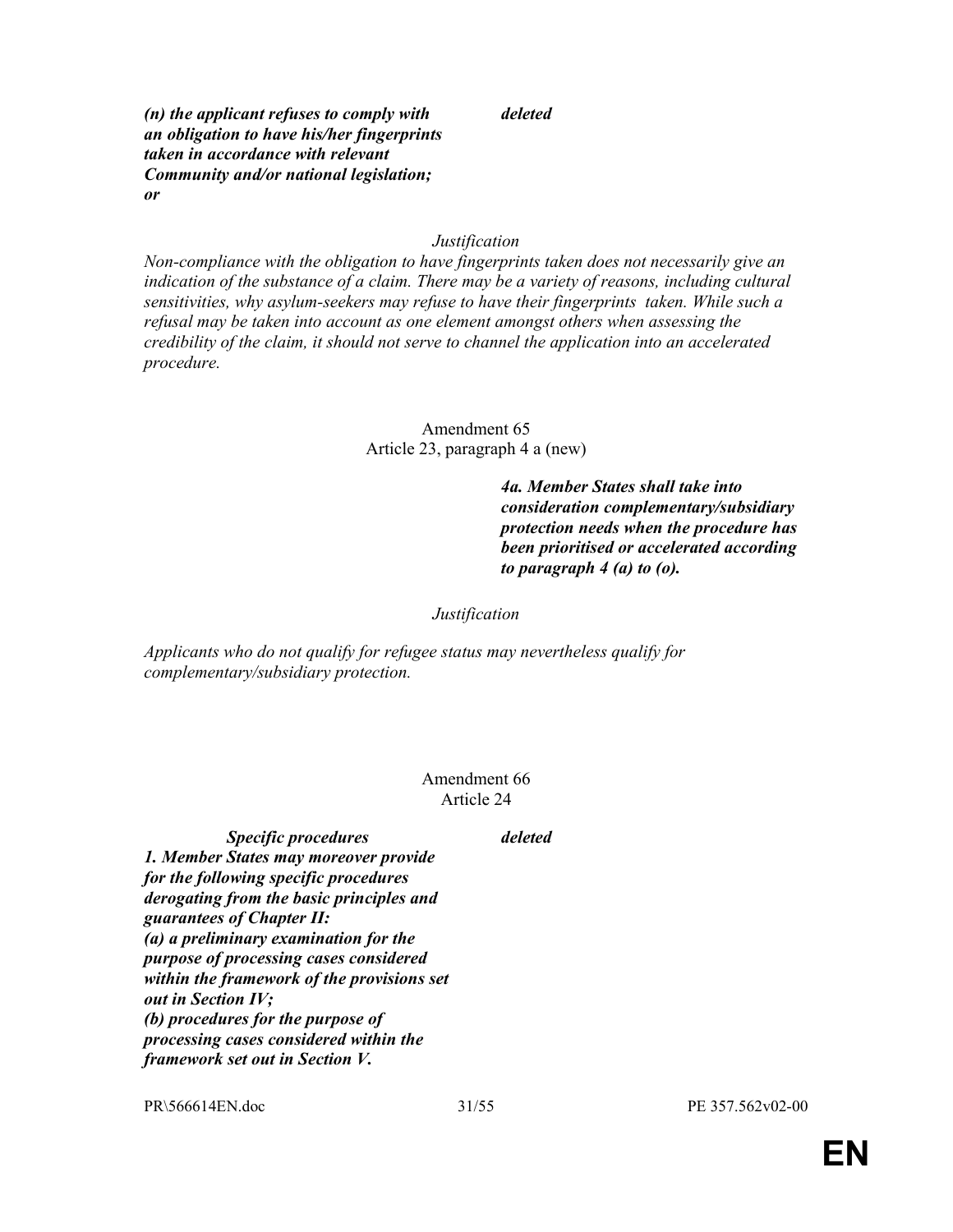# *2. Member States may also provide a derogation in respect of Section VI.*

*Justification* 

*The possibilities to derogate from minimum standards may lead to breaches of international law. There is no reason for requirements associated with due process of law in asylum claims submitted at the border to be less than those submitted within the territory or in cases of subsequent claims. This article fails to define clearly the principles and guarantees to which exceptions may or may not be made. Such an approach is not conducive to the objective of harmonization of procedural standards, and increases the risk of refoulement.* 

> Amendment 67 Article 25, paragraph 1 a (new)

> > *1a. All applications for international protection will first be assessed on the basis of the refugee definition contained in the Geneva Convention and, only if these criteria are not fulfilled, on the basis of the requirements for subsidiary protection.*

# *Justification*

*It is fundamental that any application first is considered under criteria of the Geneva Convention and, if these are not met, under the criteria for complementary/subsidiary protection in accordance with other legal obligations.* 

### Amendment 68 Article 25, paragraph 2, introductory part

2. Member States may consider an application for asylum as inadmissible pursuant to this Article if:

2. *Without prejudice to paragraph 1a,*  Member States may consider an application for asylum as inadmissible pursuant to this Article if:

*Justification* 

*It is fundamental that any application first is considered under criteria of the Geneva Convention and, if these are not met, under the criteria for complementary/subsidiary protection in accordance with other legal obligations.* 

> Amendment 69 Article 25, paragraph 2, point c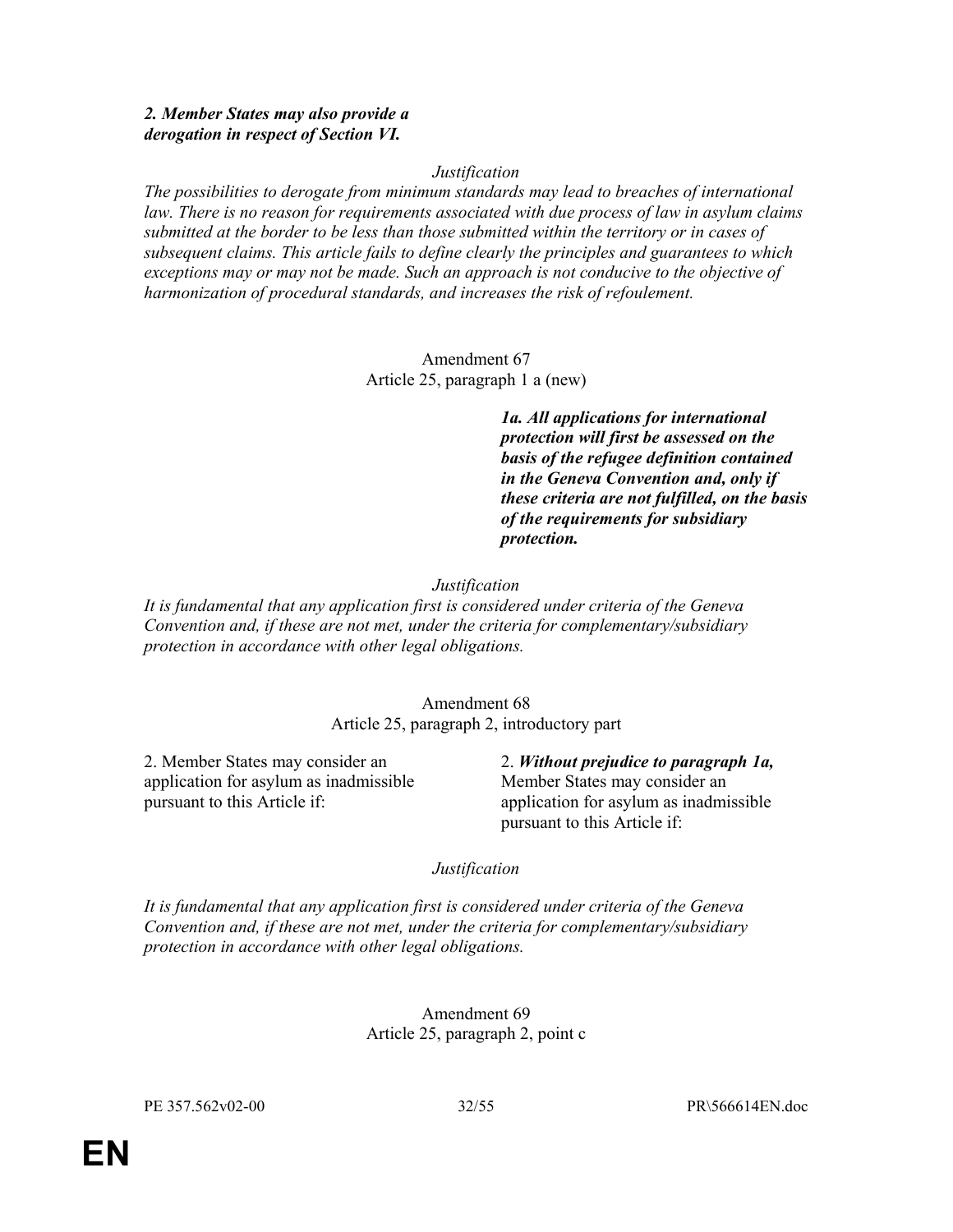*(c) a country which is not a Member State is considered as a safe third country for the applicant, pursuant to Article 27;*

*deleted* 

*deleted* 

#### *Justification*

*The cases of inadmissible applications can be evaluated only according to the Geneva Convention. All points from (c) to (g) are covered by new paragraph 1 a.* 

> Amendment 70 Article 25, paragraph 2, point d

*(d) the applicant is allowed to remain in the Member State concerned on some other ground and as result of this he/she has been granted a status equivalent to the rights and benefits of the refugee status by virtue of Council Directive 2004/83/EC;*

#### *Justification*

*See justification of Article 25, paragraph 2, point c.* 

#### Amendment 71 Article 25, paragraph 2, point e

*deleted* 

*(e) the applicant is allowed to remain in the territory of the Member State concerned on some other grounds which protect him/her against refoulement pending the outcome of a procedure for the determination of a status pursuant to (d);*

#### *Justification*

*See justification of Article 25, paragraph 2, point c.* 

Amendment 72 Article 25, paragraph 2, point f

*(f) the applicant has lodged an identical deleted*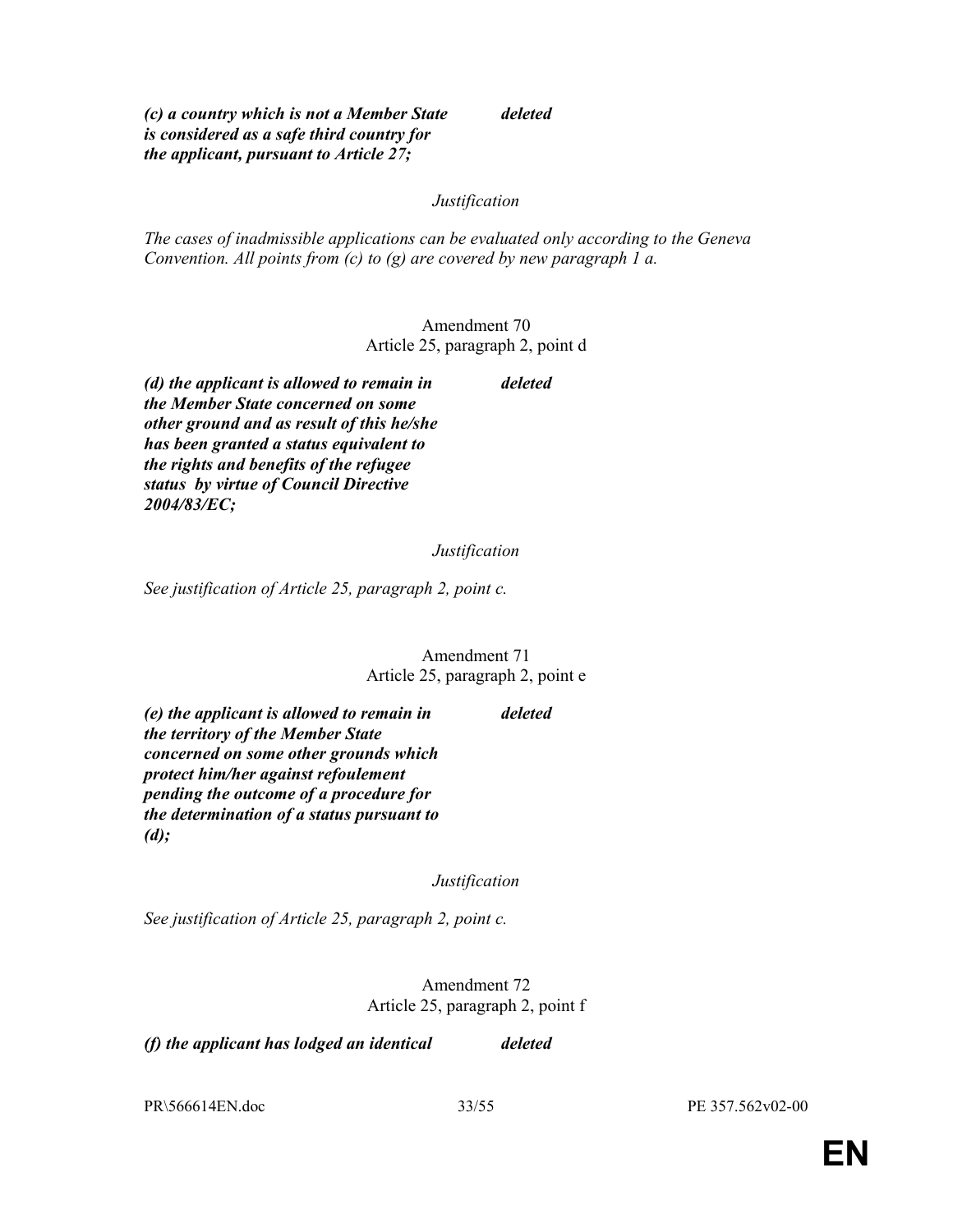#### *application after a final decision;*

#### *Justification*

*See justification of Article 25, paragraph 2, point c.* 

#### Amendment 73 Article 25, paragraph 2, point g

*(g) a dependant of the applicant lodges an application, after he/she has in accordance with Article 5 (3), consented to have his/her case be part of an application made on his/her behalf and there are no facts relating to the dependant's situation justifying a separate application. deleted* 

*Justification* 

*See justification of Article 25, paragraph 2, point c.* 

Amendment 74 Article 27, paragraph 1, introductory part

1. Member States may apply the safe third country concept only where *the competent authorities are satisfied that a person seeking asylum will be treated in accordance with the following principles in the third country concerned:*

1. Member States may apply the safe third country concept only where *the third country fulfils the following criteria*:

#### *Justification*

*On the concept of "safe country": The question of whether a particular third country is 'safe' for the purpose of returning an asylum-seeker cannot be answered in a generic fashion, for example by 'national' designation of parliament, for all asylum-seekers in all circumstances. The question of whether asylum-seekers can be sent to a third country for determination of their claim must be answered on an individual basis. If not, the risk of chain refoulement arises. Also third countries have a role to play in the definition of the "safety" of a country and have to follow precise criteria.* 

### Amendment 75 Article 27, paragraph 1, point a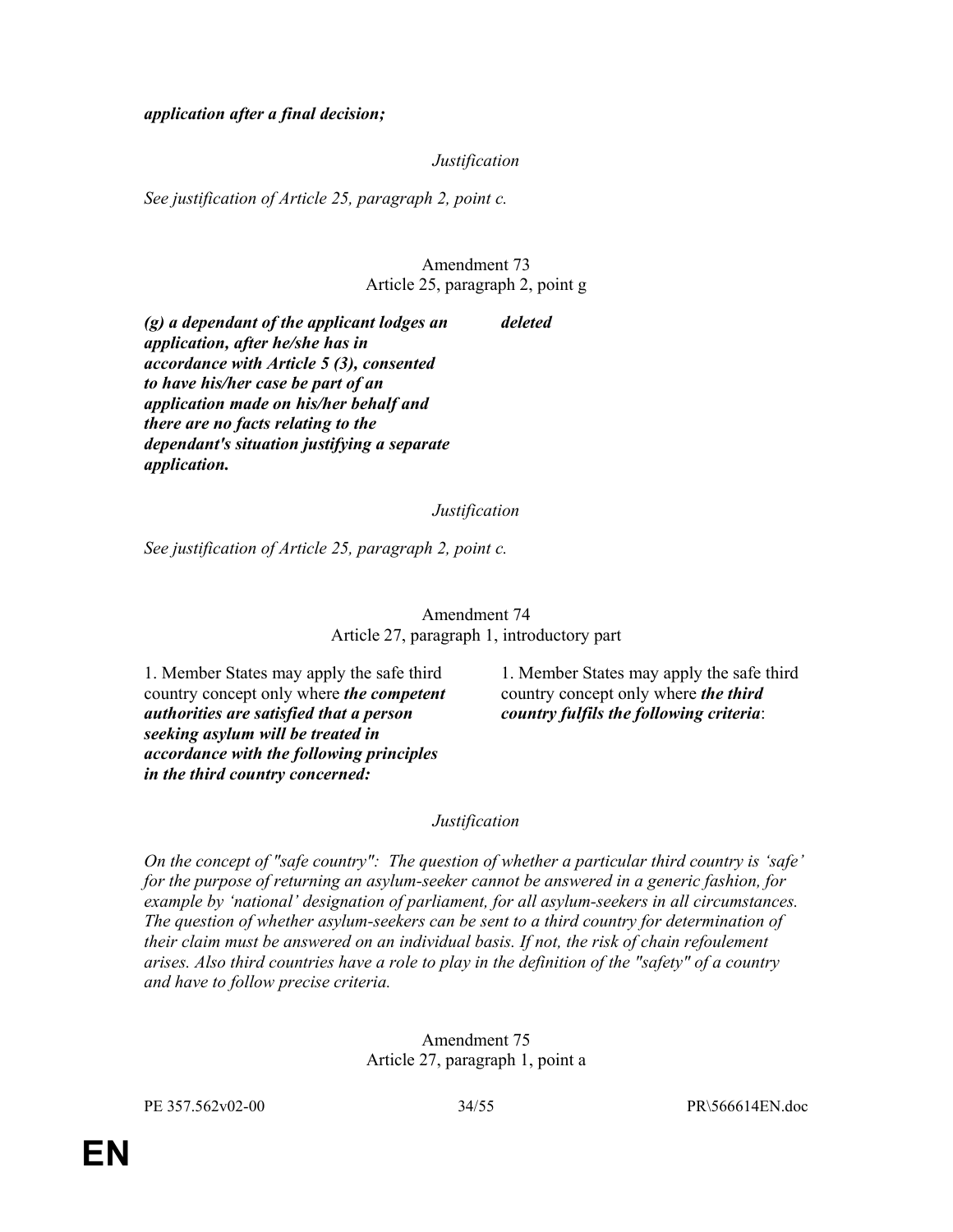(a) *life and liberty are not threatened on account of race, religion, nationality, membership of a particular social group or political opinion*; and

(a) *ratification and implementation in practice of the Geneva Convention and other international human rights treaties, in particular with reference to the principle of non-refoulement*; and

#### *Justification*

*Reference to the Geneva Convention on Article 27, paragraph 1, point a (new) will cover this point as well.* 

#### Amendment 76 Article 27, paragraph 1, point b

(b) the principle of non-refoulement in accordance with the Geneva Convention is respected; and

(b) the principle of non-refoulement in accordance with the Geneva Convention is *in particular* respected; and

*Justification* 

*The non-refoulement principle is fundamental but not the only one to be respected under the Geneva Convention.* 

> Amendment 77 Article 27, paragraph 1, point c

(c) *the prohibition on removal in breach of the right to freedom from torture and cruel, inhuman or degrading treatment as laid down in international law is respected*; and

(c) *existence of an asylum procedure in place leading to the recognition of refugee status and capacity to provide effective protection*; and

#### *Justification*

*Reference to the Geneva Convention on Article 27, paragraph 1, point a (new) will cover this point as well* 

> Amendment 78 Article 27, paragraph 1, point d

(d) *the possibility exists to request refugee status and, if found to be a refugee, to receive protection in accordance with the Geneva Convention.*

(d) *explicit consent to (re-)admit the asylum seeker and to provide him/her full access to a fair and efficient determination procedure before any* 

PR\566614EN.doc 35/55 PE 357.562v02-00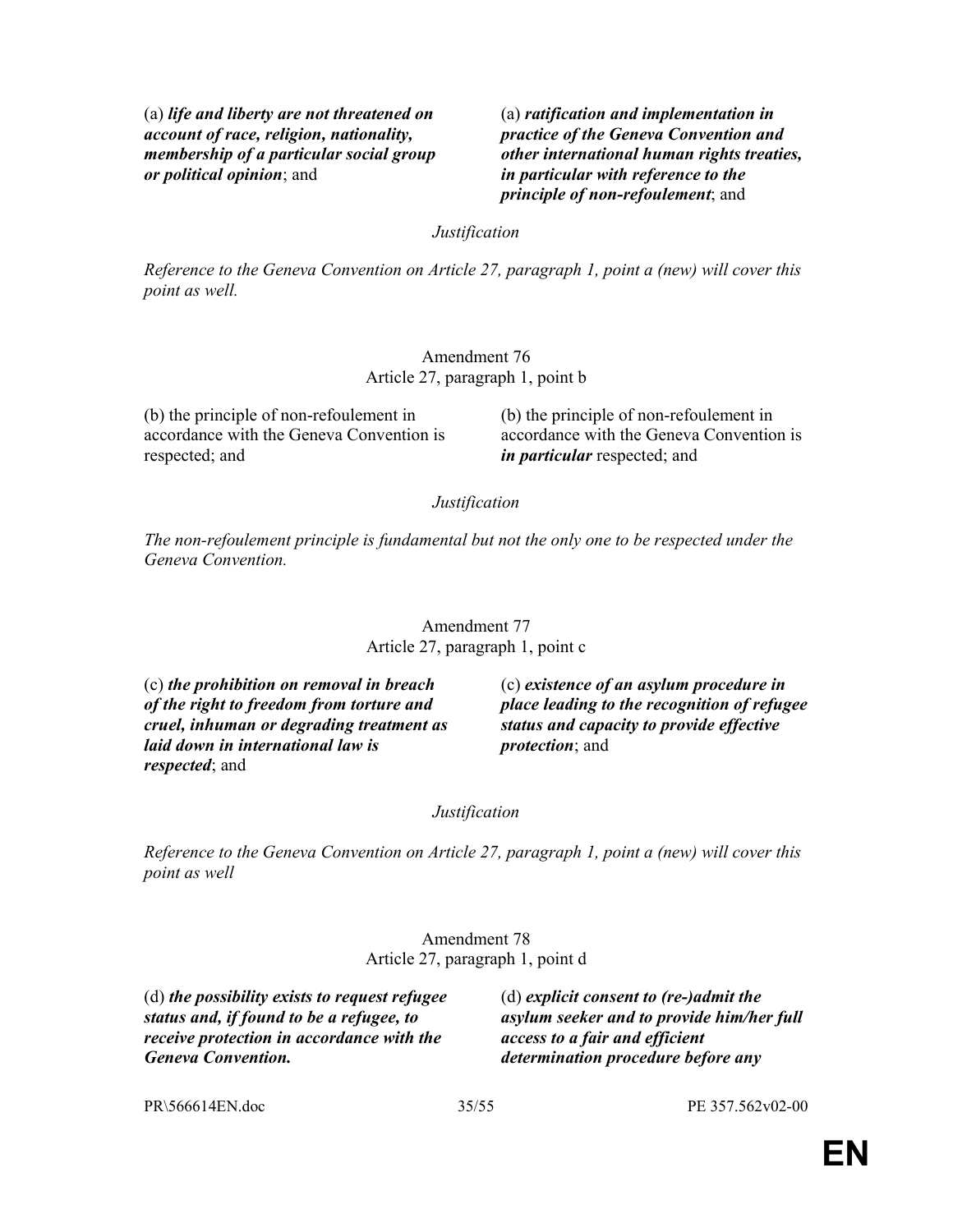#### *transfer may take place.*

#### *Justification*

*Reference to the Geneva Convention on Article 27, paragraph 1, point a (new) will cover this point as well.* 

#### Amendment 79 Article 27, paragraph 2, point a

(a) rules requiring a *connection* between the person seeking asylum and the third country concerned based on which it would be reasonable for that person to go to that country;

(a) rules requiring a *meaningful link* between the person seeking asylum and the third country concerned based on which it would be reasonable for that person to go to that country;

*Justification* 

*"Meaningful link" is more appropriate than just "connection".* 

Amendment 80 Article 27, paragraph 2, point c

(c) rules, in accordance with international law, allowing an individual examination of whether the third country concerned is safe for a particular applicant *which, as a minimum, shall permit the applicant to challenge the application of the safe third country concept on the grounds that he/she would be subjected to torture, cruel, inhuman or degrading treatment or punishment.*

(c) rules, in accordance with international law, allowing an individual examination of whether the third country concerned is safe for a particular applicant.

*Justification* 

*It is enough to have a reference to international law.* 

Amendment 81 Article 27, paragraph 2, point (ca) (new)

> *(ca) the effective possibility for the applicants for asylum to rebut the presumption of safety, including in the*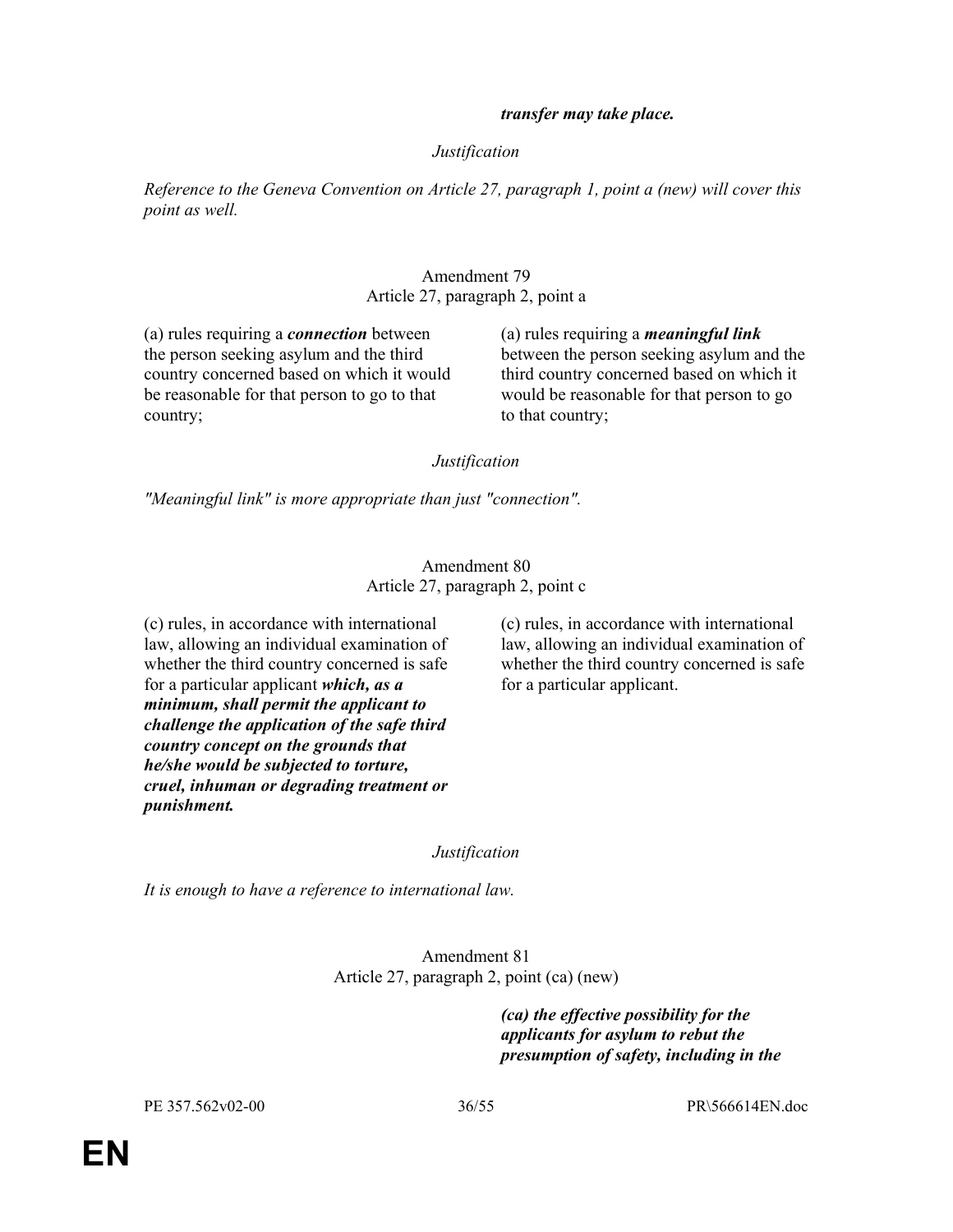#### *first instance, even if on an accelerated basis.*

*Justification* 

*The possibility to rebut the presumption of safety is the condition sine qua non for the acceptance of the "safe country" principle. The assessment of risk in the country of origin should always be conducted on an individual basis rather than on a general presumption on country-related criteria.* 

> Amendment 82 Article 29, paragraph - 1 (new)

> > *-1. Member States may reject an application for asylum as manifestly unfounded if the competent authority has established that the applicant in submitting his application and presenting the facts, has only raised issues that are obviously not relevant to the Geneva Convention.*

*Justification* 

*Modification in line with the new text of Article 25.* 

# Amendment 83 Article 29, paragraph 2

*deleted* 

*2. In the cases mentioned in Article 23(4)(b) and in cases of unfounded applications for asylum in which any of the circumstances listed in Article 23(4)(a) and (c) to (o) apply, Member States may also consider an application, if it is so defined in the national legislation, as manifestly unfounded.*

# *Justification*

*The cases mentioned in Article 23(4) have been deleted as not "manifestly unfounded".*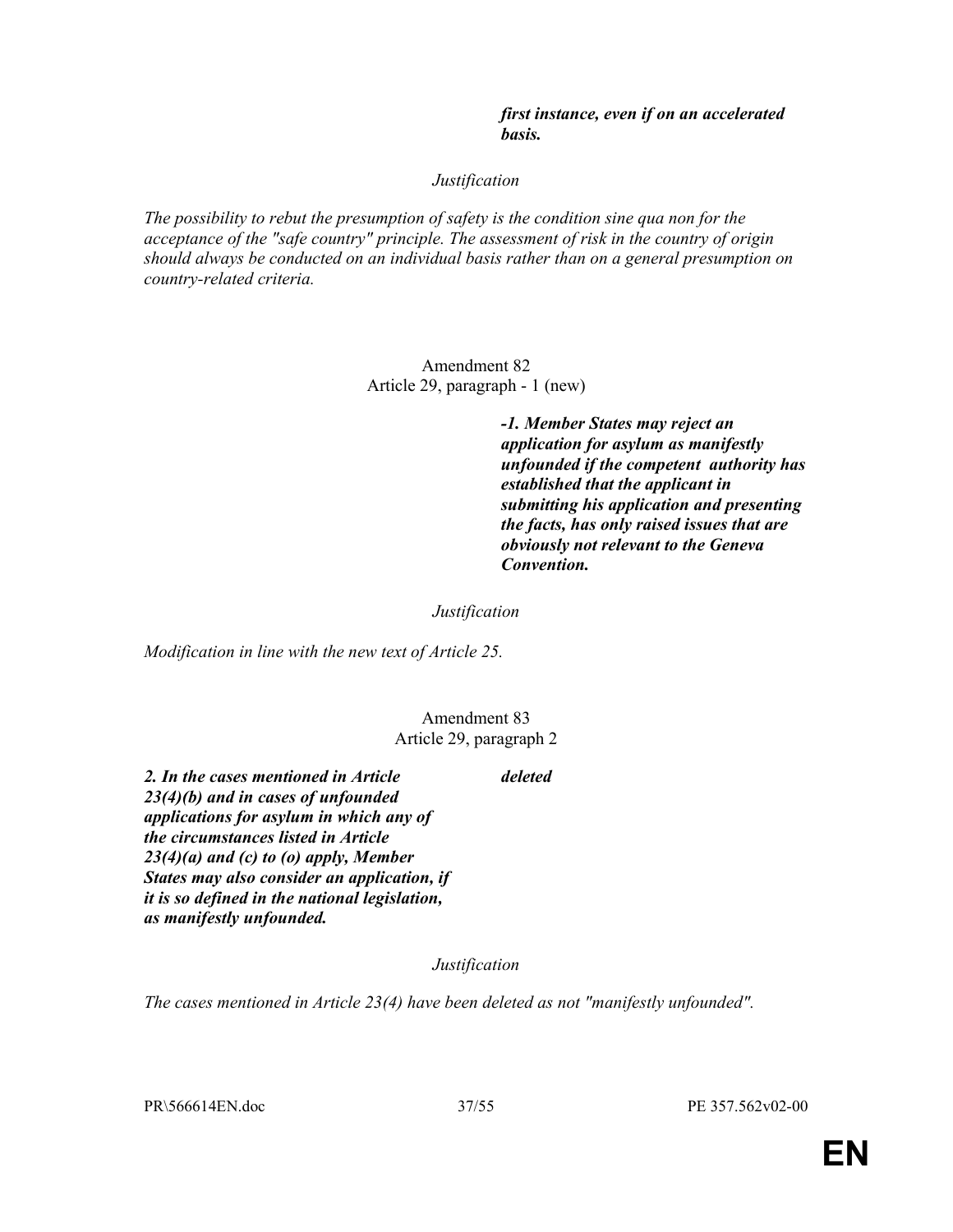### Amendment 84 Article 30, title

*Minimum common* list of third countries as safe countries of origin

*Common* list of third countries as safe countries of origin

#### *Justification*

*The Rapporteur considers that the Member States who have not a list on safe countries should not be obliged to adopt it. Moreover the common list at European level should be the only list allowed, not a minimum one allowing Member States to have national lists.* 

#### Amendment 85 Article 30, paragraph 1

1. The Council shall, acting by a qualified majority on a proposal from the Commission *and after consultation of the European Parliament,* adopt a *minimum* common list of third countries that *shall* be regarded by Member States as safe countries of origin in accordance with *Annex II.*

1. The Council shall, acting by a qualified majority *and co-decision with the European Parliament* on a proposal from the Commission, adopt a common list of third countries that *may* be regarded by Member States as safe countries of origin in accordance with *Annex B to the Annex I*.

### *Justification*

*The list of safe countries, which will be established not by this Directive, but by a further legislative act, shall be agreed in co-decision by the Council and the European Parliament. In fact, according to the EC Treaty (article 67-§5, first indent), once the Council has adopted the legislation defining the common rules and basic principles on asylum, the procedure to apply is the co-decision one. The Rapporteur considers that the Member States who have not a list on safe countries should not be obliged to adopt it.* 

#### Amendment 86 Article 30, paragraph 2

2. The Council may, acting by a qualified majority on a proposal from the Commission *and after consultation of the European Parliament,* amend the *minimum* common list by adding or removing third countries, in accordance with *Annex II*. The Commission shall examine any request made by the Council or by a Member State that it submits a proposal to amend the *minimum* common

2. The Council may, acting by a qualified majority *and co-decision with the European Parliament* on a proposal from the Commission, amend the common list by adding or removing third countries, in accordance with *Annex B to the Annex I*. The Commission shall examine any request made by the Council*, the European Parliament* or by a Member State that it submit a proposal to amend the common

PE 357.562v02-00 38/55 PR\566614EN.doc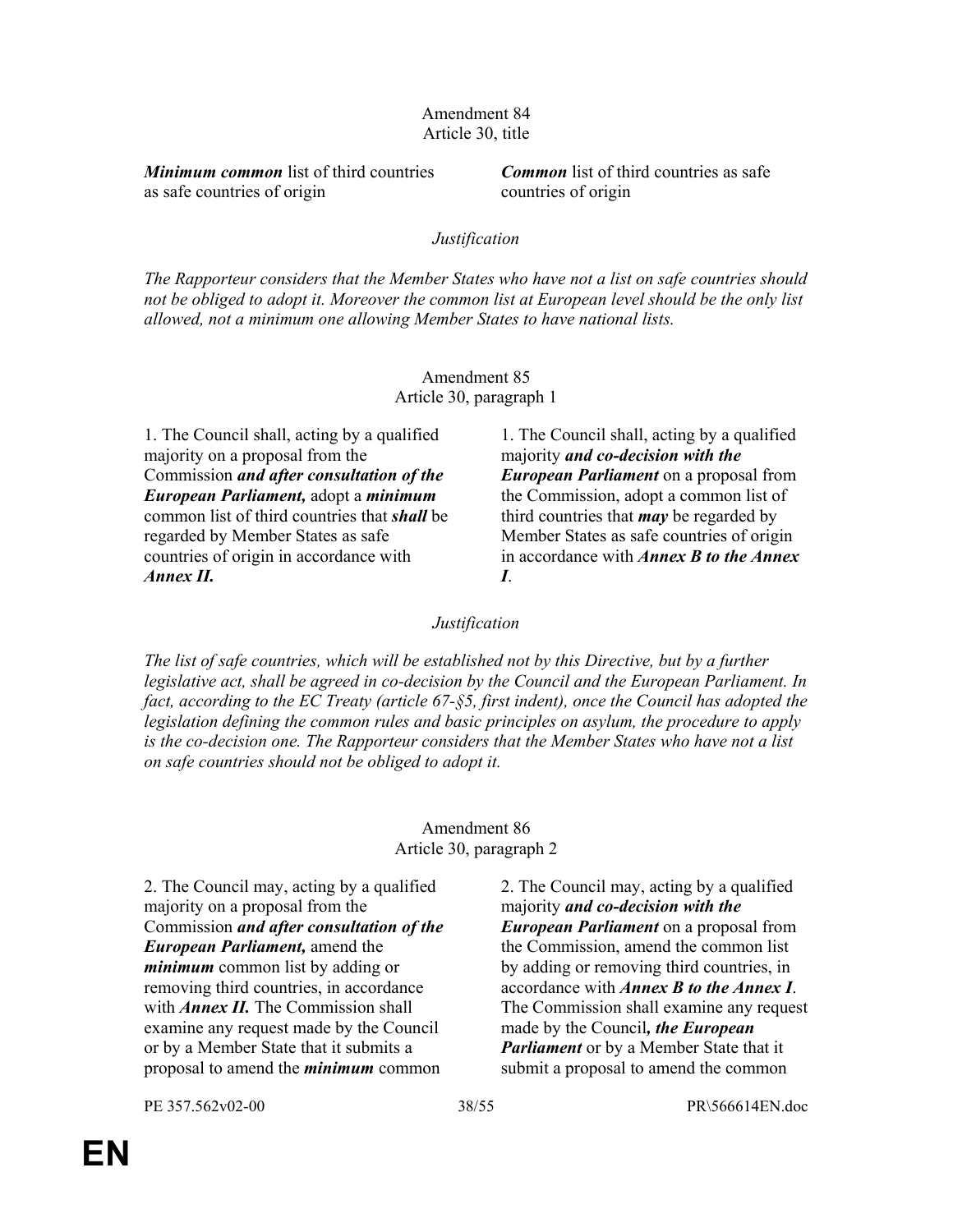list.

#### *Justification*

*See justifications to Article 30 - subtitle and Article 30, paragraph 1.* 

#### Amendment 87 Article 30, paragraph 4

4. Where the Council *requests* the Commission to submit a proposal for removing a third country from the *minimum* common list, the *obligation* of Member States pursuant to Article 30B(2) shall be suspended with regard to this third country as of the day following the Council decision requesting such a submission.

4. Where the Council *or the European Parliament request* the Commission to submit a proposal for removing a third country from the common list, the *right* of Member States pursuant to Article 30B(2) shall be suspended with regard to this third country as of the day following the Council *or European Parliament* decision requesting such a submission.

#### *Justification*

*See justifications to Article 30 - subtitle and Article 30, paragraph 1.* 

### Amendment 88 Article 30, paragraph 5

5. Where a Member State *requests* the Commission to submit a proposal to the Council for removing a third country from the *minimum* common list, that Member State shall notify the Council in writing of the request made to the Commission. The *obligation* of this Member State pursuant to Article 30B(2) shall be suspended with regard to the third country as of the day following the notification of the request to the Council.

5. Where a Member State *or the European Parliament request* the Commission to submit a proposal to the Council for removing a third country from the common list, that Member State *or the European Parliament* shall notify the Council in writing of the request made to the Commission. The *right* of this Member State pursuant to Article 30B(2) shall be suspended with regard to the third country as of the day following the notification of the request to the Council.

### *Justification*

*See justifications to Article 30 - subtitle and Article 30, paragraph 1.* 

Amendment 89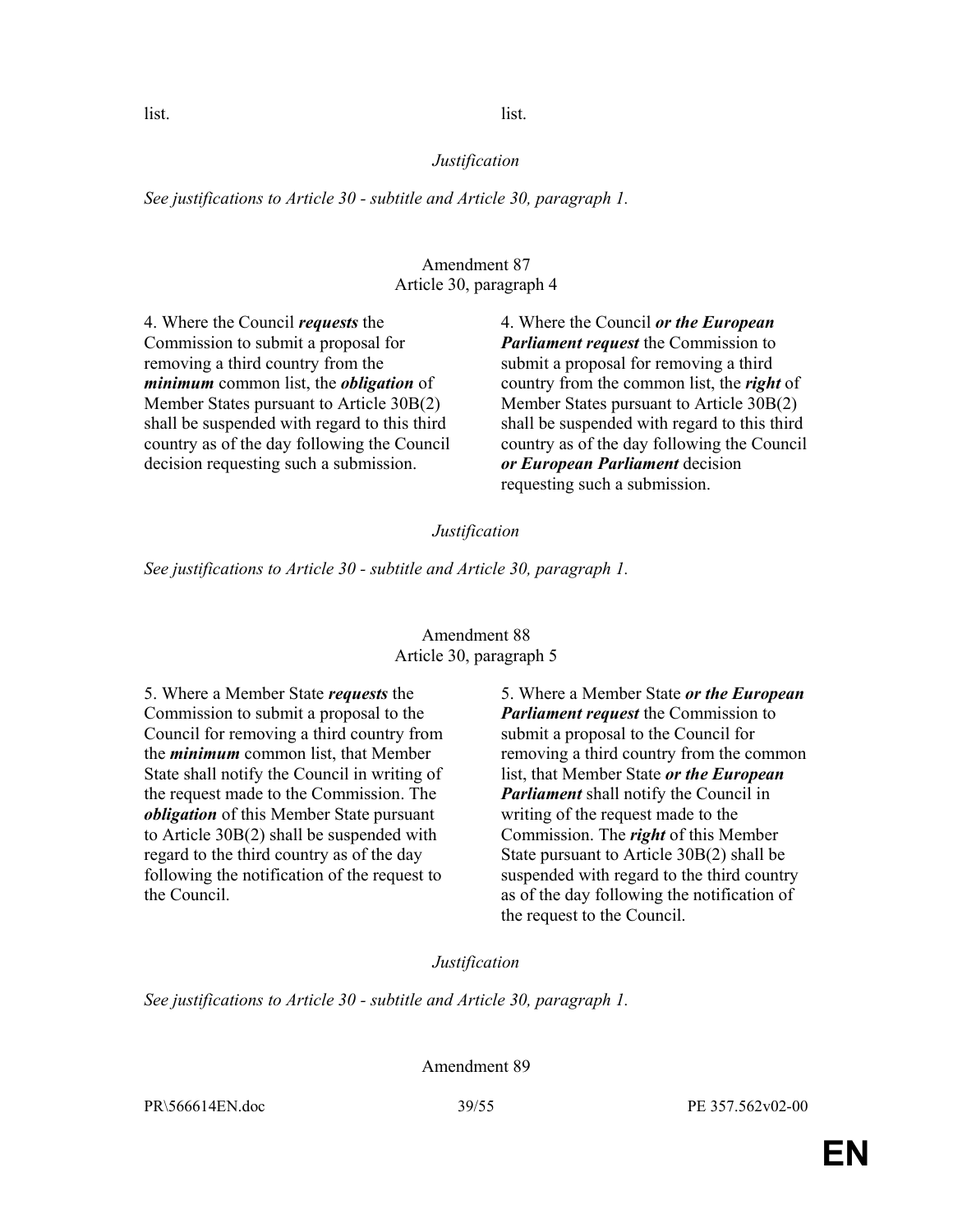7. The suspensions under paragraphs 4 and 5 shall end after three months, unless the Commission makes a proposal, before the end of this period, to withdraw the third country from the *minimum* common list. The suspensions shall end in any case where the Council *rejects*, a proposal by the Commission to withdraw the third country from the list.

7. The suspensions under paragraphs 4 and 5 shall end after three months, unless the Commission makes a proposal, before the end of this period, to withdraw the third country from the common list. The suspensions shall end in any case where the Council *or the European Parliament reject*, a proposal by the Commission to withdraw the third country from the list.

### *Justification*

*See justifications to Article 30 - subtitle and Article 30, paragraph 1.* 

#### Amendment 90 Article 30, paragraph 8

8. Upon request by the Council, the Commission shall report to the Council and the European Parliament on whether the situation of a country on the *minimum* common list is still in conformity with *Annex II*. When presenting its report to the Council and the European Parliament, the Commission may make such recommendations or proposals as it deems appropriate.

8. Upon request by the Council *or the European Parliament*, the Commission shall report to the Council and the European Parliament on whether the situation of a country on the common list is still in conformity with *Annex B to the Annex I*. When presenting its report to the Council and the European Parliament, the Commission may make such recommendations or proposals as it deems appropriate.

*Justification* 

*See justifications to Article 30 - subtitle and Article 30, paragraph 1.* 

# Amendment 91 Article 30 A

*Article 30A* 

*deleted* 

*National designation of third countries as safe countries of origin 1. Without prejudice to Article 30, Member States may retain or introduce legislation that allows, in accordance with Annex II, for the national designation of* 

PE 357.562v02-00 40/55 PR\566614EN.doc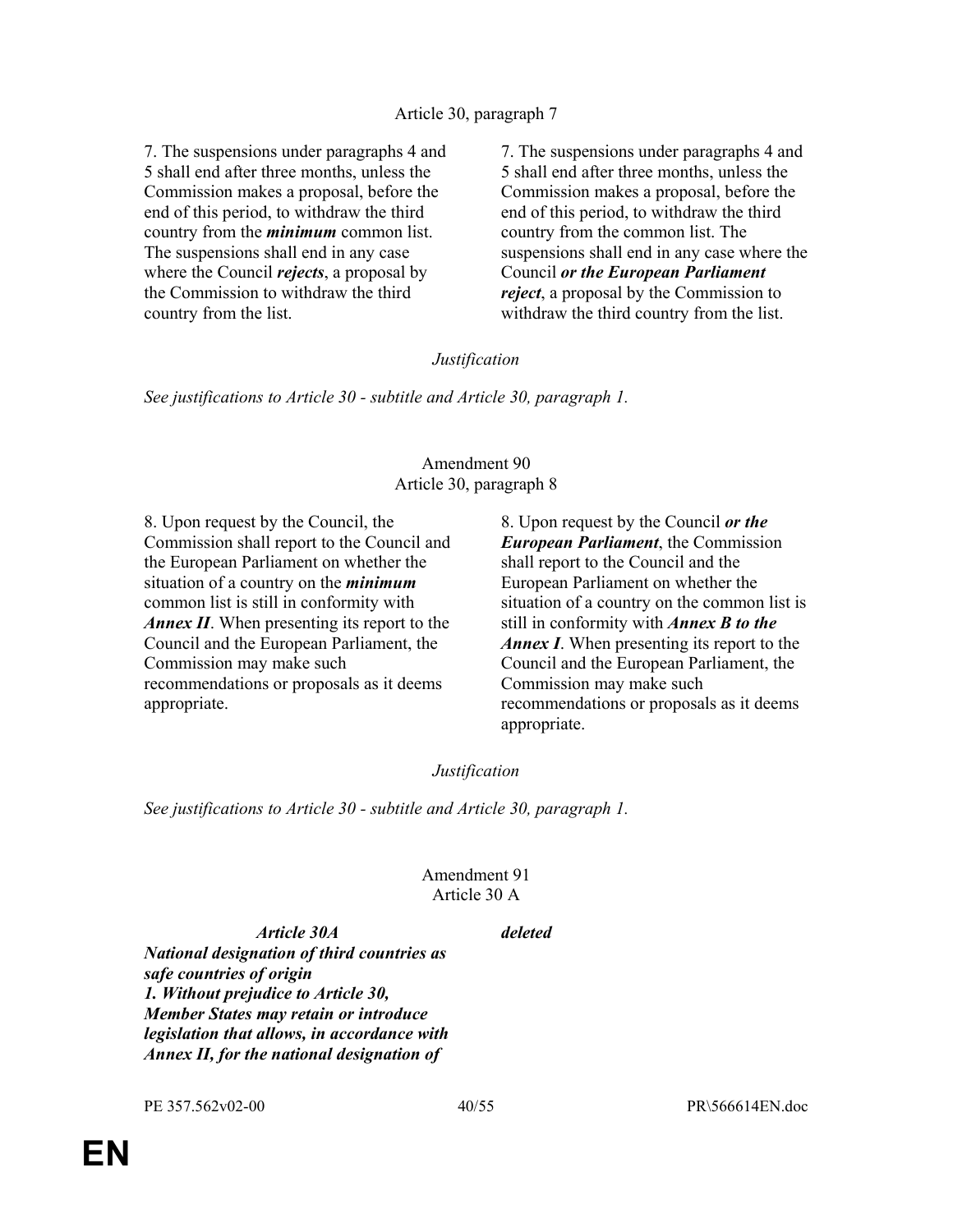*third countries other than those appearing on the minimum common list, as safe countries of origin for the purpose of examining applications for asylum. This may include designation of part of a country as safe where the conditions in Annex II are fulfilled in relation to that part.* 

*2. By derogation to paragraph 1, Member States may retain legislation in force at the time of adoption of this Directive that allows for the national designation of third countries, other than those appearing on the minimum common list, as safe countries of origin for the purposes of examining applications for asylum where they are satisfied that persons in the third countries concerned are generally neither subject to: (a) persecution as defined in Article 9 of Council Directive 2004/83/EC; nor (b) torture or inhuman or degrading treatment or punishment. 3. Member States may also retain legislation in force at the time of the adoption of this Directive that allows for the national designation of part of a country as safe or a country or part of a country as safe for a specified group of persons in that country where the conditions in paragraph 2 are fulfilled in relation to that part or group. 4. In assessing whether a country is a safe country of origin in accordance with paragraphs 2 and 3, Member States shall have regard to the legal situation, the application of the law and the general political circumstances in the third country concerned.* 

*5. The assessment of whether a country is a safe country of origin in accordance with this Article shall be based on a range of sources of information, including in particular information from other Member States, the UNHCR, the Council of Europe and other relevant international organisations.*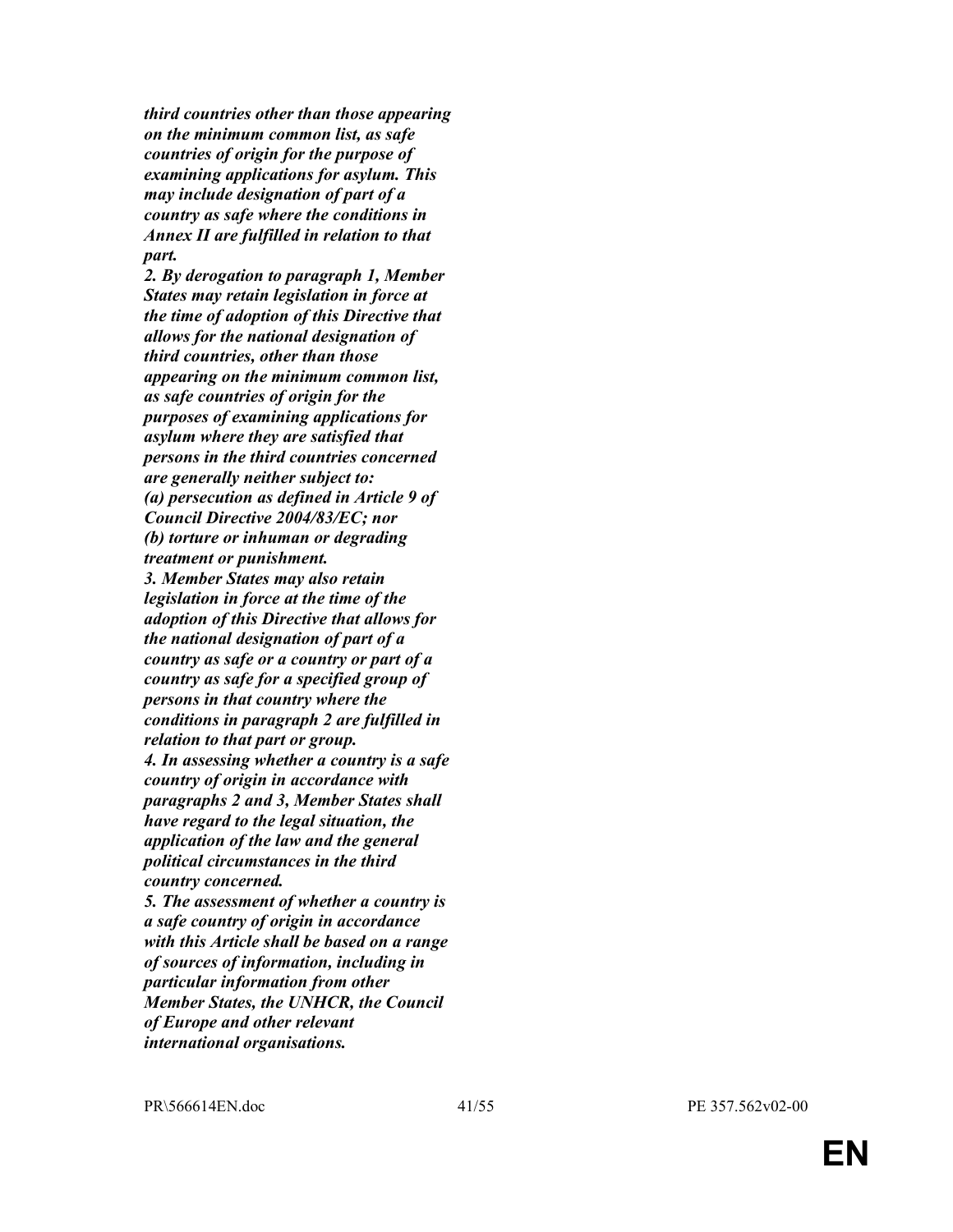*6. Member States shall notify to the Commission the countries that are designated as safe countries of origin in accordance with the provisions of this Article.* 

#### *Justification*

*The rapporteur is against the possibility to keep or to create national lists of "safe countries of origin".* 

#### Amendment 92 Article 30 B, paragraph 1, introductory part

1. A third country designated as a safe country of origin *either* in accordance with the provisions of Article 30 *or 30A* can, after an individual examination of the application, be considered as a safe country of origin for a particular applicant for asylum only if:

1. A third country designated as a safe country of origin in accordance with the provisions of Article 30 can, after an individual examination of the application, be considered as a safe country of origin for a particular applicant for asylum only if:

#### *Justification*

*The Article 30 A has been deleted.* 

#### Amendment 93 Article 30 B, paragraph 2

2. Member States *shall,* in accordance with paragraph 1, consider the application for asylum as unfounded where the third country is designated as safe pursuant to Article 30.

2. Member States *may*, in accordance with paragraph 1, consider the application for asylum as unfounded where the third country is designated as safe pursuant to Article 30.

#### *Justification*

*It should not be an obligation for Member States to apply the principle of third safe country of origin.* 

#### Amendment 94 Article 30 B, paragraph 3

3. Member States shall lay down in national legislation further rules and modalities for the application of the safe

3. Member States shall lay down in national legislation further rules and modalities for the application of the safe

PE 357.562v02-00  $42/55$  PR\566614EN.doc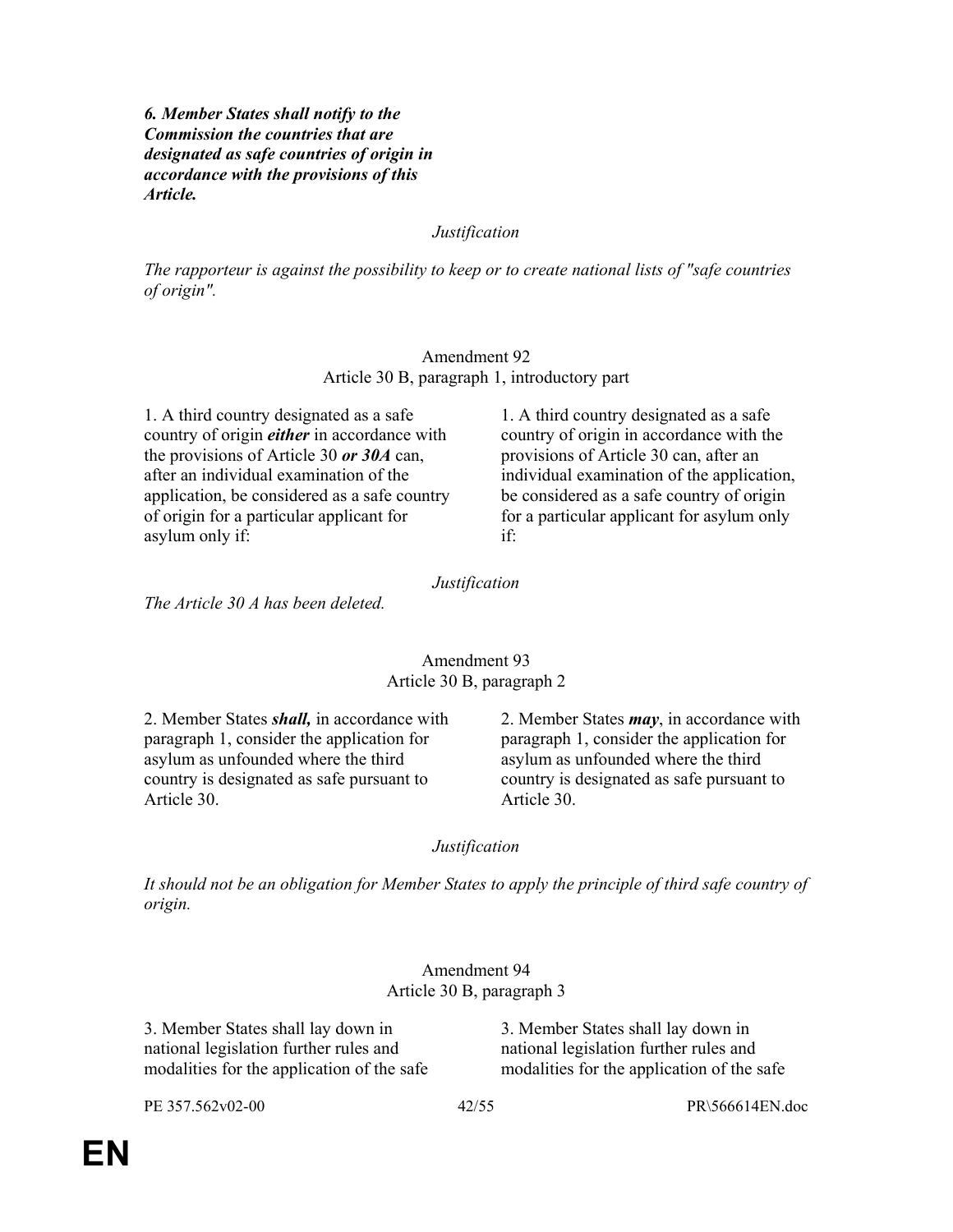country of origin concept. country of origin concept*, in line with international law*.

*Justification* 

*International law should be respected in any case.* 

# Amendment 95 Article 33 A

*Article 33A* 

*deleted* 

*Member States may retain or adopt the procedure provided for in Article 33 in the case of an application for asylum filed at a later date by an applicant who, either intentionally or owing to gross negligence, fails to go to a reception centre or to appear before the competent authorities at a specified time.* 

### *Justification*

*This article allows limitations on the substantive consideration of asylum applications, if formal requirement have not been met. According to the Geneva Convention, UNHCR objects to rejection of an applicant merely on the basis of failure to fulfil formal obligations.* 

#### Amendment 96 Article 34, paragraph 1

1. Member States shall ensure that applicants for asylum whose application is subject to a preliminary examination pursuant to Article 33 enjoy the guarantees listed in Article 9 (1).

1. Member States shall ensure that applicants for asylum whose application is subject to a preliminary examination pursuant to Article 33 enjoy the guarantees listed in Article 9 (1) *and should in principle be subject to the minimum procedural standards of this Directive*.

*Justification* 

*The amendment is self-evident.* 

#### Amendment 97 Article 35, paragraph 1 a (new)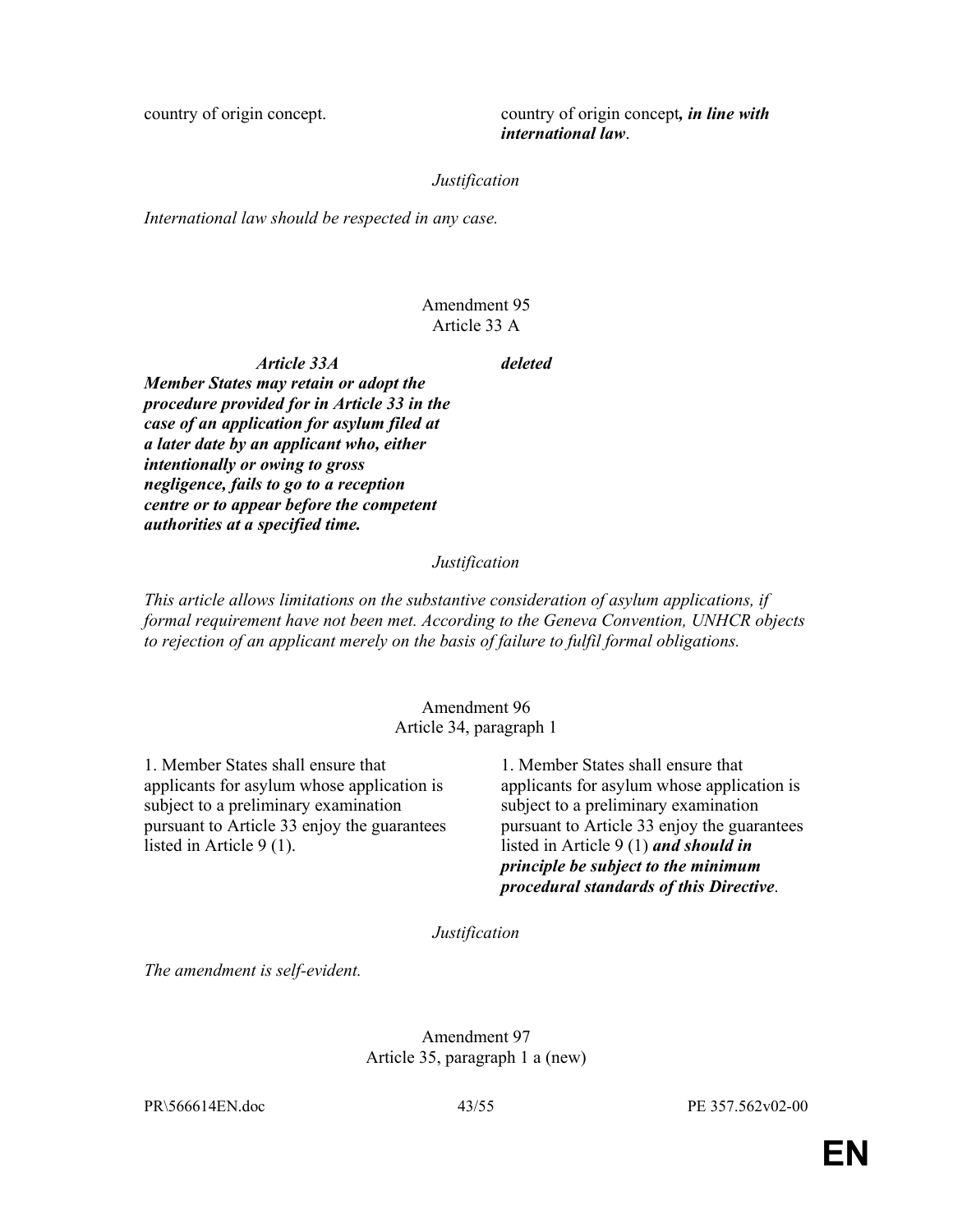*1a. Member States shall ensure that a decision to refuse entry to the territory of a Member State for a reason arising from the application for asylum is taken within two weeks, subject to an extension of the time limit for no more than two weeks agreed upon by a competent judicial body in a procedure prescribed by law.*

*Justification* 

*The principle of non-discrimination requires that all asylum-seeker, irrespective of whether they apply at the border or inside the country, benefit from the same basic principles and guarantees. There is no reason for requirements of due process of law in asylum cases submitted at the border to be less than for those submitted within the territory. Differences in safeguards may compel asylum-seekers and refugees to enter and stay illegally, in order to be assured of higher standards in the asylum procedure. A specific procedure could be allowed but under the same basic principles and guarantees ensured by the Directive.* 

> Amendment 98 Article 35, paragraph 1 b (new)

> > *1b. Non-compliance with the time limits provided for in paragraph 1a shall result in the applicant for asylum being granted entry to the territory of the Member State in order for his application to be processed in accordance with the other provisions of this Directive. Member States shall ensure that applicants for asylum, who are refused entry in accordance with this procedure, enjoy the guarantees referred to in Chapter V.*

*Justification* 

*See justification to article 35, paragraph 1 a (new).* 

Amendment 99 Article 35, paragraph 1 c (new)

> *1c. The refusal of entry into the territory can not override the decision on the application for asylum after an examination on the basis of the facts of*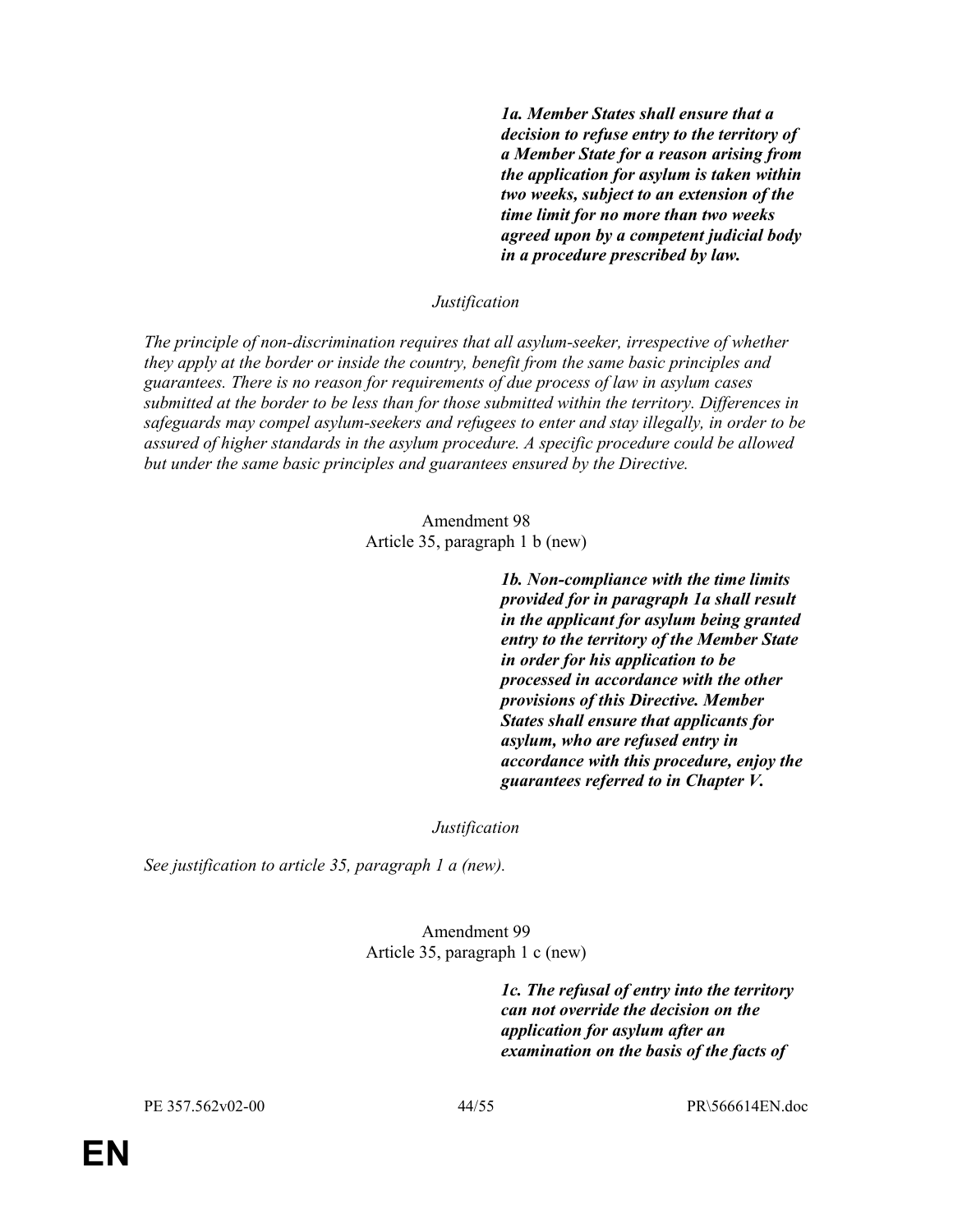#### *the case by authorities competent in the field of asylum and refugee law.*

#### *Justification*

*See justification to article 35, paragraph 1 a (new).* 

# Amendment 100 Article 35, paragraph 2

*deleted* 

*2. However, when procedures as set out in paragraph 1 do not exist, Member States may maintain, subject to the provisions of this Article and in accordance with the laws or regulations in force at the time of the adoption of this Directive, procedures derogating from the basic principles and guarantees described in Chapter II, in order to decide, at the border or in transit zones, on the permission to enter their territory of applicants for asylum who have arrived and made an application for asylum at such locations.*

#### *Justification*

*See justification to article 35, paragraph 1 a (new).* 

#### Amendment 101 Article 35, paragraph 3

#### *deleted*

*3. The procedures referred to in paragraph 2 shall ensure in particular that the persons concerned:*

*- shall be allowed to remain at the border or transit zones of the Member State, without prejudice to Article 6; and* 

*- must be immediately informed of their rights and obligations, as described in Article 9 (1) (a); and* 

*- have access, if necessary, to the services of an interpreter, as described in Article 9 (1) (b); and*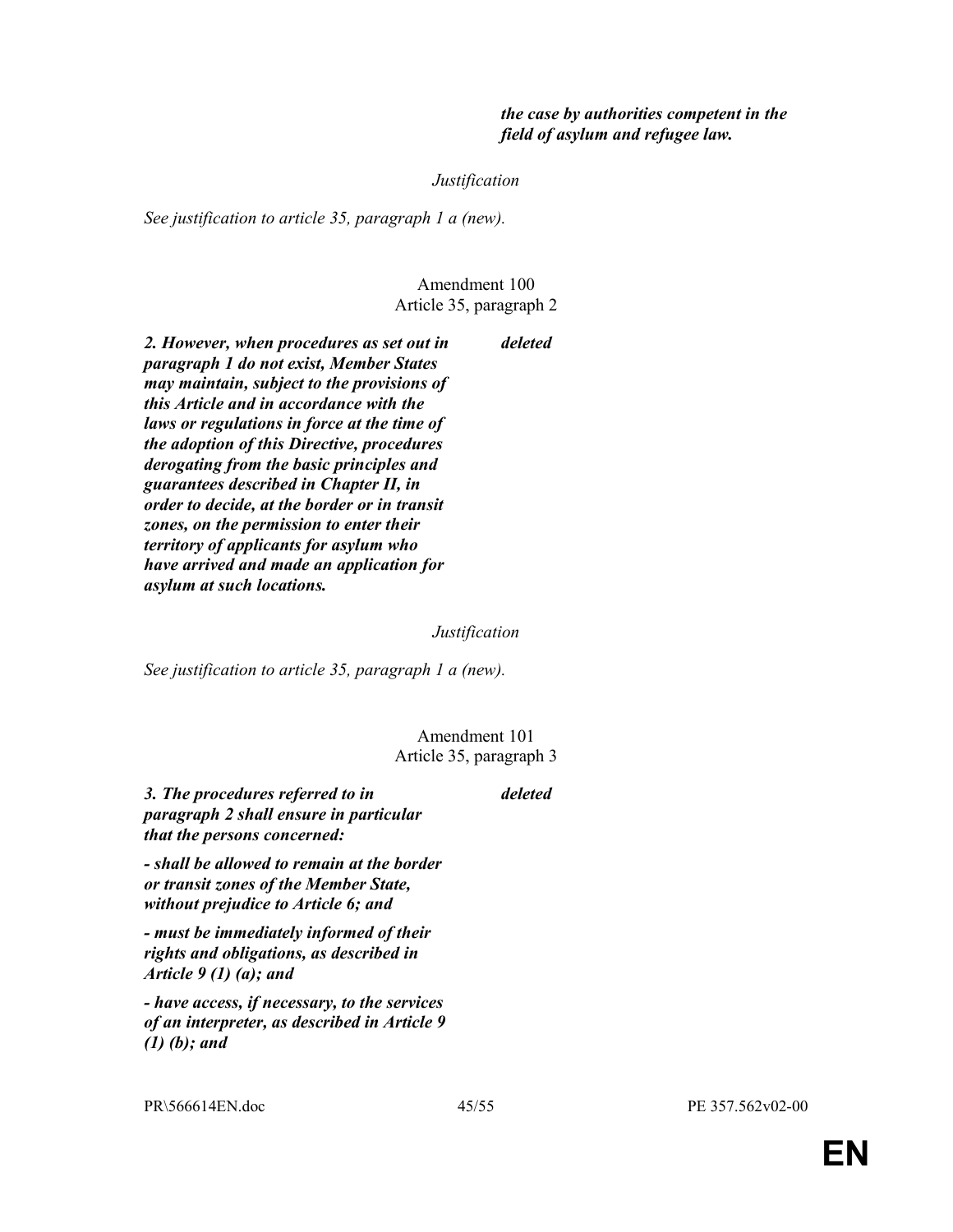*- are interviewed, before the competent authority takes a decision in such procedures, in relation to their application for asylum by persons with appropriate knowledge of the relevant standards applicable in the field of asylum and refugee law, as described in Articles 10 to 12; and* 

*- can consult a legal adviser or counsellor admitted or permitted as such under national law, as described in Article 13 (1); and* 

*- have a representative appointed in the case of unaccompanied minors, as described in Article 15 (1), unless Article 15(2) or (3) applies.* 

*Moreover, in case permission to enter is refused by a competent authority, this competent authority shall state the reasons in fact and in law why his/her application for asylum is considered as unfounded or as inadmissible.* 

*Justification* 

*See justification to article 35, paragraph 1 a (new).* 

# Amendment 102 Article 35, paragraph 4

*deleted* 

*4. Member States shall ensure that a decision in the framework of the procedures provided for in paragraph 2 is taken within a reasonable time. When a decision has not been taken within four weeks, the applicant for asylum shall be granted entry to the territory of the Member State in order for his/her application to be processed in accordance with the other provisions of this Directive.* 

### *Justification*

*See justification to article 35, paragraph 1 a (new).* 

PE 357.562v02-00 46/55 PR\566614EN.doc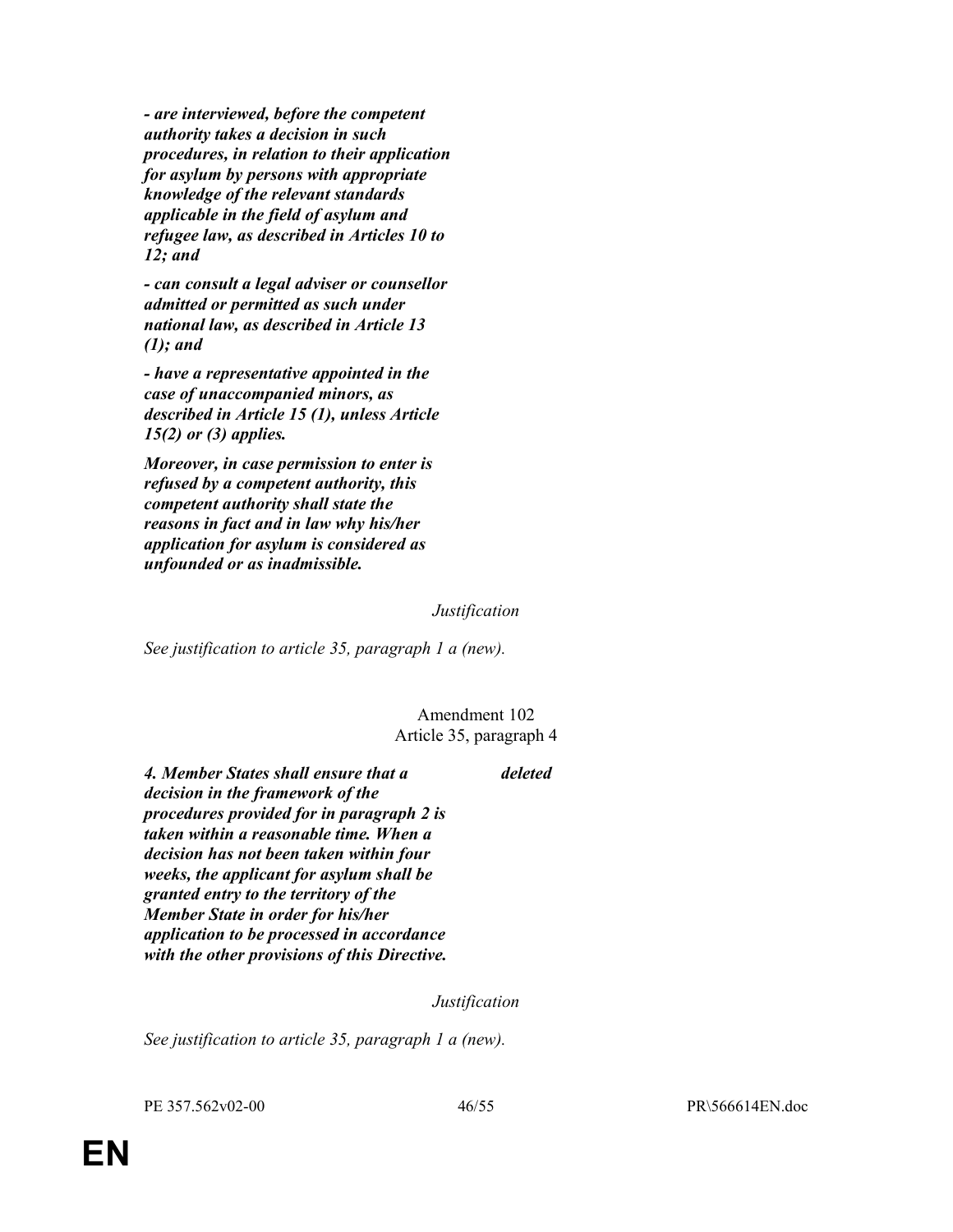### Amendment 103 Article 35, paragraph 5

#### *deleted*

*5. In the event of particular types of arrivals or arrivals involving a large number of third country nationals or stateless persons lodging applications for asylum at the border or in a transit zone, which makes it practically impossible to apply there the provisions of paragraph 1 or the specific procedure set out in paragraphs 2 and 3, those procedures may also be applied where and for as long as these third country nationals or stateless persons are accommodated normally at locations in proximity to the border or transit zone.*

*Justification* 

*See justification to article 35, paragraph 1 a (new).* 

#### Amendment 104 Article 35 A

#### *deleted*

*Article 35A 1. Member States may provide that no, or no full, examination of the asylum application and of the safety of the applicant in his/her particular circumstances as described in Chapter II takes place in cases where a competent authority has established, on the basis of the facts, that the applicant for asylum is seeking to enter or has entered illegally into its territory from a safe third country according to paragraph 2. 2. A third country can only be considered as a safe third country for the purpose of paragraph 1 where: (a) it has ratified and observes the provisions of the Geneva Convention without any geographical limitations; and (b) it has in place an asylum procedure prescribed by law; and (c) it has ratified the European Convention for the Protection of Human*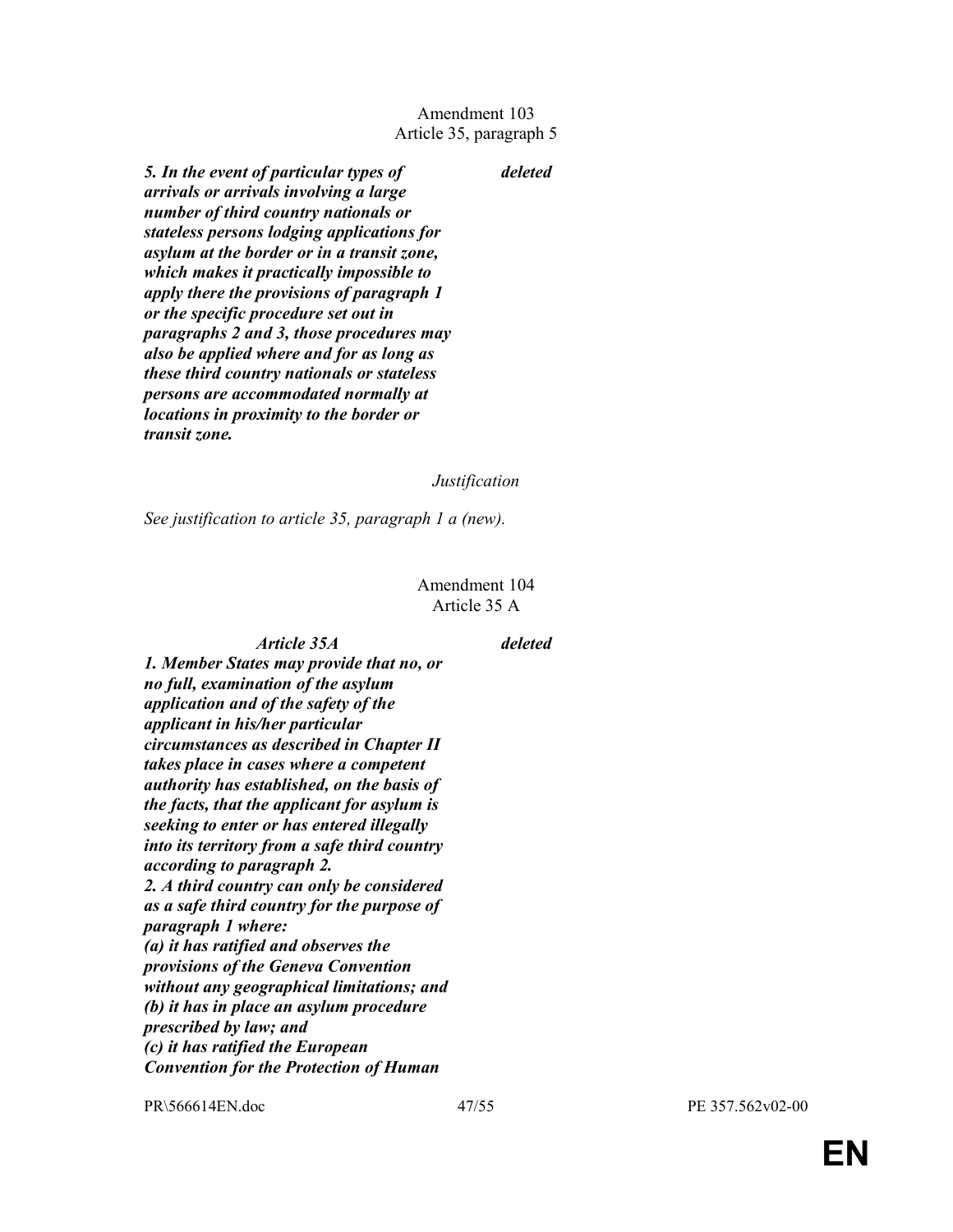*Rights and Fundamental Freedoms and it observes its provisions, including the standards relating to effective remedies; and* 

*(d) it has been so designated by the Council in accordance with paragraph 3. 3. The Council shall, acting by qualified majority on the proposal of the Commission and after consultation of the European Parliament, adopt or amend a common list of third countries that shall be regarded as safe third countries for the purposes of paragraph 1.* 

*4. Member States concerned shall lay down in national law the modalities for implementing the provisions of paragraph 1 and the consequences of decisions pursuant to those provisions in accordance with the principle of nonrefoulement under the Geneva Convention including providing for exceptions from the application of this Article for humanitarian or political reasons or for reasons of public international law.* 

*5. When implementing a decision solely based on this Article, Member States concerned shall:* 

*(a) inform the applicant accordingly; and (b) provide him/her with a document informing the authorities of the third country, in the language of that country, that the application has not been examined in substance.* 

*6. Where the safe third country does not readmit the applicant for asylum in question, Member States shall ensure that access to a procedure is given in accordance with the basic principles and guarantees described in Chapter II. 7. Member States which have designated third countries as safe countries in accordance with national legislation in force at the date of the adoption of this Directive and on the basis of the criteria in paragraph 2(a) to (c), may apply paragraph 1 to these third countries until such time as the Council has adopted the*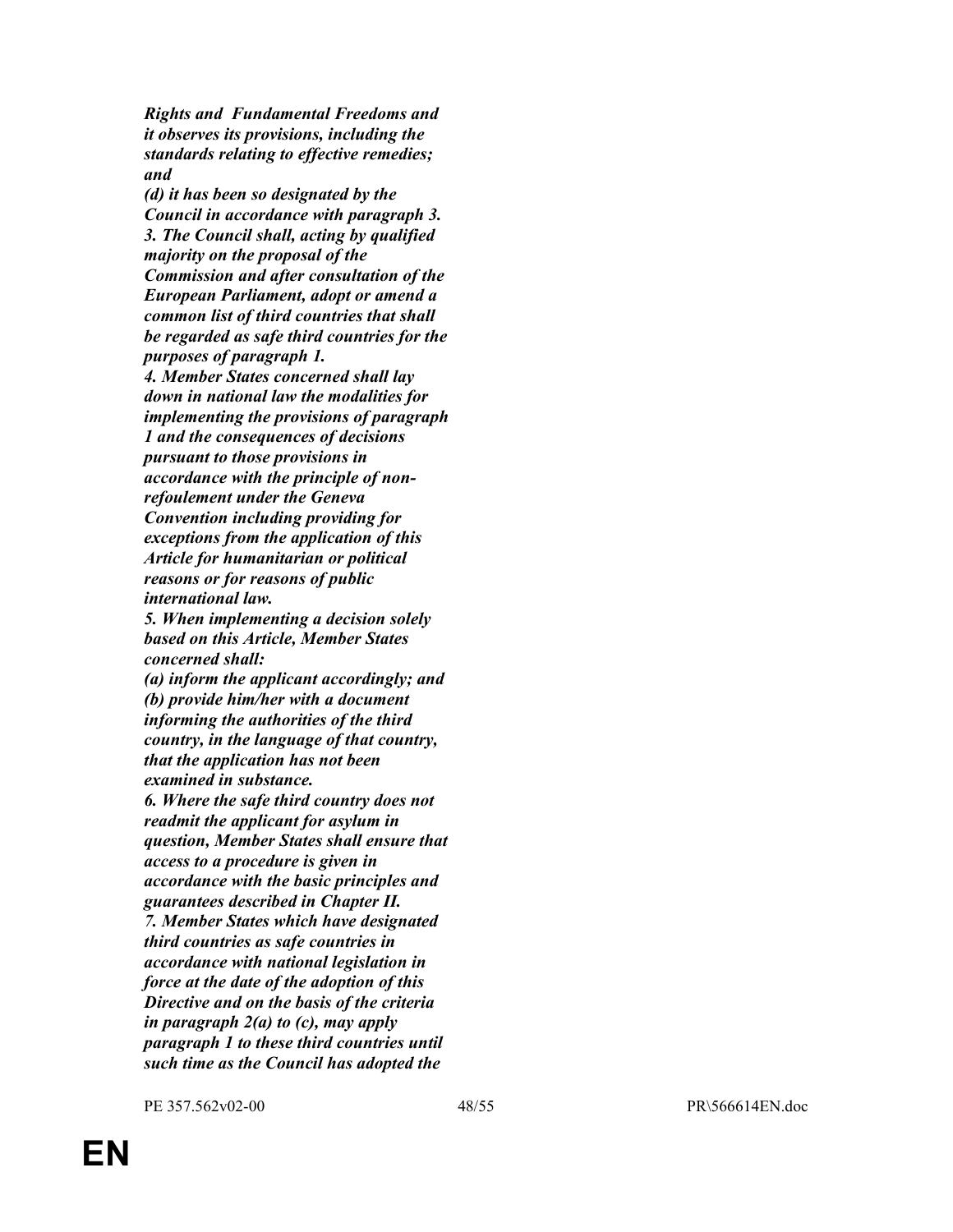*common list pursuant to paragraph 3.* 

*Justification* 

*The concept of the so called "super safe country" is far more unacceptable compare to the safe country principle because no minimum principles and guarantees apply to this procedure and access to the asylum procedure and territory may be denied altogether. Such denial risks being a violation of international refugee law. No category of applicant should be denied access to an asylum procedure completely. UNHCR also strongly recommends the deletion of this article, which was not foreseen in the Commission proposal.* 

> Amendment 1054 Article 38, paragraph 1, point a, point iii

> > *deleted*

*(iii) not to conduct an examination pursuant to Article 35A;* 

*Justification* 

*Deletion linked to the deletion of Article 35 A.* 

#### Amendment 106 Article 38, paragraph 1, point d

(d) a decision refusing entry within the framework of the procedures provided for under Article 35 *(2);*

(d) a decision refusing entry within the framework of the procedures provided for under Article 35;

*Justification* 

*Linked to modification in article 35.* 

Amendment 107 Article 38, paragraph 3, introductory part

3. Member States shall, *where appropriate, provide for rules in accordance with their international obligations dealing with:*

3. Member States shall *ensure that the remedy pursuant to paragraph 1 shall have the effect of allowing applicants to remain in the Member State pending its outcome.*

*Justification* 

*Many refugees in Europe are recognized only during the appeal process. Given the potentially serious consequences of an erroneous determination at first instance, the suspensive effect of asylum appeals is a critical safeguard. The principle of effective remedy is a general principle of international law and it is embodied in EC Law (e.g. C-222/84), In* 

PR\566614EN.doc 49/55 PE 357.562v02-00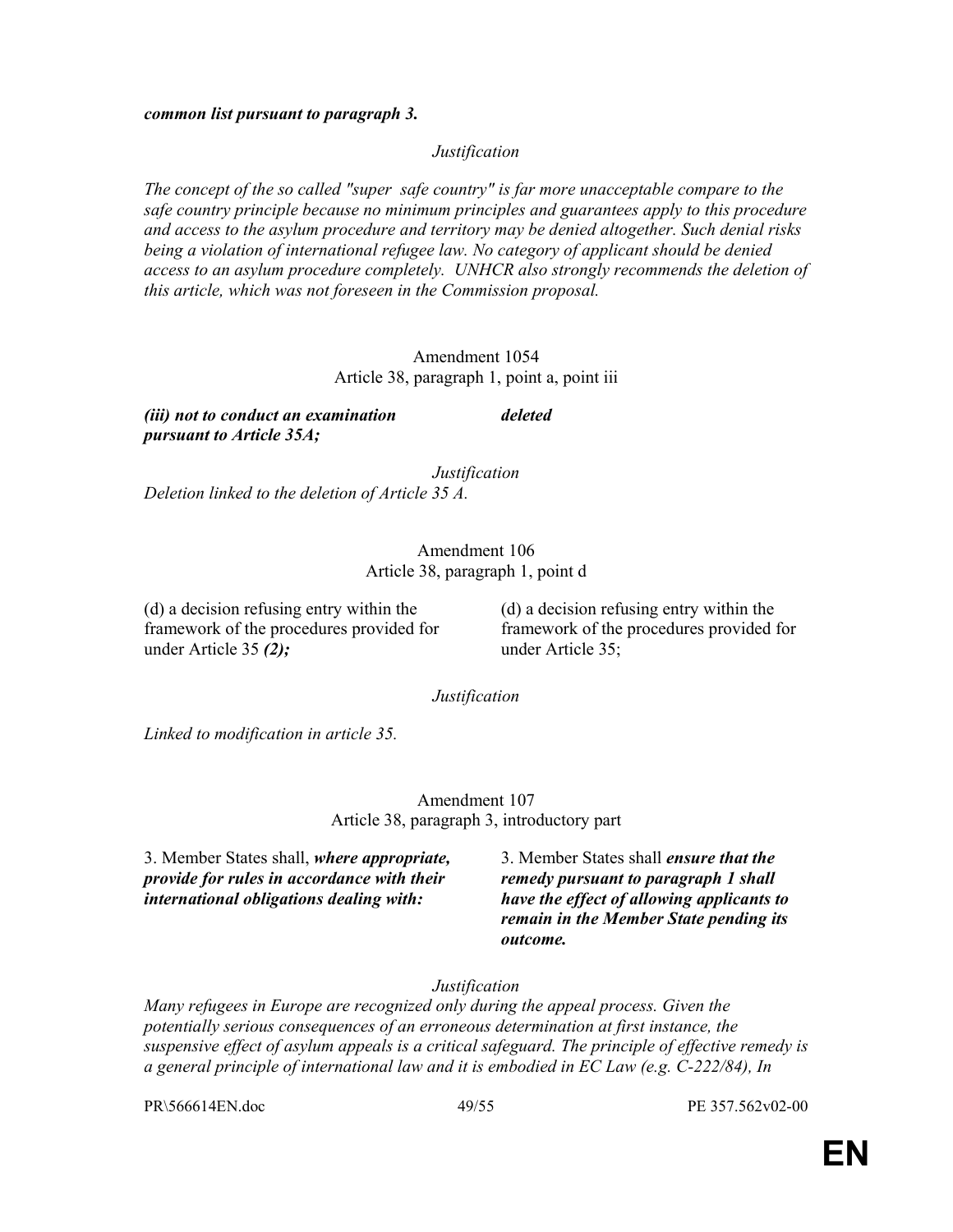*Article 47 of the Charter of Fundamental Rights of the European Union and in Article 13 of the European Convention of Human Rights. As held by the European Court of Human Rights, it implies the right to remain in the territory of a Member State until a final decision on the application has been taken.*

#### Amendment 108 Article 38, paragraph 3, point a

*deleted* 

*deleted* 

*(a) the question of whether the remedy pursuant to paragraph 1 shall have the effect of allowing applicants to remain in the Member State concerned pending its outcome; and*

#### *Justification*

*See the justification to article 38, paragraph 3, introductory phrase.* 

#### Amendment 109 Article 38, paragraph 3, point b

*(b) the possibility of legal remedy or protective measures where the remedy pursuant to paragraph 1 does not have the effect of allowing applicants to remain in the Member State concerned pending its outcome. Member States may also provide for an ex officio remedy; and*

### *Justification*

*See the justification to article 38, paragraph 3, introductory phrase.* 

#### Amendment 110 Article 38, paragraph 3, point c

*deleted* 

*(c) the grounds of challenge to a decision under Article 25(2)(c) in accordance with the methodology applied under Article 27(2)(b) and (c).* 

*Justification* 

*See the justification to article 38, paragraph 3, introductory phrase.* 

PE 357.562v02-00 50/55 PR\566614EN.doc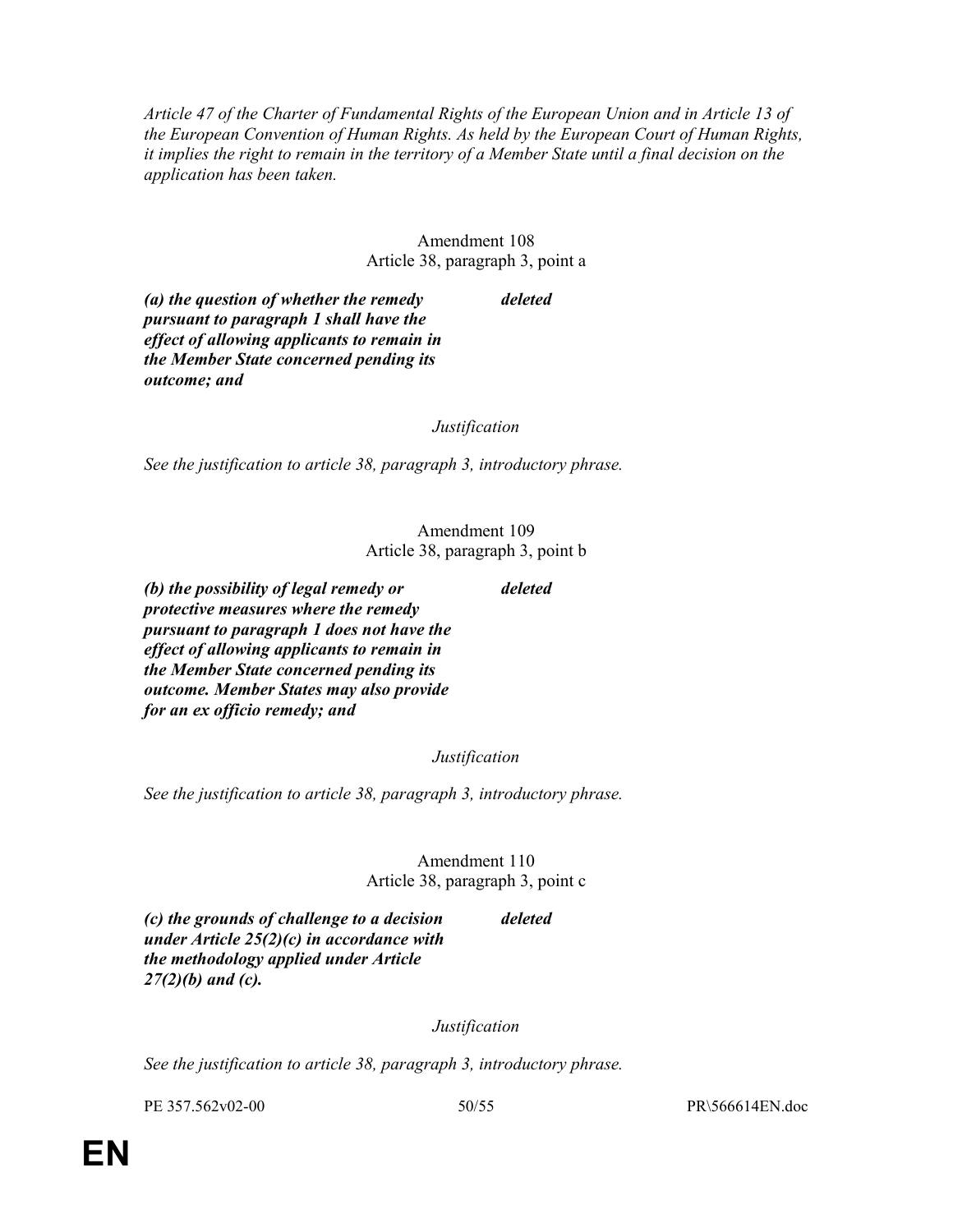# Amendment 111 Article 38, paragraph 5

*deleted* 

*5. Where an applicant has been granted a status, which offers the same rights and benefits under national and Community law as the refugee status by virtue of Council Directive 2004/83/EC, the applicant may be considered to have an effective remedy where a court or tribunal decides that the remedy pursuant to paragraph 1 is inadmissible or unlikely to succeed on the basis of insufficient interest on the part of the applicant in maintaining the proceedings.*

*Justification* 

*See the justification to article 38, paragraph 3, introductory phrase.*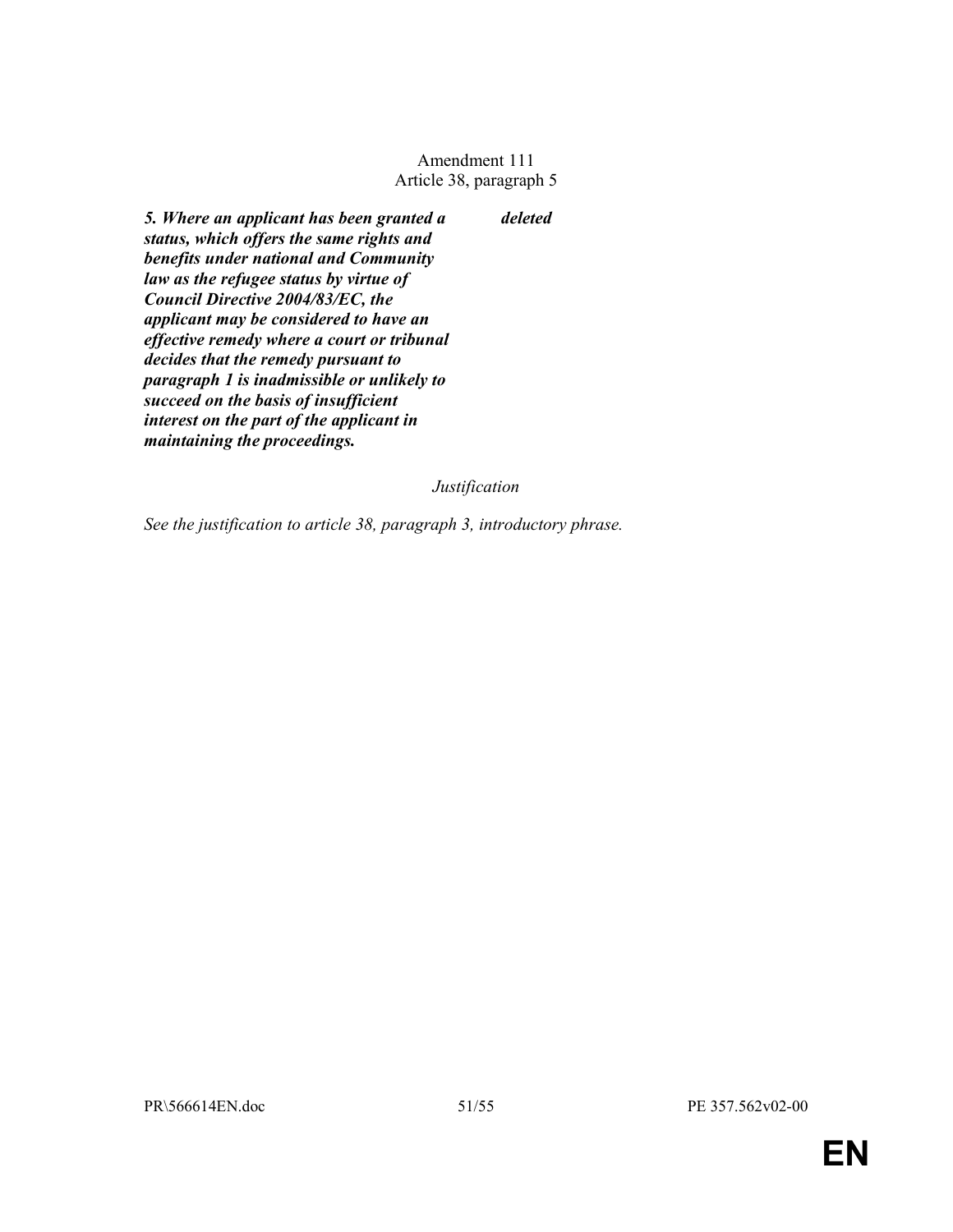# **EXPLANATORY STATEMENT**

# **Background**

Realising a common domestic policy in the field of asylum and migration due to the agreement of Tampere and the following up agreements, the European Union faces big challenges. The European Commission has developed proposals in the framework of this policy to the minimum standards on procedures for granting and withdrawing refugee status, which were presented for evaluation to the Council as well as to the Parliament. The further proceeding foresees that in the framework of the consultation process, the European Parliament will participate. However, the agreements of Tampere and the implementation of the Hague programme have foreseen the introduction of codecision for the European Parliament in the field of asylum and migration policies.

The European Commission presented its first proposal for a Directive on minimum standards on procedures in Member States for granting and withdrawing refugee status already on September 2000.

On 20 September 2001, the European Parliament adopted the Watson report, approving the Commission proposal with 106 amendments. The negotiations in the Council did not produce an agreement on that draft and in December 2001 the European Council, in the Laeken declaration, requested the Commission to bring forward a modified proposal.

The new draft directive was issued on 18 June 2002. After almost two years of negotiations, on 29 April 2004 the Council agreed on a "general approach", on which,, it decided to consult again the Parliament (19 November 2004).

# **Position of the rapporteur**

The fact that the Council reached a political agreement before receiving the opinion of the Parliament contradicts the spirit of the European Treaties as well as it contradicts the agreements of the presented documents. So the Parliament has not been asked to exercise its full powers. Therefore the Rapporteur thinks that the Council failed to respect the principle of loyal cooperation between the institutions.

Moreover, the rapporteur is of the opinion that the time-consuming negotiations in the Council have not produced a satisfactory conclusion. The rapporteur believes that the participation of the European Parliament in this process would have led to a much better result.

The rapporteur is primarily concerned by the fact that the procedure apparently will result in the undermining of standards with regard to definitions laid down in international conventions, such as the Geneva Convention concerning the rights of refugees, the UNconvention on children's rights and other fundamental codices.

Additionally the rapporteur is concerned by the fact that the planned first step in the harmonisation of the asylum procedure in the presented form is not satisfactory and even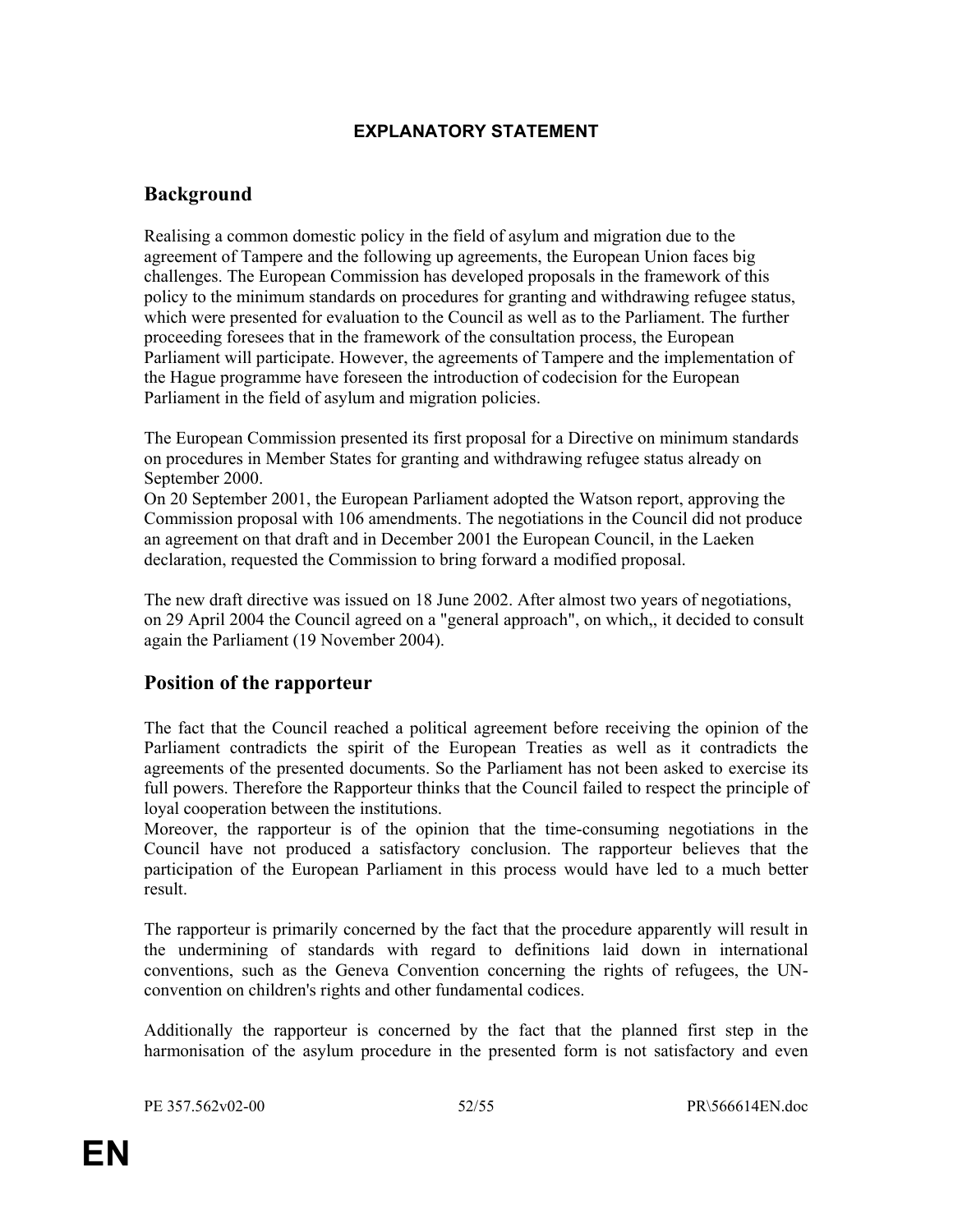inappropriate, as the Parliament had already concluded back in 2001 when evaluating the first proposal of the Commission:

- The directive does not achieve significant progress in harmonisation.
- Discretion is left to Member States to retain their national laws, through the many "may" provisions, exceptions and stand still clauses.
- The aim to build a simple, clear and easy-to-access legal structure has been failed. The amended proposal sets out a new structure for asylum procedures in the Member States and the "general approach" text departs from a considerable number of minimum standards originally proposed by the Commission. The current text provides for a great number of substantial exceptions and limitations, which would even allow some Member States to lower their procedural standards. The "level playing field" is therefore reduced to a catalogue of national practices, including many which are not in line with international best practices.

Due to the same reasons the European Parliament had already advised the Commission to withdraw and substantially revise the first proposal in the Watson report 2001.As well as the UNHCR back then and today expressed its deep concerns about a number of restrictive and highly controversial practices that are currently only contained in one or two member states national legislation but could be inserted in the legislation of all 25 EU Member States.

# **The rapporteur's urgent suggestion**

Though some Member States have no legislation on asylum, like Italy, the proposed Directive will improve only marginally the state of affairs in other Member States; as a matter of fact, it could definitely be a step back for some of them!

Considering all the facts mentioned before, the rapporteur concludes that the Parliament should only adopt the proposed directive under the condition, that its amendments, particularly with regard to the following points, will be implemented by the Council in the suggested way and with regard to the Parliament's future privilege of codecision.

### **1.) The rapporteur regards the concept of the so-called super safe countries to be inappropriate and rejects it in principle**:

This is one of the most alarming aspects of the Directive The Directive assumes that the level of protection available in countries neighbouring the European Union is equivalent to standards in EU Member States. It provides that Member States may deny access to the procedure to all asylum seekers who come from these countries. These provisions do not require an individual assessment and appear to be against the *non-refoulement* principle.

#### **2.) The rapporteur puts forward his urgent demand to check the safe-third country concept with regard to the actual practice concerning the possible violation of the Geneva Convention and the European Convention for the protection of human rights and fundamental rights to change it in the suggested way.**

According to the UNHCR, it is not possible to designate third countries generally as "safe", without considering the individual case. There are significant concerns about the effectiveness in practice of asylum procedures in the countries of transit at the periphery of the Union,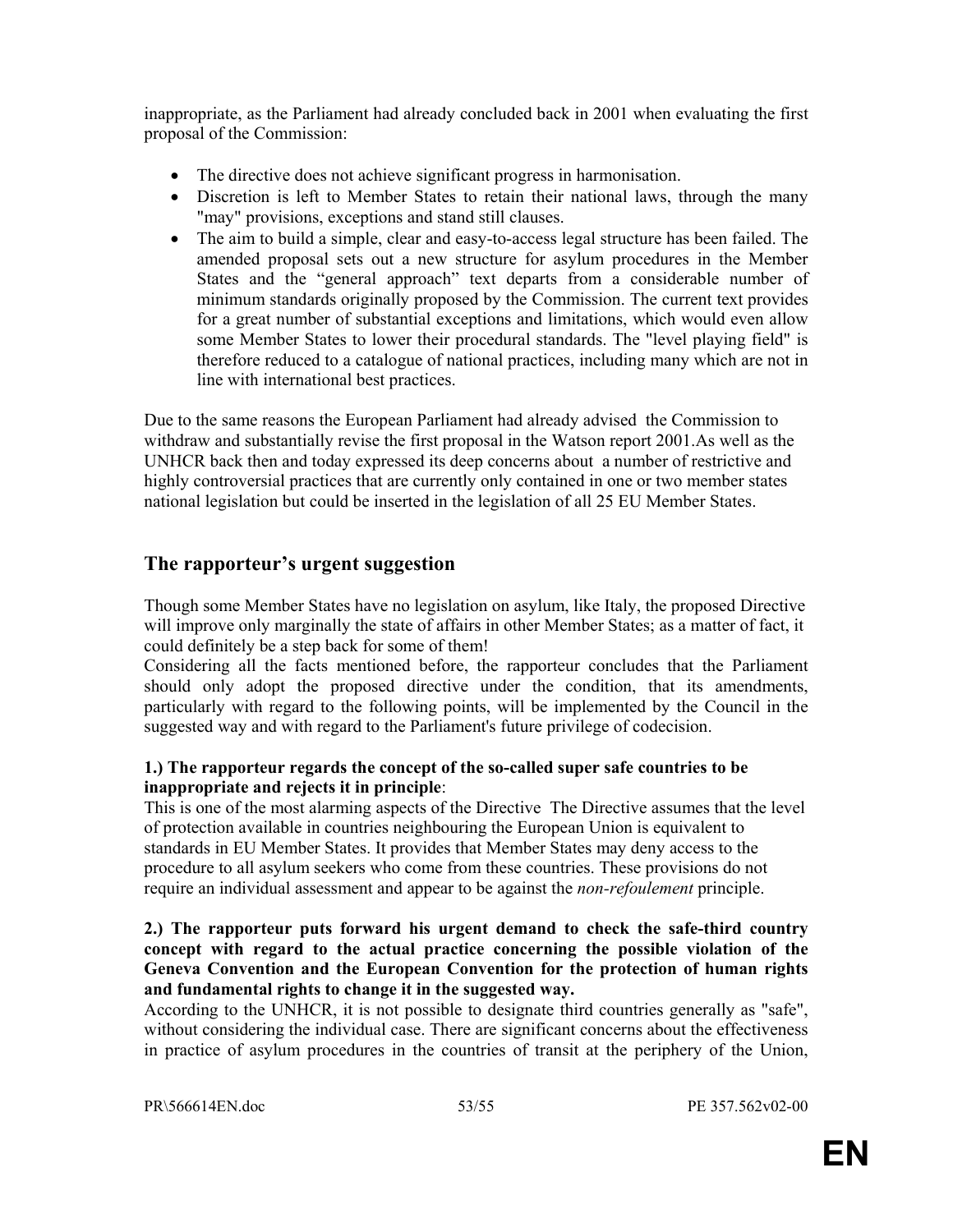which raise questions about whether they can legitimately be considered "safe". Moreover the Directive allows Member States to remove asylum-seekers to any country willing to accept them, without any consideration of merits of their claims. It allows Member States to shift their responsibilities to third countries, regardless of whether the applicant will be protected against *refoulement* and treated on a case by case basis*.* 

# **3.) The concepts of effective remedy (article 38) and accelerated procedures (articles 23- 25) as well as the procedures on borders (Case of border procedures - article 35) have to be revised substantially. This as well with regard to a future repatriation agreement**:

- ¾ The article about the **effective remedy** does not guarantee that the appeal process has suspensive effect. It means that there is not an explicit right for all asylum seekers to remain in the asylum country waiting for the outcome of the appeal procedure. This question is left to the Member States' discretion. Such a provision would appear to be contrary to the Geneva Convention and does not insure the respect for the principle of "*non-refoulement*"
- ¾ The Directive allows **fast-track procedures** in a too wide range of cases. Accelerated, inadmissibility and special procedures include several exceptions from basic safeguards, especially when an application is considered ill founded. Given the extremely broad definition of "manifestly unfounded claims", Amnesty International fears that most of the applications (more than 80%) will be processed under a fast-track procedure, thus implying that lower procedural safeguards will apply<sup>1</sup>. But refugees might not be able to provide consistent or comprehensive answers for serious personal and human reasons, like trauma (for example war, post-traumatic stress, sexual violence, etc.).
- ¾ The Directive permit member States to apply **border procedures** which entail less then minimum procedural safeguards for people requesting asylum at border or transit zones. This practices place inappropriate powers and responsibilities in the hands of border guards and confuses migration control objectives with protection of refugees.

**4.) The rapporteur has specific doubts concerning the regulations for children and juveniles in the framework of the refugee policy laid down in the Council's conclusion**: The Directive states that Member States may "refrain from appointing a representative where the unaccompanied minor is 16 years old or older...".According to the UN-Convention on the Rights of the Child, any person under age 18 should be considered as a child, without differentiation in rights for those over 16. Moreover the fact that the child is or has been married does not necessarily indicate that she/he is not in need of a representative. Marriage in some countries is not related to the maturity of the child.

# **Conclusion of the rapporteur**

The rapporteur is of the opinion that only if the doubts mentioned before are met, there will be a possibility for a common asylum policy in the European Union which is legitimised by our citizens and which meets the needs of refugees for protection in like manner. The Parliament is the legitimate representative of the citizens. Only with a transparent and democratic

 $\overline{a}$